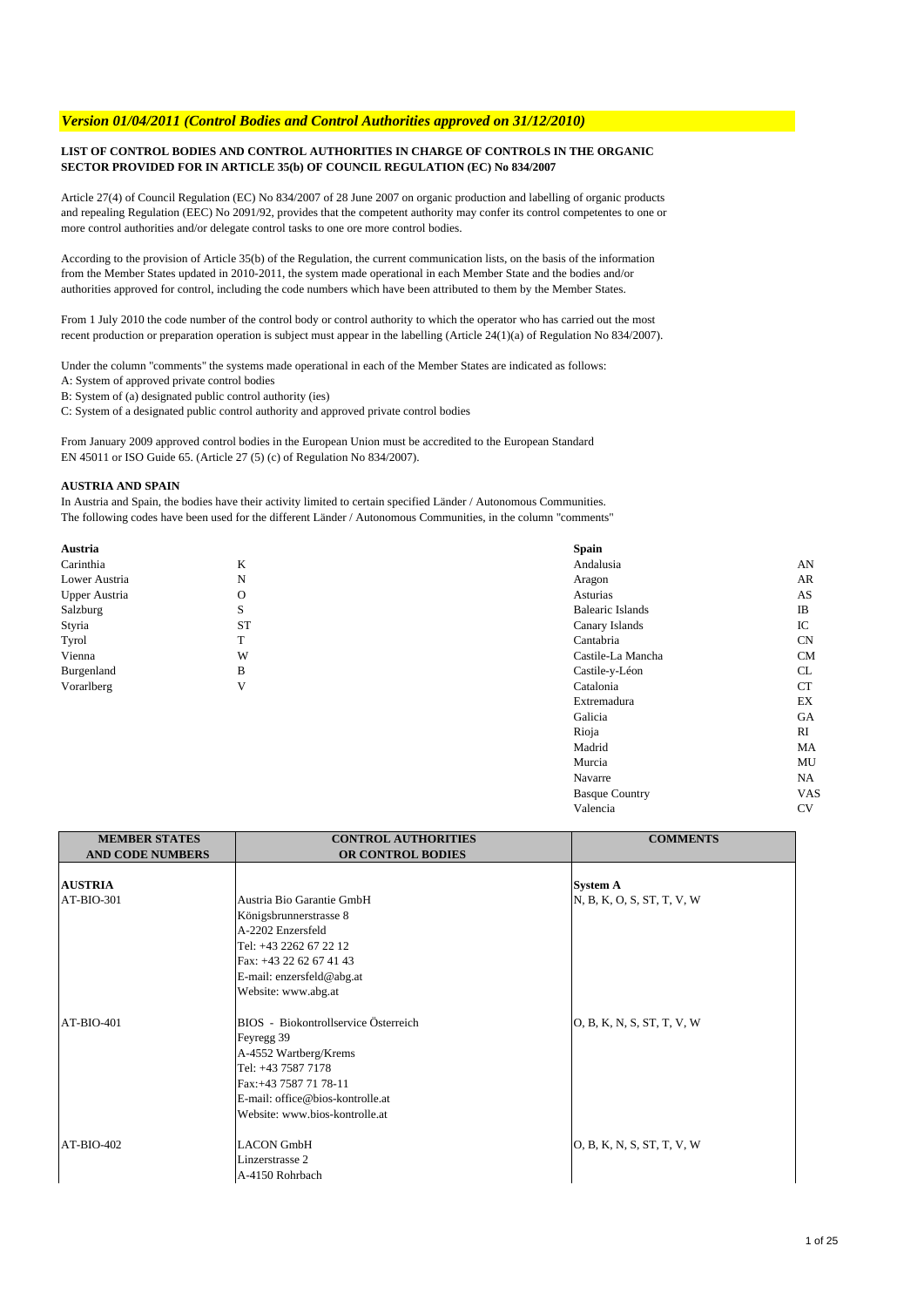| <b>MEMBER STATES</b>    | <b>CONTROL AUTHORITIES</b>                                         | <b>COMMENTS</b>            |
|-------------------------|--------------------------------------------------------------------|----------------------------|
| <b>AND CODE NUMBERS</b> | OR CONTROL BODIES                                                  |                            |
|                         | Tel: +43 7289 40977                                                |                            |
|                         | Fax: +43 7289 40977-4                                              |                            |
|                         | E-mail: office@lacon-institut.at<br>Website: www.lacon-institut.at |                            |
|                         |                                                                    |                            |
| AT-BIO-004              | GfRS Gesellschaft für Ressourcenschutz mbH                         | O, B, K, S, ST, T          |
|                         | Prinzenstraße 4                                                    |                            |
|                         | D-37073 Göttingen                                                  |                            |
|                         | Tel: +49 551 58657                                                 |                            |
|                         | Fax: +49 551 58774                                                 |                            |
|                         | E-mail: postmaster@gfrs.de<br>Website: www.gfrs.de                 |                            |
|                         |                                                                    |                            |
| AT-BIO-501              | Salzburger Landwirtschaftliche Kontrolle GesmbH                    | S, B, K, N, O, ST, T, V, W |
|                         | Maria-Cebotari-Strasse 3                                           |                            |
|                         | A-5020 Salzburg                                                    |                            |
|                         | Tel: +43 (0)662 649483 14 or +43 (0)662 649483 11                  |                            |
|                         | Fax: +43 662 649 483 19                                            |                            |
|                         | E-mail: office@slk.at<br>Website: www.slk.at                       |                            |
|                         |                                                                    |                            |
| <b>AT-BIO-701</b>       | Kontrollservice BIKO Tirol                                         | T, K, N, O, S, V, W        |
|                         | Wilhelm - Greil - Straße 9                                         |                            |
|                         | A-6020 Innsbruck                                                   |                            |
|                         | Tel: +43 (0)59292-3100 or +43 (0)59292 3101                        |                            |
|                         | Fax: +43 059292-3199                                               |                            |
|                         | E-mail: office@biko.at                                             |                            |
|                         | Website: www.biko.at                                               |                            |
| AT-BIO-901              | LVA GmbH                                                           | W, B, K, N, O, S, ST, T, V |
|                         | <b>Blaasstrasse 29</b>                                             |                            |
|                         | A-1190 Wien                                                        |                            |
|                         | Tel: +43 (0)1 3688555 541 or +43 (0)1 3688555 12                   |                            |
|                         | Fax: +43 1 368 85 55-20                                            |                            |
|                         | E-mail: bio@lva.co.at                                              |                            |
|                         | Website: www.lva.co.at                                             |                            |
| AT-BIO-902              |                                                                    |                            |
|                         | SGS Austria Controll - Co. GesmbH<br>Diefenbachgasse 35            | W, B, K, N, O, S, ST, T, V |
|                         | A-1150 Wien                                                        |                            |
|                         | Tel: +43 (0)1 5122567 154 or +43 (0)1 5122567 0                    |                            |
|                         | Fax: +43 (0)1 5122567 9                                            |                            |
|                         | E-mail: sgs.austria@sgs.com                                        |                            |
|                         | Website: www.at.sgs.com                                            |                            |
| <b>BELGIUM</b>          |                                                                    |                            |
| BE-BIO-01               | <b>CERTISYS</b>                                                    | <b>System A</b>            |
|                         | Av. de l'Escrime 85 Schermlaan                                     |                            |
|                         | B-1150 Bruxelles - Brussel                                         |                            |
|                         | Bureaux:                                                           |                            |
|                         | Rue Joseph Bouché 57/3                                             |                            |
|                         | B-5310 Bolinne                                                     |                            |
|                         | Tel: +32 (0) 81 60 03 77                                           |                            |
|                         | Fax: +32 (0) 81 60 03 13                                           |                            |
|                         | E-mail: info@certisys.eu<br>Website: www.certisys.eu               |                            |
|                         |                                                                    |                            |
| BE-BIO-02               | TÜV NORD INTEGRA bvba                                              |                            |
|                         | Statiestraat 164                                                   |                            |
|                         | B-2600 Berchem                                                     |                            |
|                         | Tel: +32 (0)3 287 37 60                                            |                            |
|                         | Fax: +32 (0)3 287 37 61                                            |                            |
|                         | E-mail: info@tuv-nord-integra.com                                  |                            |
|                         | Website: www.tuv-nord-integra.com                                  |                            |
| BE-BIO-03               | <b>QUALITY PARTNER</b>                                             |                            |
|                         | Rue Hayeneux 62                                                    |                            |
|                         | B-4040 Herstal                                                     |                            |
|                         | Tel: +32 (0)4 240 75 00                                            |                            |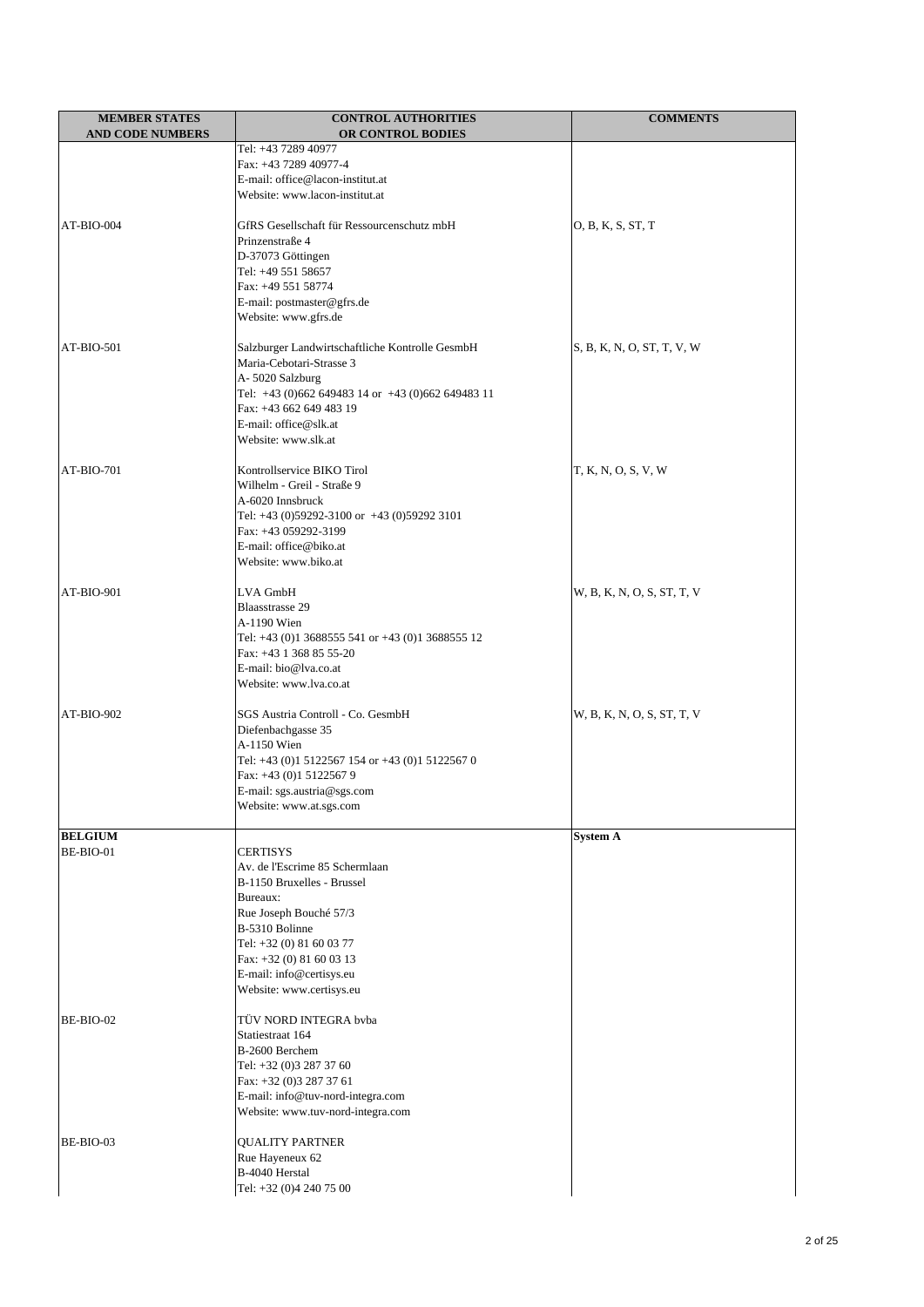| <b>MEMBER STATES</b>    | <b>CONTROL AUTHORITIES</b>                                          | <b>COMMENTS</b> |
|-------------------------|---------------------------------------------------------------------|-----------------|
| <b>AND CODE NUMBERS</b> | OR CONTROL BODIES                                                   |                 |
|                         | Fax: +32 (0)4 240 75 10                                             |                 |
|                         | E-mail: info@quality-partner.be<br>Website: www.quality-partner.be  |                 |
|                         |                                                                     |                 |
| BE-BIO-04               | CONTROL UNION CERTIFICATIONS B.V.                                   |                 |
|                         | Meeuwenlaan 4-6                                                     |                 |
|                         | 8011 BZ Zwolle, Nederland                                           |                 |
|                         | Bureaux:                                                            |                 |
|                         | Abtsdreef 10B                                                       |                 |
|                         | B-2940 Stabroek                                                     |                 |
|                         | Tel: +32 3 232 49 70                                                |                 |
|                         | Fax: +32 3 232 75 42<br>E-mail: woverlaet@controlunion.com          |                 |
|                         | Website: www.controlunion.com                                       |                 |
|                         |                                                                     |                 |
| <b>BULGARIA</b>         |                                                                     | <b>System A</b> |
| BG-BIO-02               | <b>BALKAN BIOCERT Ltd.</b>                                          |                 |
|                         | 47, Kniaginia Maria Luiza Blvd., Floor 2, app. A1                   |                 |
|                         | 4000 Plovdiv                                                        |                 |
|                         | Tel: +359 (32) 625 888                                              |                 |
|                         | Fax: +359 (32) 625 818                                              |                 |
|                         | E-mail: office@balkanbiocert.com<br>Website: www.balkanbiocert.com  |                 |
|                         |                                                                     |                 |
| BG-BIO-03               | Q CERTIFICATION S.A                                                 |                 |
|                         | 42 A, Leonardo Da Vinci Str.                                        |                 |
|                         | 4000 Plovdiv                                                        |                 |
|                         | Tel: +359 (32) 649 228                                              |                 |
|                         | Fax:+359 (32) 620 018                                               |                 |
|                         | E-mail: office@qci.bg, qci.bulgaria@gmail.com                       |                 |
|                         | Website: www.qci.bg                                                 |                 |
| BG-BIO-04               | CERES - CERtification of Environmental Standards Ltd.               |                 |
|                         | 15, Ivan Evst. Gechov Blvd. Maimex building, office 320             |                 |
|                         | 1431 Sofia                                                          |                 |
|                         | Tel/Fax: +359 (2) 9530264                                           |                 |
|                         | E-mail: bioxm_bg@yahoo.com, ceres-bulgaria@ceres-cert.com           |                 |
|                         | Website: www.ceres-cert.com                                         |                 |
|                         |                                                                     |                 |
| BG-BIO-05               | L CON Ltd.                                                          |                 |
|                         | 17, Prolet Str.                                                     |                 |
|                         | 5140 Lyaskovets<br>Tel/Fax: +359 888 656 327                        |                 |
|                         | E-mail: office@lacon-bg.com, laconbg@gmail.com                      |                 |
|                         | Website: www.lacon-institut.com, www.lacon-bg.com                   |                 |
|                         |                                                                     |                 |
| BG-BIO-06               | BCS Öko-Garantie Ltd.                                               |                 |
|                         | 27B, Alexander Stamboliyski Blvd. app.13                            |                 |
|                         | 1000 Sofia                                                          |                 |
|                         | Te/Faxl: +359 (2) 9880259                                           |                 |
|                         | E-mail:bulgaria@bcs-oeko.com, mariana.miltenova.bg@bcs-<br>oeko.com |                 |
|                         | Website: www.bcs-oeko.com                                           |                 |
|                         |                                                                     |                 |
| BG-BIO-07               | Control Union Certifications Ltd.                                   |                 |
|                         | 40, Graf Ignatiev Str.                                              |                 |
|                         | 9000 Varna                                                          |                 |
|                         | Tel: $+359(52)6655903$                                              |                 |
|                         | Fax: $+359(52)600453$                                               |                 |
|                         | E-mail: sales@fidelitas.bg<br>Website: www.controlunion.com         |                 |
|                         |                                                                     |                 |
| BG-BIO-08               | A CERT European organisation for certification S.A.                 |                 |
|                         | 36, Gen. Skobelev Blvd., floor 2, app. 6                            |                 |
|                         | 1606 Sofia                                                          |                 |
|                         | Tel/Fax: +359 (2) 951 6814, +359 (2) 418 4331                       |                 |
|                         | Fax: +359 2 980 50 89                                               |                 |
|                         | E-mail: info@a-cert.org                                             |                 |
|                         | Website: www.a-cert.org                                             |                 |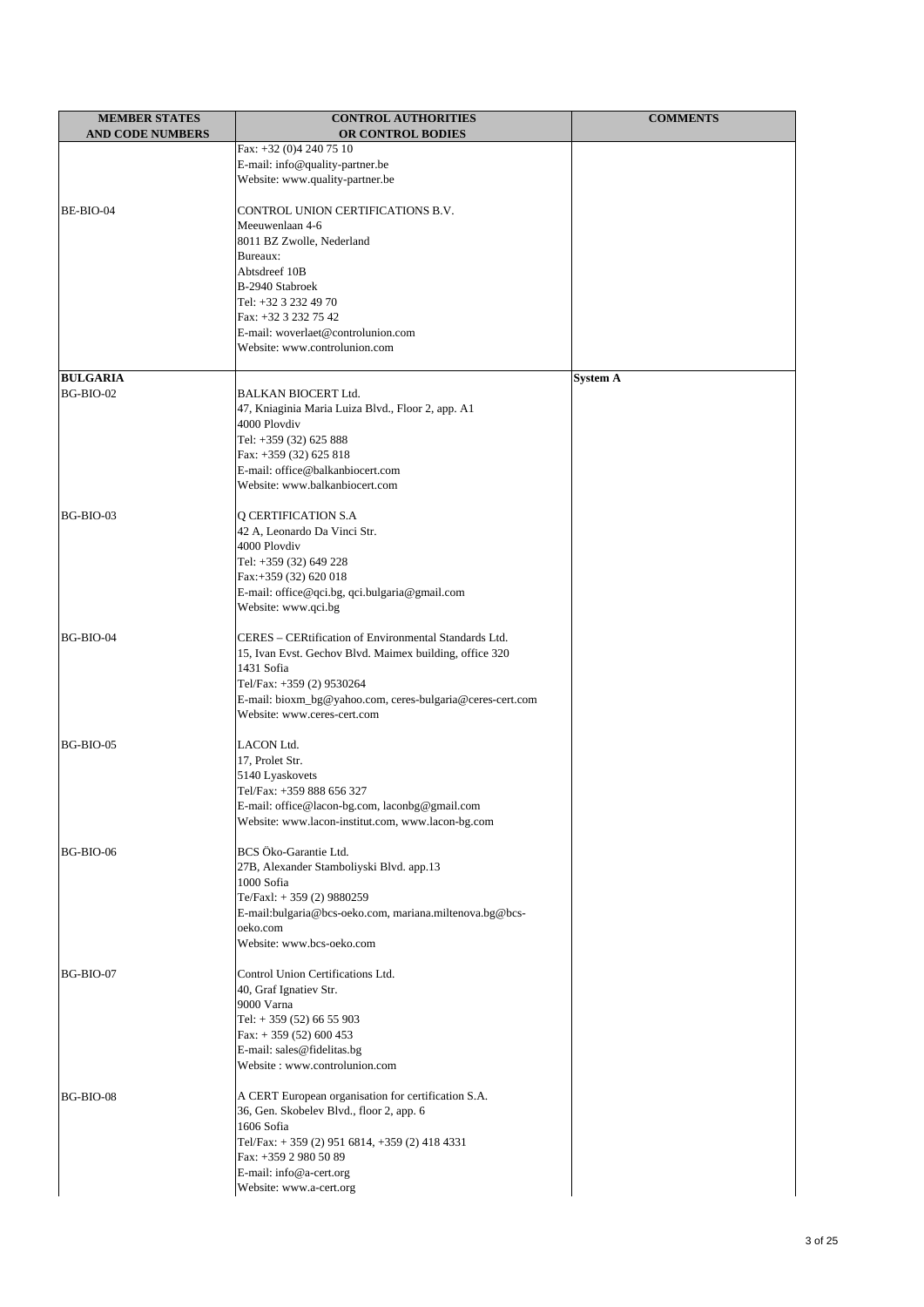| <b>MEMBER STATES</b>    | <b>CONTROL AUTHORITIES</b>                                                       | <b>COMMENTS</b> |
|-------------------------|----------------------------------------------------------------------------------|-----------------|
| <b>AND CODE NUMBERS</b> | OR CONTROL BODIES                                                                |                 |
|                         |                                                                                  |                 |
| BG-BIO-09               | Bioagricert Ltd.                                                                 |                 |
|                         | 122, Maritza Blvd.                                                               |                 |
|                         | 4000 Plovdiv<br>Tel/Fax: +359 (32) 57 56 66                                      |                 |
|                         | E-mail: bioagricertsrl@abv.bg                                                    |                 |
|                         | Website: www.bioagricert.org                                                     |                 |
|                         |                                                                                  |                 |
| BG-BIO-10               | INSPECTION INSTITUTE FOR ORGANIC PRODUCTS Ltd.                                   |                 |
|                         | (BioHellas)                                                                      |                 |
|                         | 7B, Graf Ignatiev Str., ent. B, fl. 3, app. 10                                   |                 |
|                         | 1000 Sofia                                                                       |                 |
|                         | Tel/Fax: +359 (2) 980 07 55                                                      |                 |
|                         | E-mail: bulgaria@bio-hellas.gr, info@bio-hellas.gr<br>Website: www.bio-hellas.gr |                 |
|                         |                                                                                  |                 |
| BG-BIO-11               | SGS BULGARIA Ltd.                                                                |                 |
|                         | 25A, Tzar Osvoboditel Blvd., P.O. 143                                            |                 |
|                         | 1504 Sofia                                                                       |                 |
|                         | Tel: +359 (2) 910 15                                                             |                 |
|                         | Fax: +359 (2) 981 81 43                                                          |                 |
|                         | E-mail: iliana_karpatcheva@sgs.com, sgs_bulgaria@sgs.com                         |                 |
|                         | Website: www.sgs.com                                                             |                 |
| <b>CYPRUS</b>           |                                                                                  | <b>System A</b> |
| CY-BIO-001              | <b>LACON LTD</b>                                                                 |                 |
|                         | Efrosinis 7 - Pedieos Gardens Apt.301                                            |                 |
|                         | 2048 Strovolos                                                                   |                 |
|                         | Cyprus                                                                           |                 |
|                         | Tel: +357 22499640, +357 22311428                                                |                 |
|                         | Fax: +357 22499643                                                               |                 |
|                         | E-mail: laconcy@cytanet.com.cy                                                   |                 |
| <b>CY-BIO-002</b>       | <b>BIOCERT (CYPRUS) LTD</b>                                                      |                 |
|                         | Olymbias 12                                                                      |                 |
|                         | 1070 Lefkosia                                                                    |                 |
|                         | Cyprus                                                                           |                 |
|                         | Postal Address: PO BOX 29653, 1722 Nicosia                                       |                 |
|                         | Tel: +357 22766446, +357 99046787                                                |                 |
|                         | Fax: +357 22375069                                                               |                 |
|                         | E-mail: biocert@cytanet.com.cy                                                   |                 |
| <b>CZECH REPUBLIC</b>   |                                                                                  | <b>System A</b> |
| CZ-BIO-001              | KEZ o.p.s.                                                                       |                 |
|                         | Pod bradova 909                                                                  |                 |
|                         | CZ-53701 Chrudim                                                                 |                 |
|                         | Tel: +420 469 622 249                                                            |                 |
|                         | Fax: +420 469 625 027                                                            |                 |
|                         | E-mail: kez@kez.cz                                                               |                 |
|                         | Website: www.kez.cz                                                              |                 |
| <b>CZ-BIO-002</b>       | ABCERT AG, organiza ní složka                                                    |                 |
|                         | Lidická 40                                                                       |                 |
|                         | CZ-602 00 Brno                                                                   |                 |
|                         | Tel: +420 545 215 899                                                            |                 |
|                         | Fax: +420 545 217 876                                                            |                 |
|                         | E-mail: info@abcert.cz                                                           |                 |
|                         | Website: www.abcert.cz                                                           |                 |
|                         |                                                                                  |                 |
| CZ-BIO-003              | BIOKONT CZ, s r.o.                                                               |                 |
|                         | M í kova 34<br>CZ-62100 Brno                                                     |                 |
|                         | Tel: +420 545 225 565                                                            |                 |
|                         | Fax: +420 547 225 565                                                            |                 |
|                         | E-mail: slavik@biokont.cz                                                        |                 |
|                         | Website: www.biokont.cz                                                          |                 |
|                         |                                                                                  |                 |
| <b>DENMARK</b>          |                                                                                  | <b>System B</b> |
| DK-ØKO-050              | Plantedirektoratet                                                               |                 |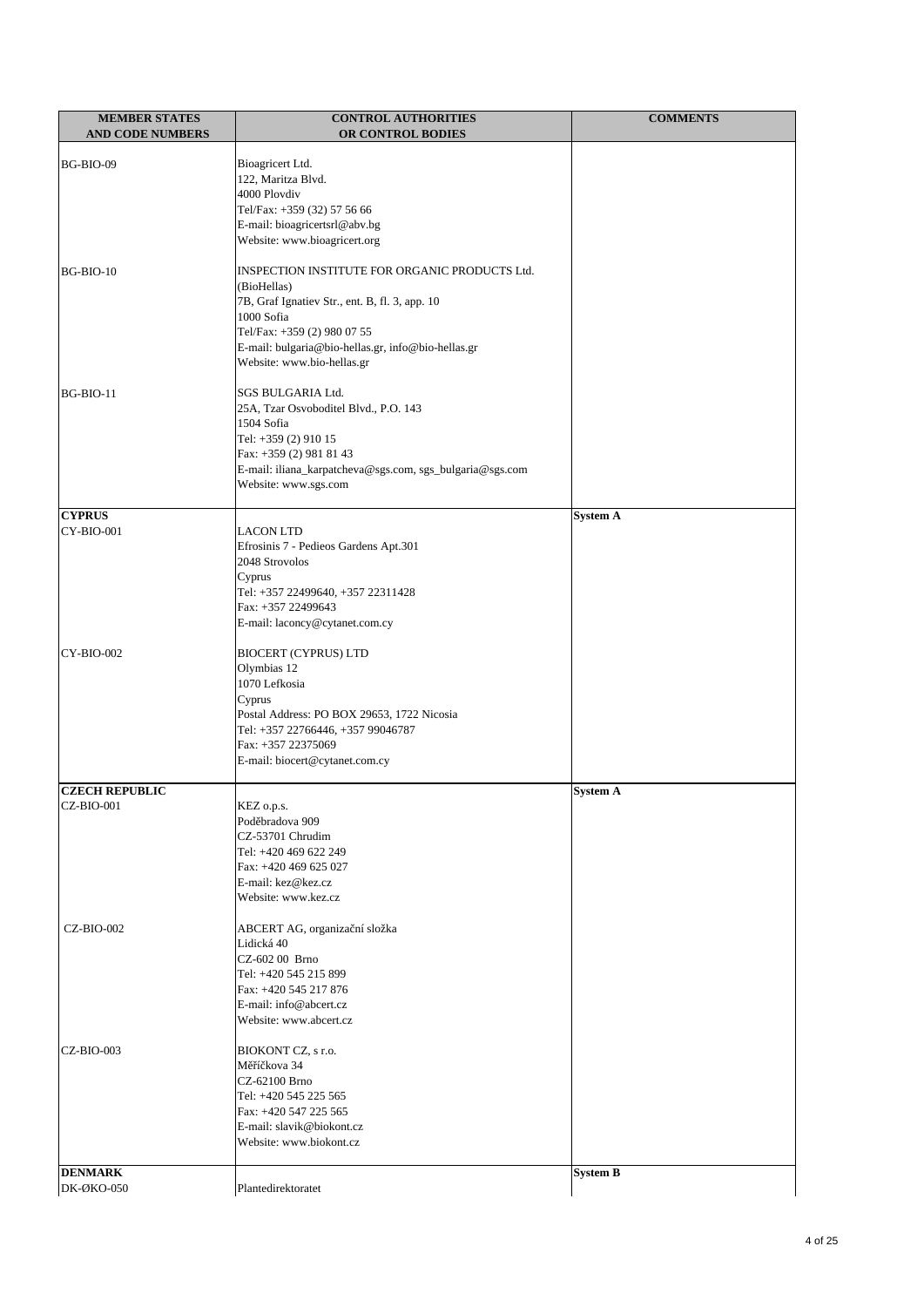| <b>MEMBER STATES</b>    | <b>CONTROL AUTHORITIES</b>                                                                 | <b>COMMENTS</b> |
|-------------------------|--------------------------------------------------------------------------------------------|-----------------|
| <b>AND CODE NUMBERS</b> | OR CONTROL BODIES                                                                          |                 |
|                         | Skovbrynet 20                                                                              |                 |
|                         | DK-2800 Lyngby<br>Tel: +45 45 26 36 00                                                     |                 |
|                         | Fax: +45 45 26 36 19                                                                       |                 |
|                         | E-mail: pdir@pdir.dk                                                                       |                 |
|                         |                                                                                            |                 |
| <b>DK-ØKO-100</b>       | Fødevarestyrelsen -Fødevareregion Vest                                                     |                 |
|                         | Sønderskovvej 5                                                                            |                 |
|                         | 8520 Lystrup                                                                               |                 |
|                         | Tel.: +45 72 27 50 00                                                                      |                 |
|                         | Fax: +45 72 27 50 01                                                                       |                 |
|                         | E-mail: region.vest@fvst.dk                                                                |                 |
| <b>DK-ØKO-200</b>       | Fødevarestyrelsen-Fødevareregion Øst                                                       |                 |
|                         | Søndervang 4                                                                               |                 |
|                         | 4100 Ringsted                                                                              |                 |
|                         | Tel. +45 72 27 60 00                                                                       |                 |
|                         | Fax +45 72 27 60 01                                                                        |                 |
|                         | E-mail: region.oest@fvst.dk                                                                |                 |
| DK-ØKO-300              | Fødevarestyrelsen - Kødkontrollen                                                          |                 |
|                         | Tysklandsvej 7                                                                             |                 |
|                         | 7100 Vejle                                                                                 |                 |
|                         | Tel. +45 72 27 55 00                                                                       |                 |
|                         | E-mail: koedkontrol@fvst.dk                                                                |                 |
|                         |                                                                                            |                 |
| <b>ESTONIA</b>          |                                                                                            | <b>System B</b> |
| EE-ÖKO-01               | <b>Agricultural Board</b>                                                                  |                 |
|                         | Teaduse 2, Saku                                                                            |                 |
|                         | 75501 Harjumaa<br>Estonia                                                                  |                 |
|                         | Tel: +372 6712 602                                                                         |                 |
|                         | Fax: +372 6712 604                                                                         |                 |
|                         | E-mail: pma@pma.agri.ee                                                                    |                 |
|                         | Website: www.pma.agri.ee                                                                   |                 |
|                         |                                                                                            |                 |
|                         |                                                                                            |                 |
| EE-ÖKO-02               | Veterinary and Food Board                                                                  |                 |
|                         | Väike-Paala 3<br>11415 Tallinn                                                             |                 |
|                         | Tel: +372 605 1710                                                                         |                 |
|                         | Fax: +372 621 1441                                                                         |                 |
|                         | E-mail: vet@vet.agri.ee                                                                    |                 |
|                         | Website: www.vet.agri.ee                                                                   |                 |
|                         |                                                                                            |                 |
| <b>FINLAND</b>          |                                                                                            | <b>System B</b> |
| <b>FI-EKO-101</b>       | Uudenmaan elinkeino-, liikenne- ja ympäristökeskus<br>Elintarviketurvallisuusvirasto Evira |                 |
|                         | (The Finnish Food Safety Authority Evira)                                                  |                 |
|                         | Mustialankatu 3                                                                            |                 |
|                         | FIN-00790 Helsinki                                                                         |                 |
|                         | Tel: +358 20 772 003                                                                       |                 |
|                         | Fax: +358 20 772 4350                                                                      |                 |
|                         | E-mail: kirjaamo@evira.fi                                                                  |                 |
|                         | Website: www.evira.fi                                                                      |                 |
|                         |                                                                                            |                 |
| <b>FI-EKO-102</b>       | Varsinais-Suomen elinkeino-, liikenne- ja ympäristökeskus<br>As above                      |                 |
|                         |                                                                                            |                 |
| <b>FI-EKO-103</b>       | Satakunnan elinkeino-, liikenne- ja ympäristökeskus                                        |                 |
|                         | As above                                                                                   |                 |
|                         |                                                                                            |                 |
| <b>FI-EKO-104</b>       | Hämeen elinkeino-, liikenne- ja ympäristökeskus                                            |                 |
|                         | As above                                                                                   |                 |
|                         |                                                                                            |                 |
| <b>FI-EKO-105</b>       | Pirkanmaan elinkeino-, liikenne- ja ympäristökeskus                                        |                 |
|                         | As above                                                                                   |                 |
| <b>FI-EKO-106</b>       | Kaakkois-Suomen elinkeino-, liikenne- ja ympäristökeskus                                   |                 |
|                         |                                                                                            |                 |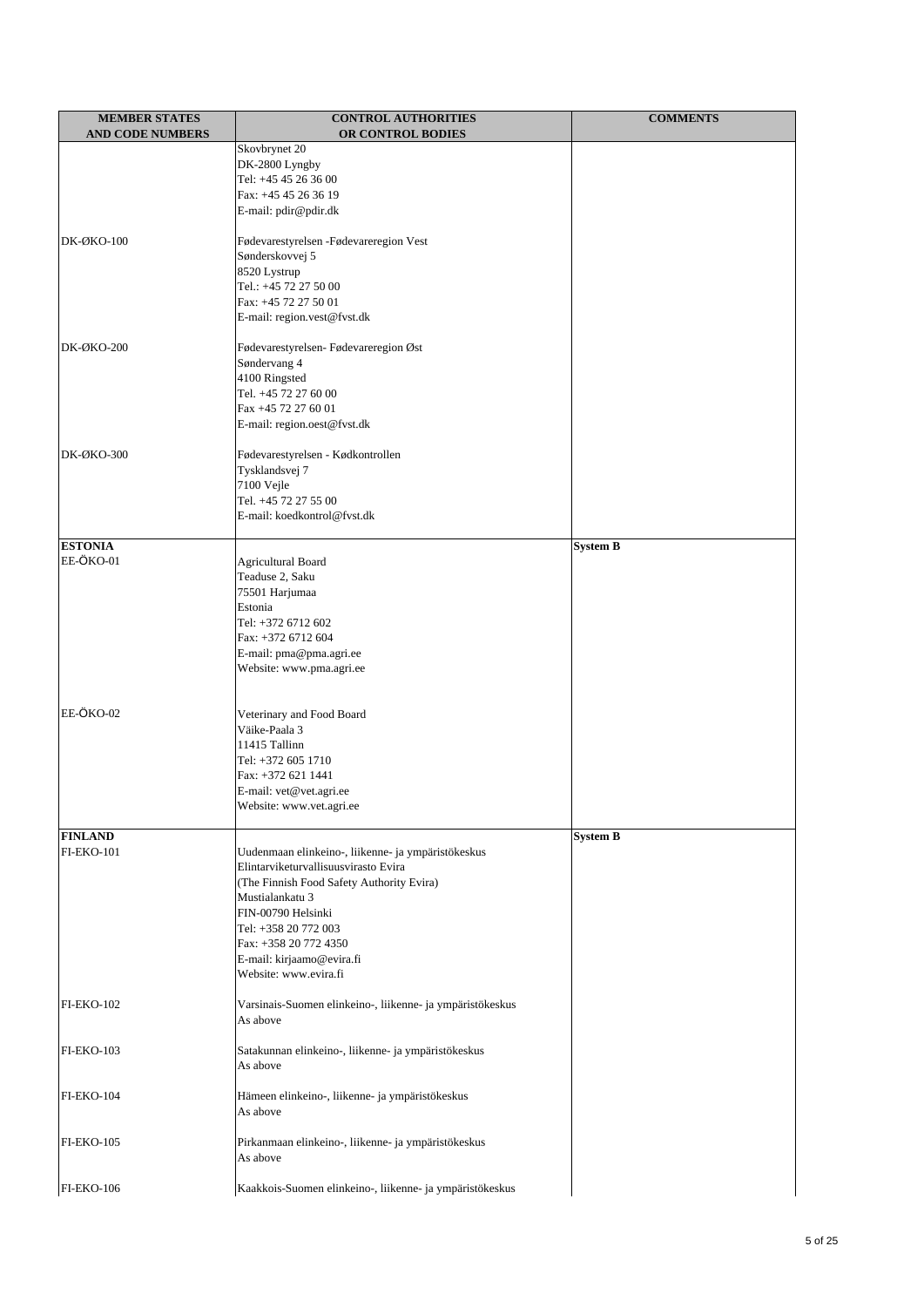| <b>MEMBER STATES</b>    | <b>CONTROL AUTHORITIES</b>                                                                                                                                                                                                                                           | <b>COMMENTS</b> |
|-------------------------|----------------------------------------------------------------------------------------------------------------------------------------------------------------------------------------------------------------------------------------------------------------------|-----------------|
| <b>AND CODE NUMBERS</b> | <b>OR CONTROL BODIES</b><br>As above                                                                                                                                                                                                                                 |                 |
| <b>FI-EKO-107</b>       | Etelä-Savon elinkeino-, liikenne- ja ympäristökeskus<br>As above                                                                                                                                                                                                     |                 |
| <b>FI-EKO-108</b>       | Pohjois-Savon elinkeino-, liikenne- ja ympäristökeskus<br>As above                                                                                                                                                                                                   |                 |
| <b>FI-EKO-109</b>       | Pohjois-Karjalan elinkeino-, liikenne- ja ympäristökeskus<br>As above                                                                                                                                                                                                |                 |
| <b>FI-EKO-110</b>       | Keski-Suomen elinkeino-, liikenne- ja ympäristökeskus<br>As above                                                                                                                                                                                                    |                 |
| <b>FI-EKO-111</b>       | Etelä-Pohjanmaan elinkeino-, liikenne- ja ympäristökeskus<br>As above                                                                                                                                                                                                |                 |
| <b>FI-EKO-112</b>       | Pohjanmaan elinkeino-, liikenne- ja ympäristökeskus<br>As above                                                                                                                                                                                                      |                 |
| <b>FI-EKO-113</b>       | Pohjois- ja Keski-Pohjanmaan elinkeino-, liikenne-<br>ja ympäristökeskus<br>As above                                                                                                                                                                                 |                 |
| <b>FI-EKO-114</b>       | Kainuun elinkeino-, liikenne- ja ympäristökeskus<br>As above                                                                                                                                                                                                         |                 |
| <b>FI-EKO-115</b>       | Lapin elinkeino-, liikenne- ja ympäristökeskus<br>As above                                                                                                                                                                                                           |                 |
| <b>FI-EKO-201</b>       | Elintarviketurvallisuusvirasto Evira<br>(The Finnish Food Safety Authority Evira)<br>As above                                                                                                                                                                        |                 |
| <b>FI-EKO-301</b>       | Sosiaali- ja terveysalan lupa- ja valvontavirasto Valvira<br>(National Supervisory Authority for Welfare and Health)<br>P.O. Box 210<br>FIN-00531 Helsinki<br>Tel: +358-9-772 920<br>Fax: +358-9-7729 2498<br>E-mail: kirjaamo@valvira.fi<br>Website: www.valvira.fi |                 |
| <b>FI-EKO-401</b>       | Ålands landskapsregering<br>PB 1060<br>FIN-22111 Mariehamn, Åland<br>Tel: +358 18 250 00<br>Fax: +358-18-192 40<br>E-mail: registrator@regeringen.ax<br>Website: www.regeringen.ax                                                                                   |                 |
| <b>FRANCE</b>           |                                                                                                                                                                                                                                                                      | <b>System A</b> |
| FR-BIO-01               | <b>ECOCERT FRANCE</b><br>B.P. 47<br>F-32600 L'Isle Jourdain<br>Tel: +33 (0)5 62 07 34 24<br>Fax: +33 (0)5 62 07 11 67<br>E-mail: info@ecocert.fr<br>Website: www.ecocert.fr                                                                                          |                 |
| FR-BIO-07               | <b>AGROCERT</b><br>4, rue Albert Gary<br>F-47200 Marmande<br>Tel: +33 (0)5 53 20 93 04<br>Fax: +33 (0)5 53 20 92 41<br>E-mail: agrocert@agrocert.fr<br>Website: www.agrocert.fr                                                                                      |                 |
| FR-BIO-09               | <b>CERTIPAQ</b>                                                                                                                                                                                                                                                      |                 |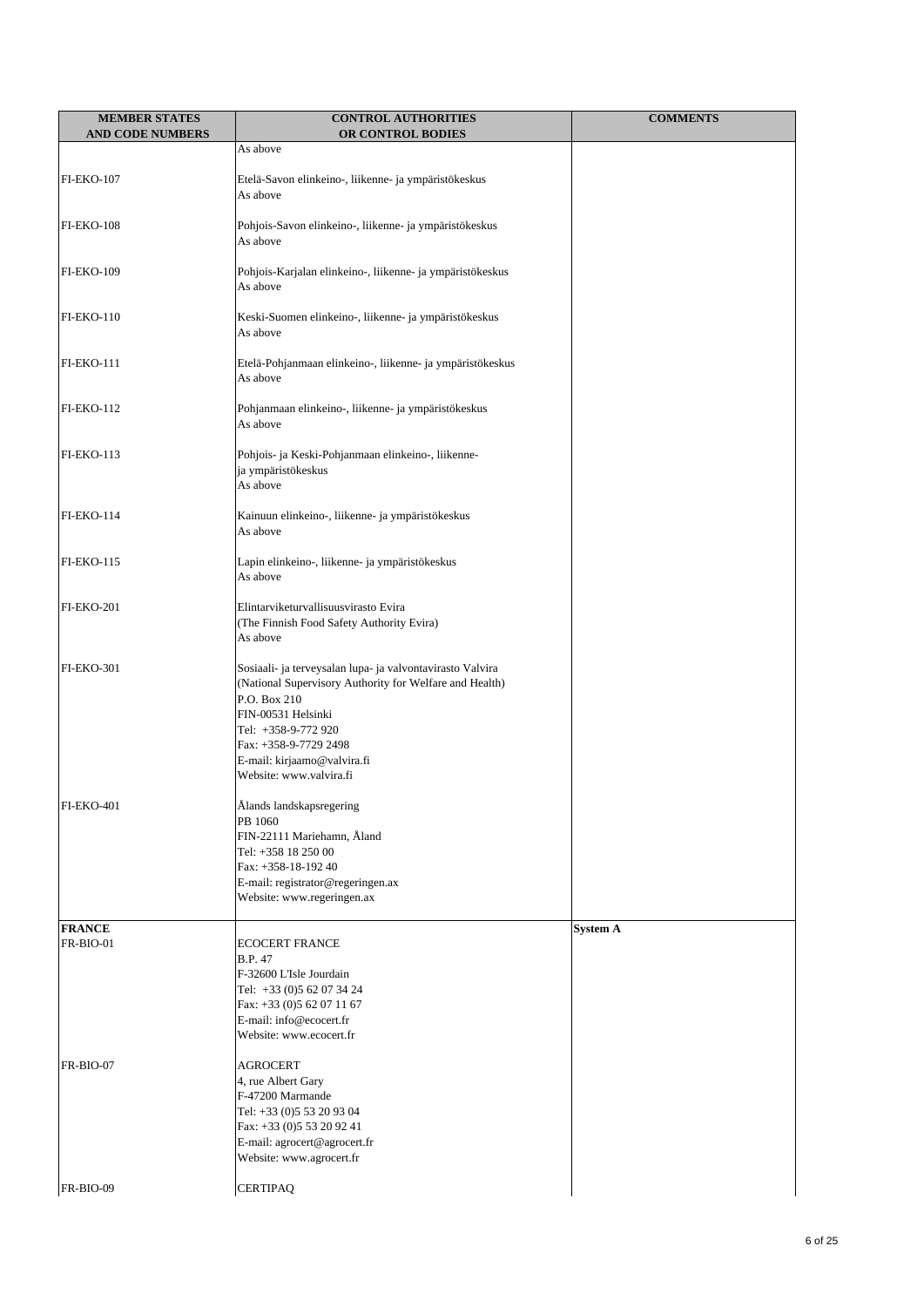| 44, rue La Quintine<br>F-75015 PARIS<br>Tel: +33(0)1 45 30 92 92<br>Fax: +33(0)1 45 30 93 00<br>E-mail: certipaq@certipaq.com<br>Website: www.certipaq.com<br>FR-BIO-10<br><b>QUALITE - FRANCE</b><br>Immeuble le Guillaumet<br>60, av. du Général De Gaulle<br>F-92046 LA DEFENSE Cedex<br>Tel: +33 (0)1 41 97 00 74<br>Fax: +33 (0)1 41 97 08 32<br>E-mail: jean-michel.lefevre@fr.bureauveritas.com<br>Website: www.qualite-france.com<br>FR-BIO-11<br><b>SGS-ICS</b><br>191, avenue Aristide Briand<br>F-94237 CACHAN Cedex<br>Tel: $+33(0)1$ 41 24 89 51<br>Fax: +33 (0)1 41 24 89 96<br>E-mail: Xavier.DUPUIS@sgs.com<br>Website: www.fr.sgs.com<br>FR-BIO-12<br>Certisud<br>Not accredited for aquaculture animal<br>production and seaweed, mushrooms<br>70, avenue Louis Sallenave<br>F-64000 PAU<br>production and livestock production of<br>Tel: +33 (0)5 59 02 35 52<br>rabbits, snails and ostriches<br>Fax: +33 (0)5 59 84 23 06<br>E-mail: certisud@wanadoo.fr<br><b>GERMANY</b><br><b>System A</b><br>DE-ÖKO-001<br>BCS Öko-Garantie GmbH<br>Cimbernstraße 21<br>D-90402 Nürnberg<br>Tel: +49 (0)911 424390<br>Fax: +49 (0)911 492239<br>E-mail: info@bcs-oeko.de<br>Website: www.bcs-oeko.de<br>DE-ÖKO-003<br>Lacon GmbH<br>Privatinstitut für Qualitätssicherung und<br>Zertifizierung ökologisch erzeugter Lebensmittel<br>Postanschrift:<br>Postfach 1909<br>D-77609 Offenburg<br>Lieferanschrift:<br>Brünnlesweg 19<br>D-77654 Offenburg<br>Tel: +49 (0)781 91937 30<br>Fax: +49 (0)781 91937 50<br>E-mail: lacon@lacon-institut.com<br>Website: www.lacon-institut.com<br>DE-ÖKO-005<br><b>IMO</b><br>Institut für Marktökologie GmbH<br>Postanschrift:<br>Postfach 100 934<br>D-78409 Konstanz<br>Lieferanschrift:<br>Obere Laube 51-53<br>D-78462 Konstanz<br>Tel: +49 (0)7531/81301-0<br>Fax: +49 (0)7531/81301-29<br>E-mail: imod@imo.ch<br>Website: www.imo.ch<br>DE-ÖKO-006<br><b>ABCERT AG</b><br>Kontrollstelle für ökologisch erzeugte Lebensmittel | <b>MEMBER STATES</b>    | <b>CONTROL AUTHORITIES</b> | <b>COMMENTS</b> |
|-------------------------------------------------------------------------------------------------------------------------------------------------------------------------------------------------------------------------------------------------------------------------------------------------------------------------------------------------------------------------------------------------------------------------------------------------------------------------------------------------------------------------------------------------------------------------------------------------------------------------------------------------------------------------------------------------------------------------------------------------------------------------------------------------------------------------------------------------------------------------------------------------------------------------------------------------------------------------------------------------------------------------------------------------------------------------------------------------------------------------------------------------------------------------------------------------------------------------------------------------------------------------------------------------------------------------------------------------------------------------------------------------------------------------------------------------------------------------------------------------------------------------------------------------------------------------------------------------------------------------------------------------------------------------------------------------------------------------------------------------------------------------------------------------------------------------------------------------------------------------------------------------------------------------------------------------------------------------------------|-------------------------|----------------------------|-----------------|
|                                                                                                                                                                                                                                                                                                                                                                                                                                                                                                                                                                                                                                                                                                                                                                                                                                                                                                                                                                                                                                                                                                                                                                                                                                                                                                                                                                                                                                                                                                                                                                                                                                                                                                                                                                                                                                                                                                                                                                                     | <b>AND CODE NUMBERS</b> | OR CONTROL BODIES          |                 |
|                                                                                                                                                                                                                                                                                                                                                                                                                                                                                                                                                                                                                                                                                                                                                                                                                                                                                                                                                                                                                                                                                                                                                                                                                                                                                                                                                                                                                                                                                                                                                                                                                                                                                                                                                                                                                                                                                                                                                                                     |                         |                            |                 |
|                                                                                                                                                                                                                                                                                                                                                                                                                                                                                                                                                                                                                                                                                                                                                                                                                                                                                                                                                                                                                                                                                                                                                                                                                                                                                                                                                                                                                                                                                                                                                                                                                                                                                                                                                                                                                                                                                                                                                                                     |                         |                            |                 |
|                                                                                                                                                                                                                                                                                                                                                                                                                                                                                                                                                                                                                                                                                                                                                                                                                                                                                                                                                                                                                                                                                                                                                                                                                                                                                                                                                                                                                                                                                                                                                                                                                                                                                                                                                                                                                                                                                                                                                                                     |                         |                            |                 |
|                                                                                                                                                                                                                                                                                                                                                                                                                                                                                                                                                                                                                                                                                                                                                                                                                                                                                                                                                                                                                                                                                                                                                                                                                                                                                                                                                                                                                                                                                                                                                                                                                                                                                                                                                                                                                                                                                                                                                                                     |                         |                            |                 |
|                                                                                                                                                                                                                                                                                                                                                                                                                                                                                                                                                                                                                                                                                                                                                                                                                                                                                                                                                                                                                                                                                                                                                                                                                                                                                                                                                                                                                                                                                                                                                                                                                                                                                                                                                                                                                                                                                                                                                                                     |                         |                            |                 |
|                                                                                                                                                                                                                                                                                                                                                                                                                                                                                                                                                                                                                                                                                                                                                                                                                                                                                                                                                                                                                                                                                                                                                                                                                                                                                                                                                                                                                                                                                                                                                                                                                                                                                                                                                                                                                                                                                                                                                                                     |                         |                            |                 |
|                                                                                                                                                                                                                                                                                                                                                                                                                                                                                                                                                                                                                                                                                                                                                                                                                                                                                                                                                                                                                                                                                                                                                                                                                                                                                                                                                                                                                                                                                                                                                                                                                                                                                                                                                                                                                                                                                                                                                                                     |                         |                            |                 |
|                                                                                                                                                                                                                                                                                                                                                                                                                                                                                                                                                                                                                                                                                                                                                                                                                                                                                                                                                                                                                                                                                                                                                                                                                                                                                                                                                                                                                                                                                                                                                                                                                                                                                                                                                                                                                                                                                                                                                                                     |                         |                            |                 |
|                                                                                                                                                                                                                                                                                                                                                                                                                                                                                                                                                                                                                                                                                                                                                                                                                                                                                                                                                                                                                                                                                                                                                                                                                                                                                                                                                                                                                                                                                                                                                                                                                                                                                                                                                                                                                                                                                                                                                                                     |                         |                            |                 |
|                                                                                                                                                                                                                                                                                                                                                                                                                                                                                                                                                                                                                                                                                                                                                                                                                                                                                                                                                                                                                                                                                                                                                                                                                                                                                                                                                                                                                                                                                                                                                                                                                                                                                                                                                                                                                                                                                                                                                                                     |                         |                            |                 |
|                                                                                                                                                                                                                                                                                                                                                                                                                                                                                                                                                                                                                                                                                                                                                                                                                                                                                                                                                                                                                                                                                                                                                                                                                                                                                                                                                                                                                                                                                                                                                                                                                                                                                                                                                                                                                                                                                                                                                                                     |                         |                            |                 |
|                                                                                                                                                                                                                                                                                                                                                                                                                                                                                                                                                                                                                                                                                                                                                                                                                                                                                                                                                                                                                                                                                                                                                                                                                                                                                                                                                                                                                                                                                                                                                                                                                                                                                                                                                                                                                                                                                                                                                                                     |                         |                            |                 |
|                                                                                                                                                                                                                                                                                                                                                                                                                                                                                                                                                                                                                                                                                                                                                                                                                                                                                                                                                                                                                                                                                                                                                                                                                                                                                                                                                                                                                                                                                                                                                                                                                                                                                                                                                                                                                                                                                                                                                                                     |                         |                            |                 |
|                                                                                                                                                                                                                                                                                                                                                                                                                                                                                                                                                                                                                                                                                                                                                                                                                                                                                                                                                                                                                                                                                                                                                                                                                                                                                                                                                                                                                                                                                                                                                                                                                                                                                                                                                                                                                                                                                                                                                                                     |                         |                            |                 |
|                                                                                                                                                                                                                                                                                                                                                                                                                                                                                                                                                                                                                                                                                                                                                                                                                                                                                                                                                                                                                                                                                                                                                                                                                                                                                                                                                                                                                                                                                                                                                                                                                                                                                                                                                                                                                                                                                                                                                                                     |                         |                            |                 |
|                                                                                                                                                                                                                                                                                                                                                                                                                                                                                                                                                                                                                                                                                                                                                                                                                                                                                                                                                                                                                                                                                                                                                                                                                                                                                                                                                                                                                                                                                                                                                                                                                                                                                                                                                                                                                                                                                                                                                                                     |                         |                            |                 |
|                                                                                                                                                                                                                                                                                                                                                                                                                                                                                                                                                                                                                                                                                                                                                                                                                                                                                                                                                                                                                                                                                                                                                                                                                                                                                                                                                                                                                                                                                                                                                                                                                                                                                                                                                                                                                                                                                                                                                                                     |                         |                            |                 |
|                                                                                                                                                                                                                                                                                                                                                                                                                                                                                                                                                                                                                                                                                                                                                                                                                                                                                                                                                                                                                                                                                                                                                                                                                                                                                                                                                                                                                                                                                                                                                                                                                                                                                                                                                                                                                                                                                                                                                                                     |                         |                            |                 |
|                                                                                                                                                                                                                                                                                                                                                                                                                                                                                                                                                                                                                                                                                                                                                                                                                                                                                                                                                                                                                                                                                                                                                                                                                                                                                                                                                                                                                                                                                                                                                                                                                                                                                                                                                                                                                                                                                                                                                                                     |                         |                            |                 |
|                                                                                                                                                                                                                                                                                                                                                                                                                                                                                                                                                                                                                                                                                                                                                                                                                                                                                                                                                                                                                                                                                                                                                                                                                                                                                                                                                                                                                                                                                                                                                                                                                                                                                                                                                                                                                                                                                                                                                                                     |                         |                            |                 |
|                                                                                                                                                                                                                                                                                                                                                                                                                                                                                                                                                                                                                                                                                                                                                                                                                                                                                                                                                                                                                                                                                                                                                                                                                                                                                                                                                                                                                                                                                                                                                                                                                                                                                                                                                                                                                                                                                                                                                                                     |                         |                            |                 |
|                                                                                                                                                                                                                                                                                                                                                                                                                                                                                                                                                                                                                                                                                                                                                                                                                                                                                                                                                                                                                                                                                                                                                                                                                                                                                                                                                                                                                                                                                                                                                                                                                                                                                                                                                                                                                                                                                                                                                                                     |                         |                            |                 |
|                                                                                                                                                                                                                                                                                                                                                                                                                                                                                                                                                                                                                                                                                                                                                                                                                                                                                                                                                                                                                                                                                                                                                                                                                                                                                                                                                                                                                                                                                                                                                                                                                                                                                                                                                                                                                                                                                                                                                                                     |                         |                            |                 |
|                                                                                                                                                                                                                                                                                                                                                                                                                                                                                                                                                                                                                                                                                                                                                                                                                                                                                                                                                                                                                                                                                                                                                                                                                                                                                                                                                                                                                                                                                                                                                                                                                                                                                                                                                                                                                                                                                                                                                                                     |                         |                            |                 |
|                                                                                                                                                                                                                                                                                                                                                                                                                                                                                                                                                                                                                                                                                                                                                                                                                                                                                                                                                                                                                                                                                                                                                                                                                                                                                                                                                                                                                                                                                                                                                                                                                                                                                                                                                                                                                                                                                                                                                                                     |                         |                            |                 |
|                                                                                                                                                                                                                                                                                                                                                                                                                                                                                                                                                                                                                                                                                                                                                                                                                                                                                                                                                                                                                                                                                                                                                                                                                                                                                                                                                                                                                                                                                                                                                                                                                                                                                                                                                                                                                                                                                                                                                                                     |                         |                            |                 |
|                                                                                                                                                                                                                                                                                                                                                                                                                                                                                                                                                                                                                                                                                                                                                                                                                                                                                                                                                                                                                                                                                                                                                                                                                                                                                                                                                                                                                                                                                                                                                                                                                                                                                                                                                                                                                                                                                                                                                                                     |                         |                            |                 |
|                                                                                                                                                                                                                                                                                                                                                                                                                                                                                                                                                                                                                                                                                                                                                                                                                                                                                                                                                                                                                                                                                                                                                                                                                                                                                                                                                                                                                                                                                                                                                                                                                                                                                                                                                                                                                                                                                                                                                                                     |                         |                            |                 |
|                                                                                                                                                                                                                                                                                                                                                                                                                                                                                                                                                                                                                                                                                                                                                                                                                                                                                                                                                                                                                                                                                                                                                                                                                                                                                                                                                                                                                                                                                                                                                                                                                                                                                                                                                                                                                                                                                                                                                                                     |                         |                            |                 |
|                                                                                                                                                                                                                                                                                                                                                                                                                                                                                                                                                                                                                                                                                                                                                                                                                                                                                                                                                                                                                                                                                                                                                                                                                                                                                                                                                                                                                                                                                                                                                                                                                                                                                                                                                                                                                                                                                                                                                                                     |                         |                            |                 |
|                                                                                                                                                                                                                                                                                                                                                                                                                                                                                                                                                                                                                                                                                                                                                                                                                                                                                                                                                                                                                                                                                                                                                                                                                                                                                                                                                                                                                                                                                                                                                                                                                                                                                                                                                                                                                                                                                                                                                                                     |                         |                            |                 |
|                                                                                                                                                                                                                                                                                                                                                                                                                                                                                                                                                                                                                                                                                                                                                                                                                                                                                                                                                                                                                                                                                                                                                                                                                                                                                                                                                                                                                                                                                                                                                                                                                                                                                                                                                                                                                                                                                                                                                                                     |                         |                            |                 |
|                                                                                                                                                                                                                                                                                                                                                                                                                                                                                                                                                                                                                                                                                                                                                                                                                                                                                                                                                                                                                                                                                                                                                                                                                                                                                                                                                                                                                                                                                                                                                                                                                                                                                                                                                                                                                                                                                                                                                                                     |                         |                            |                 |
|                                                                                                                                                                                                                                                                                                                                                                                                                                                                                                                                                                                                                                                                                                                                                                                                                                                                                                                                                                                                                                                                                                                                                                                                                                                                                                                                                                                                                                                                                                                                                                                                                                                                                                                                                                                                                                                                                                                                                                                     |                         |                            |                 |
|                                                                                                                                                                                                                                                                                                                                                                                                                                                                                                                                                                                                                                                                                                                                                                                                                                                                                                                                                                                                                                                                                                                                                                                                                                                                                                                                                                                                                                                                                                                                                                                                                                                                                                                                                                                                                                                                                                                                                                                     |                         |                            |                 |
|                                                                                                                                                                                                                                                                                                                                                                                                                                                                                                                                                                                                                                                                                                                                                                                                                                                                                                                                                                                                                                                                                                                                                                                                                                                                                                                                                                                                                                                                                                                                                                                                                                                                                                                                                                                                                                                                                                                                                                                     |                         |                            |                 |
|                                                                                                                                                                                                                                                                                                                                                                                                                                                                                                                                                                                                                                                                                                                                                                                                                                                                                                                                                                                                                                                                                                                                                                                                                                                                                                                                                                                                                                                                                                                                                                                                                                                                                                                                                                                                                                                                                                                                                                                     |                         |                            |                 |
|                                                                                                                                                                                                                                                                                                                                                                                                                                                                                                                                                                                                                                                                                                                                                                                                                                                                                                                                                                                                                                                                                                                                                                                                                                                                                                                                                                                                                                                                                                                                                                                                                                                                                                                                                                                                                                                                                                                                                                                     |                         |                            |                 |
|                                                                                                                                                                                                                                                                                                                                                                                                                                                                                                                                                                                                                                                                                                                                                                                                                                                                                                                                                                                                                                                                                                                                                                                                                                                                                                                                                                                                                                                                                                                                                                                                                                                                                                                                                                                                                                                                                                                                                                                     |                         |                            |                 |
|                                                                                                                                                                                                                                                                                                                                                                                                                                                                                                                                                                                                                                                                                                                                                                                                                                                                                                                                                                                                                                                                                                                                                                                                                                                                                                                                                                                                                                                                                                                                                                                                                                                                                                                                                                                                                                                                                                                                                                                     |                         |                            |                 |
|                                                                                                                                                                                                                                                                                                                                                                                                                                                                                                                                                                                                                                                                                                                                                                                                                                                                                                                                                                                                                                                                                                                                                                                                                                                                                                                                                                                                                                                                                                                                                                                                                                                                                                                                                                                                                                                                                                                                                                                     |                         |                            |                 |
|                                                                                                                                                                                                                                                                                                                                                                                                                                                                                                                                                                                                                                                                                                                                                                                                                                                                                                                                                                                                                                                                                                                                                                                                                                                                                                                                                                                                                                                                                                                                                                                                                                                                                                                                                                                                                                                                                                                                                                                     |                         |                            |                 |
|                                                                                                                                                                                                                                                                                                                                                                                                                                                                                                                                                                                                                                                                                                                                                                                                                                                                                                                                                                                                                                                                                                                                                                                                                                                                                                                                                                                                                                                                                                                                                                                                                                                                                                                                                                                                                                                                                                                                                                                     |                         |                            |                 |
|                                                                                                                                                                                                                                                                                                                                                                                                                                                                                                                                                                                                                                                                                                                                                                                                                                                                                                                                                                                                                                                                                                                                                                                                                                                                                                                                                                                                                                                                                                                                                                                                                                                                                                                                                                                                                                                                                                                                                                                     |                         |                            |                 |
|                                                                                                                                                                                                                                                                                                                                                                                                                                                                                                                                                                                                                                                                                                                                                                                                                                                                                                                                                                                                                                                                                                                                                                                                                                                                                                                                                                                                                                                                                                                                                                                                                                                                                                                                                                                                                                                                                                                                                                                     |                         |                            |                 |
|                                                                                                                                                                                                                                                                                                                                                                                                                                                                                                                                                                                                                                                                                                                                                                                                                                                                                                                                                                                                                                                                                                                                                                                                                                                                                                                                                                                                                                                                                                                                                                                                                                                                                                                                                                                                                                                                                                                                                                                     |                         |                            |                 |
|                                                                                                                                                                                                                                                                                                                                                                                                                                                                                                                                                                                                                                                                                                                                                                                                                                                                                                                                                                                                                                                                                                                                                                                                                                                                                                                                                                                                                                                                                                                                                                                                                                                                                                                                                                                                                                                                                                                                                                                     |                         |                            |                 |
|                                                                                                                                                                                                                                                                                                                                                                                                                                                                                                                                                                                                                                                                                                                                                                                                                                                                                                                                                                                                                                                                                                                                                                                                                                                                                                                                                                                                                                                                                                                                                                                                                                                                                                                                                                                                                                                                                                                                                                                     |                         |                            |                 |
|                                                                                                                                                                                                                                                                                                                                                                                                                                                                                                                                                                                                                                                                                                                                                                                                                                                                                                                                                                                                                                                                                                                                                                                                                                                                                                                                                                                                                                                                                                                                                                                                                                                                                                                                                                                                                                                                                                                                                                                     |                         |                            |                 |
|                                                                                                                                                                                                                                                                                                                                                                                                                                                                                                                                                                                                                                                                                                                                                                                                                                                                                                                                                                                                                                                                                                                                                                                                                                                                                                                                                                                                                                                                                                                                                                                                                                                                                                                                                                                                                                                                                                                                                                                     |                         |                            |                 |
|                                                                                                                                                                                                                                                                                                                                                                                                                                                                                                                                                                                                                                                                                                                                                                                                                                                                                                                                                                                                                                                                                                                                                                                                                                                                                                                                                                                                                                                                                                                                                                                                                                                                                                                                                                                                                                                                                                                                                                                     |                         |                            |                 |
|                                                                                                                                                                                                                                                                                                                                                                                                                                                                                                                                                                                                                                                                                                                                                                                                                                                                                                                                                                                                                                                                                                                                                                                                                                                                                                                                                                                                                                                                                                                                                                                                                                                                                                                                                                                                                                                                                                                                                                                     |                         |                            |                 |
|                                                                                                                                                                                                                                                                                                                                                                                                                                                                                                                                                                                                                                                                                                                                                                                                                                                                                                                                                                                                                                                                                                                                                                                                                                                                                                                                                                                                                                                                                                                                                                                                                                                                                                                                                                                                                                                                                                                                                                                     |                         |                            |                 |
|                                                                                                                                                                                                                                                                                                                                                                                                                                                                                                                                                                                                                                                                                                                                                                                                                                                                                                                                                                                                                                                                                                                                                                                                                                                                                                                                                                                                                                                                                                                                                                                                                                                                                                                                                                                                                                                                                                                                                                                     |                         |                            |                 |
|                                                                                                                                                                                                                                                                                                                                                                                                                                                                                                                                                                                                                                                                                                                                                                                                                                                                                                                                                                                                                                                                                                                                                                                                                                                                                                                                                                                                                                                                                                                                                                                                                                                                                                                                                                                                                                                                                                                                                                                     |                         |                            |                 |
|                                                                                                                                                                                                                                                                                                                                                                                                                                                                                                                                                                                                                                                                                                                                                                                                                                                                                                                                                                                                                                                                                                                                                                                                                                                                                                                                                                                                                                                                                                                                                                                                                                                                                                                                                                                                                                                                                                                                                                                     |                         |                            |                 |
|                                                                                                                                                                                                                                                                                                                                                                                                                                                                                                                                                                                                                                                                                                                                                                                                                                                                                                                                                                                                                                                                                                                                                                                                                                                                                                                                                                                                                                                                                                                                                                                                                                                                                                                                                                                                                                                                                                                                                                                     |                         |                            |                 |
|                                                                                                                                                                                                                                                                                                                                                                                                                                                                                                                                                                                                                                                                                                                                                                                                                                                                                                                                                                                                                                                                                                                                                                                                                                                                                                                                                                                                                                                                                                                                                                                                                                                                                                                                                                                                                                                                                                                                                                                     |                         |                            |                 |
|                                                                                                                                                                                                                                                                                                                                                                                                                                                                                                                                                                                                                                                                                                                                                                                                                                                                                                                                                                                                                                                                                                                                                                                                                                                                                                                                                                                                                                                                                                                                                                                                                                                                                                                                                                                                                                                                                                                                                                                     |                         |                            |                 |
|                                                                                                                                                                                                                                                                                                                                                                                                                                                                                                                                                                                                                                                                                                                                                                                                                                                                                                                                                                                                                                                                                                                                                                                                                                                                                                                                                                                                                                                                                                                                                                                                                                                                                                                                                                                                                                                                                                                                                                                     |                         |                            |                 |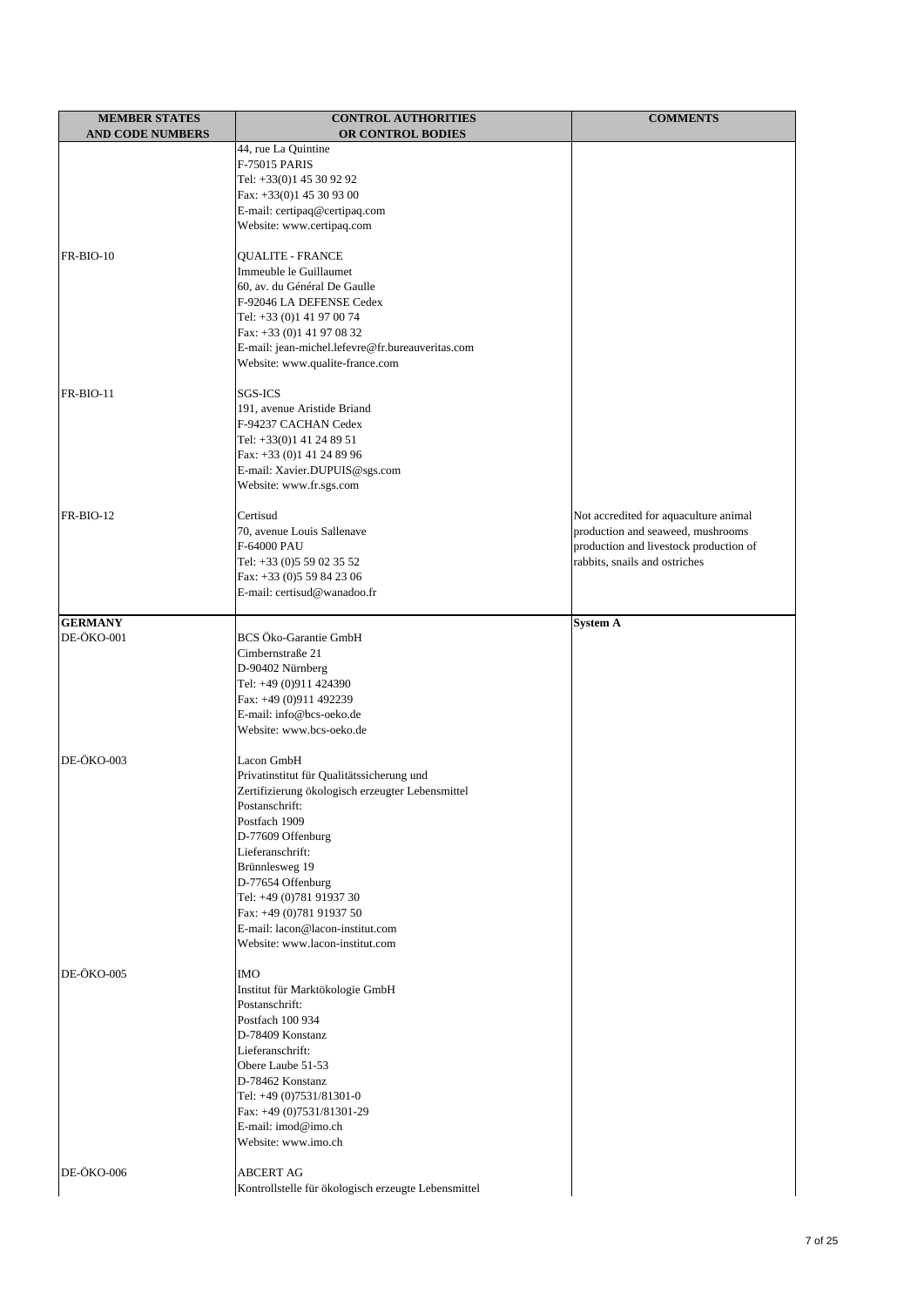| <b>MEMBER STATES</b>    | <b>CONTROL AUTHORITIES</b>                                         | <b>COMMENTS</b> |
|-------------------------|--------------------------------------------------------------------|-----------------|
| <b>AND CODE NUMBERS</b> | OR CONTROL BODIES                                                  |                 |
|                         | Martinstraße 42-44                                                 |                 |
|                         | D-73728 Esslingen                                                  |                 |
|                         | Tel: +49 (0)711 351792-0                                           |                 |
|                         | Fax: +49 (0)711 351792-200                                         |                 |
|                         | E-mail: info@abcert.de                                             |                 |
|                         | Website: www.abcert.de                                             |                 |
| DE-ÖKO-007              | Prüfverein Verarbeitung Ökologische Landbauprodukte e.V.           |                 |
|                         | D-76137 Karlsruhe                                                  |                 |
|                         | Tel: +49(0)721 626840-0                                            |                 |
|                         | Fax: +49(0)721 626840-22                                           |                 |
|                         | E-mail: kontakt@pruefverein.de                                     |                 |
|                         | Website: www.pruefverein.de                                        |                 |
|                         |                                                                    |                 |
| DE-ÖKO-009              | LC Landwirtschafts-Consulting GmbH                                 |                 |
|                         | Am Kamp 15-17                                                      |                 |
|                         | D-24768 Rendsburg                                                  |                 |
|                         | Tel: +49 (0)4331 33630-0                                           |                 |
|                         | Fax: +49 (0)4331 33630-12<br>E-mail: info@lc-sh.de                 |                 |
|                         | Website: www.lc-sh.de                                              |                 |
|                         |                                                                    |                 |
| DE-ÖKO-012              | AGRECO R.F. Göderz GmbH                                            |                 |
|                         | Mündener Straße 19                                                 |                 |
|                         | D-37218 Witzenhausen                                               |                 |
|                         | Tel: +49 (0)5542 4044                                              |                 |
|                         | Fax: $+49$ (0)5542 6540                                            |                 |
|                         | E-mail: info@agrecogmbh.de                                         |                 |
|                         | Website: www.agrecogmbh.de                                         |                 |
| DE-ÖKO-013              | QC & I Gesellschaft für Kontrolle u. Zertifizierung                |                 |
|                         | von Qualitätssicherungssystemen mbH                                |                 |
|                         | Sitz der Gesellschaft:                                             |                 |
|                         | Gleuelerstraße 286                                                 |                 |
|                         | D-50935 Köln                                                       |                 |
|                         | Geschäftsstelle:                                                   |                 |
|                         | Tiergartenstraße 32                                                |                 |
|                         | D-54595 Prüm/Eifel                                                 |                 |
|                         | Tel: +49 (0)6551 147641                                            |                 |
|                         | Fax: +49 (0)6551 147645                                            |                 |
|                         | E-mail: qci.koeln@qci.de                                           |                 |
|                         | Website: www.qci.de                                                |                 |
| DE-ÖKO-021              | Grünstempel Ökoprüfstelle e.V.                                     |                 |
|                         | EU Kontrollstelle für ökologische Erzeugung                        |                 |
|                         | und Verarbeitung landwirtschaftlicher Produkte                     |                 |
|                         | Windmühlenbreite 25d                                               |                 |
|                         | D-39164 Wanzleben                                                  |                 |
|                         | Tel: +49 (0)39209 46696                                            |                 |
|                         | Fax: +49 (0)39209 60596                                            |                 |
|                         | E-mail: info@gruenstempel.de                                       |                 |
|                         | Website: www.gruenstempel.de                                       |                 |
|                         |                                                                    |                 |
| DE-ÖKO-022              | Kontrollverein ökologischer Landbau e.V.<br>Vorholzstraße 36       |                 |
|                         | D-76137 Karlsruhe                                                  |                 |
|                         | Tel: +49 (0)721 35239-10                                           |                 |
|                         | Fax: +49 (0)721 35239-09                                           |                 |
|                         | E-mail: kontakt@kontrollverein.de                                  |                 |
|                         | Website: www.kontrollverein.de                                     |                 |
|                         |                                                                    |                 |
| DE-ÖKO-024              | <b>Ecocert Deutschland GmbH</b>                                    |                 |
|                         | Güterbahnhofstraße 10                                              |                 |
|                         | D-37154 Northeim                                                   |                 |
|                         | Tel: +49 (0)5551 90 84 310                                         |                 |
|                         | Fax: +49 (0)5551 90 84 380<br>E-mail: info-deutschland@ecocert.com |                 |
|                         |                                                                    |                 |
| DE-ÖKO-026              | <b>Certification Services</b>                                      |                 |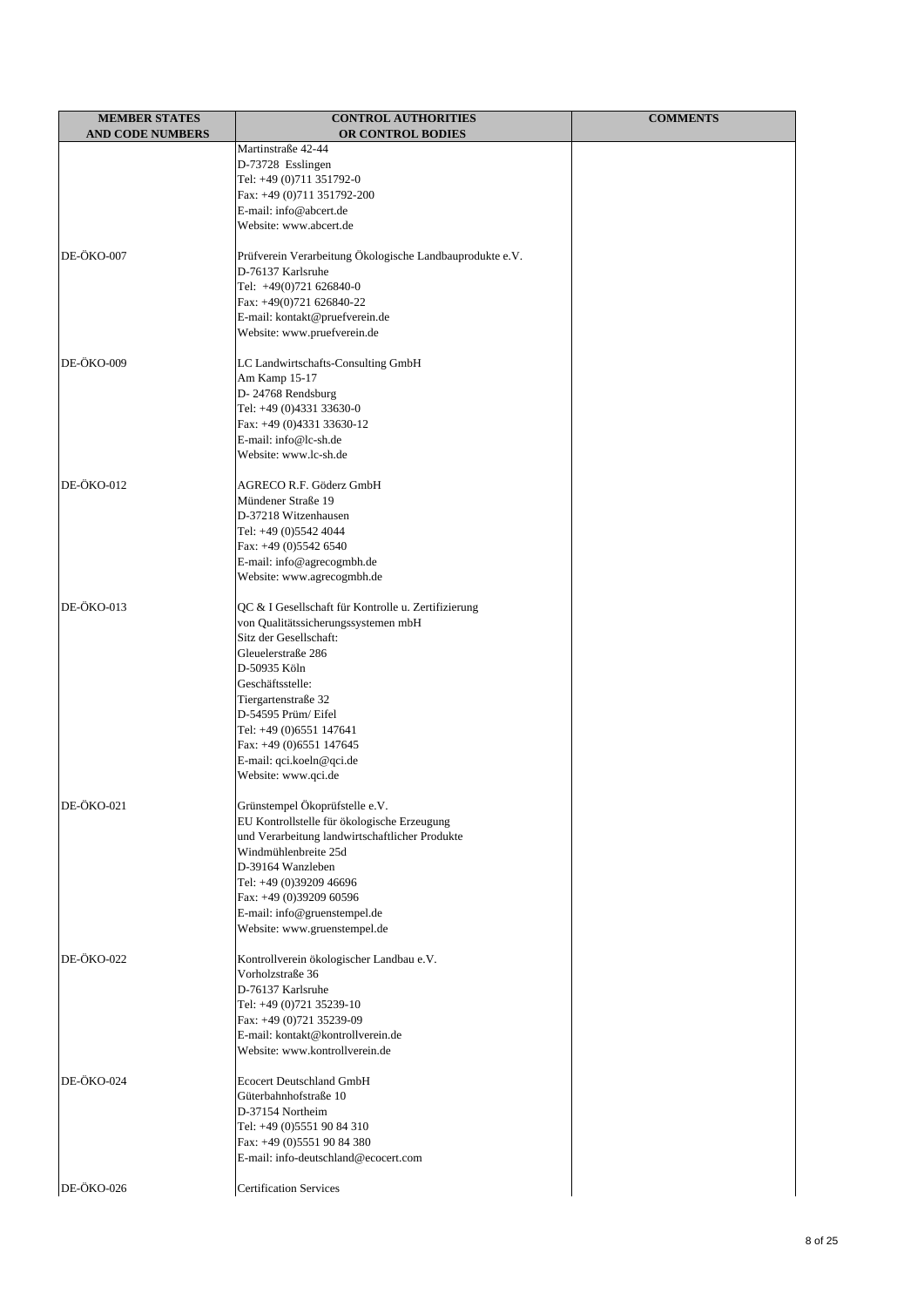| <b>MEMBER STATES</b>    | <b>CONTROL AUTHORITIES</b>                                                  | <b>COMMENTS</b> |
|-------------------------|-----------------------------------------------------------------------------|-----------------|
| <b>AND CODE NUMBERS</b> | <b>OR CONTROL BODIES</b>                                                    |                 |
|                         | <b>International CSI GmbH</b>                                               |                 |
|                         | Flughafendamm 9a                                                            |                 |
|                         | D-28199 Bremen                                                              |                 |
|                         | Tel: +49 (0)421 5977322, (0)421 594770 (Zentrale)<br>Fax: +49 (0)421 594771 |                 |
|                         | E-mail: info@csicert.com                                                    |                 |
|                         | Website: www.csicert.com                                                    |                 |
|                         |                                                                             |                 |
| DE-ÖKO-034              | Fachverein für Öko-Kontrolle e.V.                                           |                 |
|                         | Plauerhäger Straße16                                                        |                 |
|                         | D-19395 Karow                                                               |                 |
|                         | Tel: +49 (0)38738 70755                                                     |                 |
|                         | Fax: +49 (0)38738 70756                                                     |                 |
|                         | E-mail: info@fachverein.de                                                  |                 |
|                         | Website: www.fachverein.de                                                  |                 |
|                         |                                                                             |                 |
| DE-ÖKO-037              | ÖKOP ZertifizierungsGmbH                                                    |                 |
|                         | Schlesische Straße 17d                                                      |                 |
|                         | D-94315 Straubing<br>Tel: +49 (0)9421 703075                                |                 |
|                         | Fax: +49 (0)9421 703074                                                     |                 |
|                         | E-mail: oekop@t-online.de, biokontrollstelle@oekop.de                       |                 |
|                         | Website: www.oekop.de                                                       |                 |
|                         |                                                                             |                 |
| DE-ÖKO-039              | GfRS - Gesellschaft für                                                     |                 |
|                         | Ressourcenschutz mbH                                                        |                 |
|                         | Prinzenstraße 4                                                             |                 |
|                         | D-37073 Göttingen                                                           |                 |
|                         | Tel: +49 (0)551 37075347 o. 4887731                                         |                 |
|                         | Fax: +49 (0)551 58774                                                       |                 |
|                         | E-mail: postmaster@gfrs.de                                                  |                 |
|                         | Website: www.gfrs.de                                                        |                 |
| DE-ÖKO-044              | Ars Probata GmbH                                                            |                 |
|                         | Möllendorffstraße 49                                                        |                 |
|                         | D-10367 Berlin                                                              |                 |
|                         | Tel: +49 (0)30/47004632                                                     |                 |
|                         | Fax: +49 (0)30/47004633                                                     |                 |
|                         | E-mail: ars-probata@ars-probata.de                                          |                 |
|                         | Website: www.ars-probata.de                                                 |                 |
|                         |                                                                             |                 |
| DE-ÖKO-060              | QAL Gesellschaft für Qualitätssicherung                                     |                 |
|                         | in der Agrar- und Lebensmittelwirtschaft mbH                                |                 |
|                         | Am Branden 6b<br>D-85256 Vierkirchen                                        |                 |
|                         | Tel: +49 (0)8139 8027-0                                                     |                 |
|                         | Fax: +49 (0)8139 8027-50                                                    |                 |
|                         | E-mail: info@qal-gmbh.de                                                    |                 |
|                         | Website: www.qal-gmbh.de                                                    |                 |
|                         |                                                                             |                 |
| DE-ÖKO-063              | TÜV NORD CERT GmbH Ökokontrollstelle                                        |                 |
|                         | Langemarckstraße 20                                                         |                 |
|                         | D-45141 Essen                                                               |                 |
|                         | Tel: +49(0)201/825 3411                                                     |                 |
|                         | Fax: +49(0)201/825 3290                                                     |                 |
|                         | E-mail: oeko-kontrollstelle@tuev-nord.de                                    |                 |
|                         | Website: www.tuev-nord.de                                                   |                 |
| DE-ÖKO-064              | ABC GmbH                                                                    |                 |
|                         | Agrar- Beratungs- und Controll GmbH                                         |                 |
|                         | An der Hessenhalle 1                                                        |                 |
|                         | D-36304 Alsfeld                                                             |                 |
|                         | Tel: +49 (0)6631/78490                                                      |                 |
|                         | Fax: +49 (0)6631/78495                                                      |                 |
|                         | E-mail: zwick@abcg-alsfeld.de                                               |                 |
|                         |                                                                             |                 |
| DE-ÖKO-066              | Thüringer Verband für Leistungs-und Qualitätsprüfungen                      |                 |
|                         | in der Tierzucht e.V. (TVL) Bereich Ökokontrollstelle                       |                 |
|                         | Artur-Becker-Sr. 100                                                        |                 |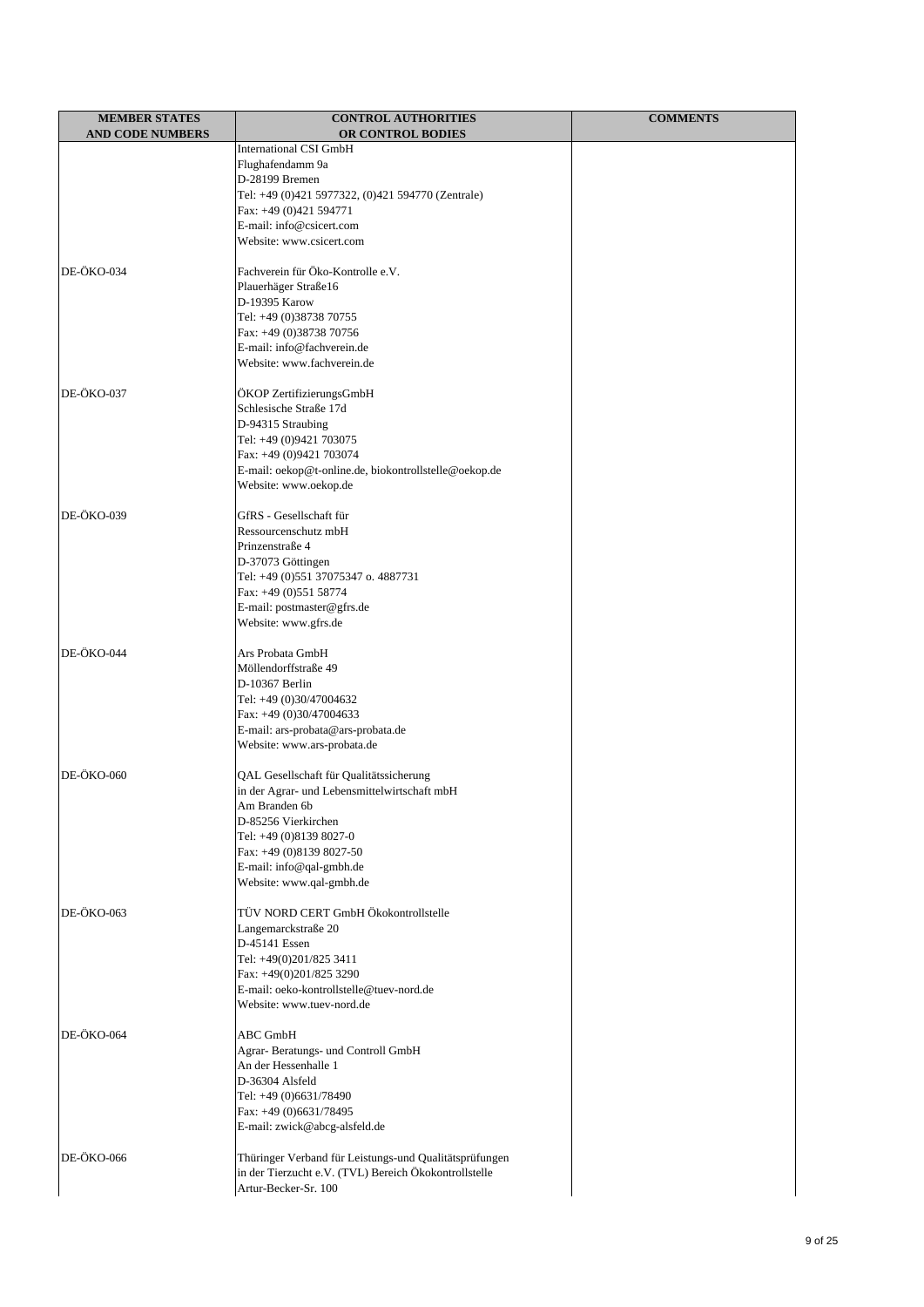| <b>MEMBER STATES</b>       | <b>CONTROL AUTHORITIES</b>                                    | <b>COMMENTS</b> |
|----------------------------|---------------------------------------------------------------|-----------------|
| <b>AND CODE NUMBERS</b>    | OR CONTROL BODIES                                             |                 |
|                            | D-07745 Jena-Göschwitz                                        |                 |
|                            | Tel: +49 (0)3641-6223-60                                      |                 |
|                            | Fax: +49 (0) 3641-6223-39                                     |                 |
|                            | E-mail: info@tvlev.de<br>Website: www.tvlev.de                |                 |
|                            |                                                               |                 |
| DE-ÖKO-067                 | Institut Dr. Erdmann Zertifizierungsstelle GmbH               |                 |
|                            | Amselweg 12                                                   |                 |
|                            | D-33378 Rehda- Wiedenbrück                                    |                 |
|                            | Tel: +49 (0)5242-4054330                                      |                 |
|                            | Fax: +49 (0)5242-40543310                                     |                 |
|                            | E-mail: kontakt@erdmann-zertstelle.de                         |                 |
|                            | Website: www.erdmann-zertstelle.de                            |                 |
| DE-ÖKO-068                 | <b>Luxcontrol GmbH</b>                                        |                 |
|                            | Sternstraße 108                                               |                 |
|                            | D-20357 Hamburg                                               |                 |
|                            | Tel: +49(0)40-3786710                                         |                 |
|                            | Fax: +49(0)40-37867199                                        |                 |
|                            | E-mail: info@luxcontrol.de                                    |                 |
|                            | Website: www.luxcontrol.de                                    |                 |
| DE-ÖKO-070                 | Peterson Control Union Deutschland GmbH                       |                 |
|                            | Dorotheastraße 30                                             |                 |
|                            | D-10318 Berlin                                                |                 |
|                            | Tel: +49 (0)30 54782353                                       |                 |
|                            | Fax: +49 (0)30 54782309                                       |                 |
|                            | E-mail: berlin@controlunion.com                               |                 |
|                            | Website: www.pcu-deutschland.de                               |                 |
|                            |                                                               |                 |
| <b>GREECE</b><br>GR-BIO-01 | DIO                                                           | <b>System A</b> |
|                            | Inspection and Certification Organization of Organic products |                 |
|                            | 38, Aristotelous str.                                         |                 |
|                            | GR-10433 Athens                                               |                 |
|                            | Tel: +30 210 8224384                                          |                 |
|                            | Fax: +30 210 8218117                                          |                 |
|                            | E-mail: info@dionet.gr                                        |                 |
|                            | Website: www.dionet.gr                                        |                 |
| GR-BIO-02                  | PHYSIOLOGIKI Ltd                                              |                 |
|                            | Inspections and Certifications of Organic Products Ltd        |                 |
|                            | 24, N. Plastira str.                                          |                 |
|                            | GR-59300 Alexandria Imathias                                  |                 |
|                            | Tel: +30 23330 24440                                          |                 |
|                            | Fax: +30 23330 24440                                          |                 |
|                            | E-mail: fysicert@acn.gr                                       |                 |
| GR-BIO-03                  | <b>BIOELLAS S.A.</b>                                          |                 |
|                            | <b>Inspection Institute of Organic Products</b>               |                 |
|                            | 11 B, Kodringtonos str.                                       |                 |
|                            | GR-10434 Athens                                               |                 |
|                            | Tel: +30 210 8211940, 8211707                                 |                 |
|                            | Fax: +30 210 8211015                                          |                 |
|                            | E-mail: info@bio-hellas.gr                                    |                 |
|                            | Website: www.bio-hellas.gr                                    |                 |
| GR-BIO-04                  | QWAYS DIADROMES PIOTITAS A.E.                                 |                 |
|                            | 8, Demokratias str.                                           |                 |
|                            | GR-15127 Melissia Athens                                      |                 |
|                            | Tel: +30 210 6130070, 6136326                                 |                 |
|                            | Fax: +30 210 6136071                                          |                 |
|                            | E-mail: info@qways.gr                                         |                 |
|                            | Website: www.qways.gr                                         |                 |
| GR-BIO-05                  | A CERT                                                        |                 |
|                            | European Organisation for Certification                       |                 |
|                            | 2, Telou str.                                                 |                 |
|                            | GR-54638 Thessaloniki                                         |                 |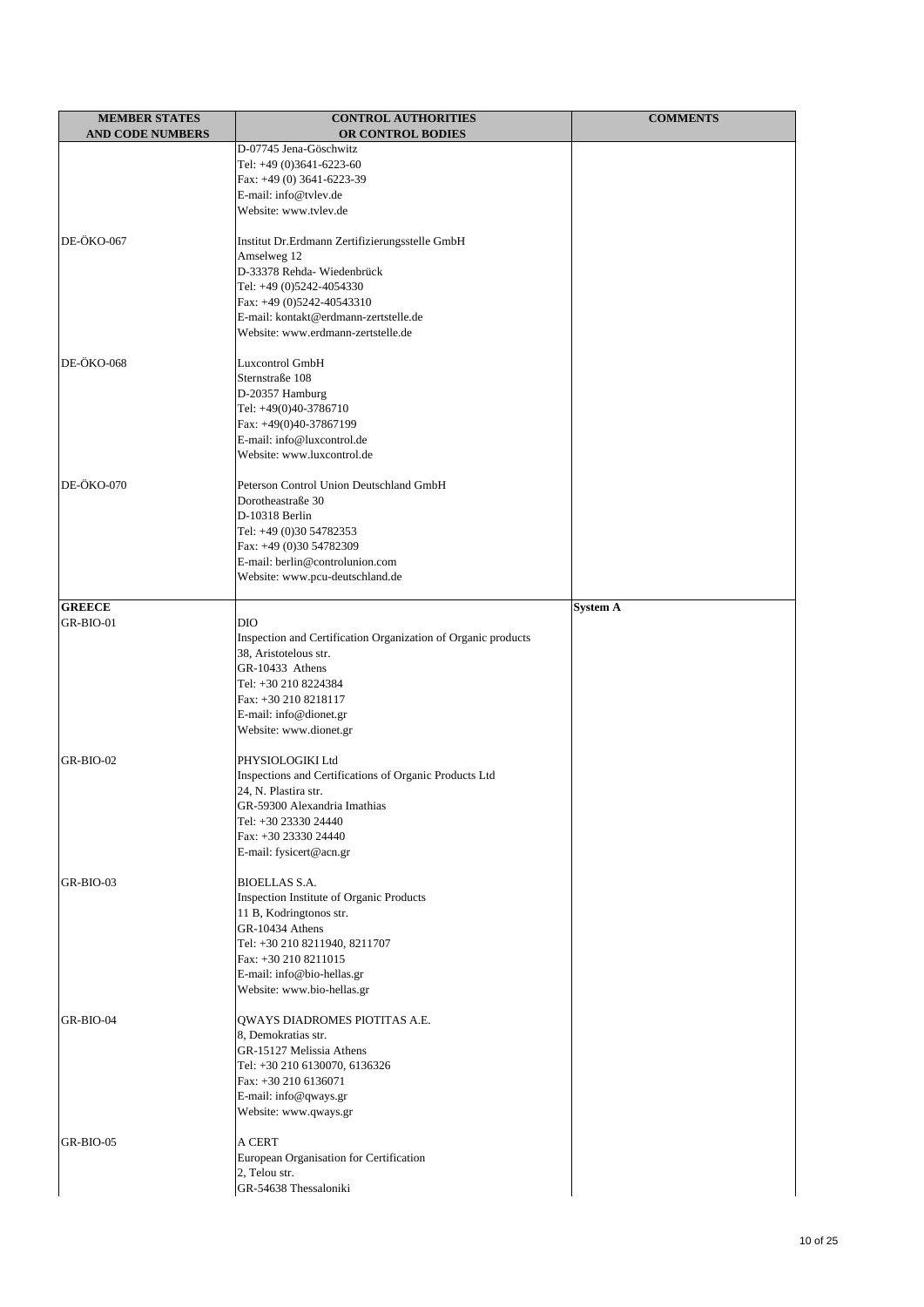| <b>MEMBER STATES</b>        | <b>CONTROL AUTHORITIES</b>                                               | <b>COMMENTS</b> |
|-----------------------------|--------------------------------------------------------------------------|-----------------|
| <b>AND CODE NUMBERS</b>     | OR CONTROL BODIES                                                        |                 |
|                             | Tel: +30 2310 210777, 210417                                             |                 |
|                             | Fax: +30 2310 219824, 210417                                             |                 |
|                             | E-mail: info@a-cert.org                                                  |                 |
|                             | Website: www.a-cert.org                                                  |                 |
| GR-BIO-06                   | IRIS – A. HATZIDAKI & Co E.E.                                            |                 |
|                             | I. Marineli 13 & Zotou                                                   |                 |
|                             | GR-71305 Heraklion, Crete                                                |                 |
|                             | Tel: +30 2810 360715-7                                                   |                 |
|                             | Fax: +30 2810 360718                                                     |                 |
|                             | E-mail: info@irisbio.gr                                                  |                 |
|                             |                                                                          |                 |
| GR-BIO-07                   | PRASINOS ELENCHOS - GREEN CONTROL                                        |                 |
|                             | 10th km on the Veria-Skydra road<br>Kopano-Stenimacho district           |                 |
|                             | P.O.Box 50                                                               |                 |
|                             | GR-59035                                                                 |                 |
|                             | Tel: +30 23320 6438                                                      |                 |
|                             | Fax: +30 23320 43509                                                     |                 |
|                             | E-mail: greencontrol@hol.gr                                              |                 |
|                             | Website: www.greencontrol.gr                                             |                 |
|                             |                                                                          |                 |
| GR-BIO-08                   | <b>GEOTECHNIKO ERGASTIRIO SA</b><br>Paleochori Administrative Department |                 |
|                             | Plateos Municipality                                                     |                 |
|                             | GR-59300 Imathia                                                         |                 |
|                             | Tel: +30 23320 64387                                                     |                 |
|                             | Fax: +30 23320 53807                                                     |                 |
|                             | E-mail: info@bio-geolab.gr                                               |                 |
|                             | Website: www.bio-geolab.gr                                               |                 |
|                             |                                                                          |                 |
| <b>HUNGARY</b><br>HU-ÖKO-01 | Biokontroll Hungária Nonprofit Kft.                                      | <b>System A</b> |
|                             | Margit krt. 1. III/16-17.                                                |                 |
|                             | H-1027 Budapest                                                          |                 |
|                             | Tel: +36 1 336 11 22                                                     |                 |
|                             | Fax: +36 1 315 11 23                                                     |                 |
|                             | E-mail: info@biokontroll.hu, biokontroll@biokontroll.hu                  |                 |
|                             | Website: www.biokontroll.hu                                              |                 |
| HU-ÖKO-02                   |                                                                          |                 |
|                             | Hungária Öko Garancia Kft.<br>Miklós tér 1.                              |                 |
|                             | H-1033 Budapest                                                          |                 |
|                             | Tel: +36 1 336 0533                                                      |                 |
|                             | Fax: +36 1 336 0534                                                      |                 |
|                             | E-mail: info@okogarancia.hu                                              |                 |
|                             | Website: www.okogarancia.hu                                              |                 |
|                             |                                                                          |                 |
| <b>IRELAND</b>              | <b>Institute of Marketology</b>                                          | System A        |
| IE-ORG-01                   | Heatherview Farm                                                         |                 |
|                             | Coole, Mullingar                                                         |                 |
|                             | Co. Westmeath                                                            |                 |
|                             | Ireland                                                                  |                 |
|                             | Tel: +353 44 9661633                                                     |                 |
|                             | Fax: +353 44 9661032                                                     |                 |
|                             | E-mail: angelika.brady@gmx.net                                           |                 |
|                             | Website: www.imo.ch                                                      |                 |
| IE-ORG-02                   |                                                                          |                 |
|                             | Irish Organic Farmers and Growers Association Ltd<br>Main Street         |                 |
|                             | Newtownforbes                                                            |                 |
|                             | Co. Longford                                                             |                 |
|                             | Ireland                                                                  |                 |
|                             | Tel: +353 43 42495                                                       |                 |
|                             | Fax: +353 43 42496                                                       |                 |
|                             | E-mail: iofga@eircom.net                                                 |                 |
|                             | Website: www.irishorganic.ie                                             |                 |
|                             |                                                                          |                 |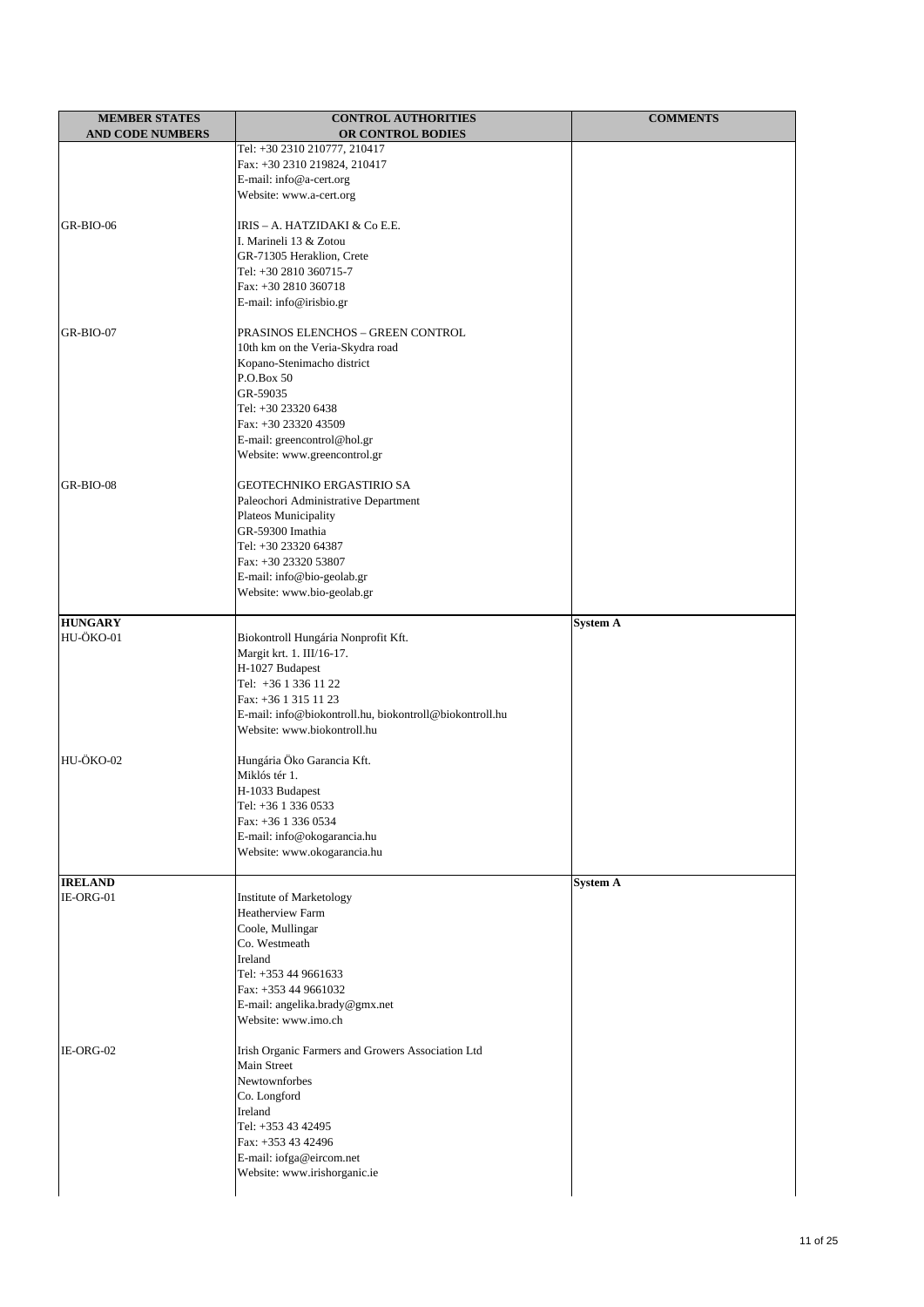| <b>MEMBER STATES</b>    | <b>CONTROL AUTHORITIES</b>                                 | <b>COMMENTS</b>                |
|-------------------------|------------------------------------------------------------|--------------------------------|
| <b>AND CODE NUMBERS</b> | OR CONTROL BODIES                                          |                                |
| IE-ORG-03               | Organic Trust Ltd                                          |                                |
|                         | 2 Vernon Avenue<br>Clontarf                                |                                |
|                         | Dublin 3                                                   |                                |
|                         | Ireland                                                    |                                |
|                         | Tel: +353 1 8530271                                        |                                |
|                         | Fax: +353 1 8530271                                        |                                |
|                         | E-mail: organic@iol.ie                                     |                                |
|                         | Website: www.organic-trust.org                             |                                |
|                         |                                                            |                                |
| IE-ORG-04               | Global Trust Certification Ltd                             | Approved to operate in Ireland |
|                         | <b>Rivercourt Business Centre</b>                          | from 10 February 2010          |
|                         | Riverlane Dundalk<br>Co Louth                              |                                |
|                         | Ireland                                                    |                                |
|                         | Tel: +353 42 9320912                                       |                                |
|                         | Fax: +353 42 9386864                                       |                                |
|                         | E-mail: info@gtcert.com                                    |                                |
|                         | Website: www.gtcert.com                                    |                                |
|                         |                                                            |                                |
| IE-ORG-05               | <b>BDAA</b> - Demeter UK Ltd                               | Approved to operate in Ireland |
|                         | 40/11 Woodhall Rd                                          | from 7 April 2010              |
|                         | Edinburgh                                                  |                                |
|                         | EH13 ODU Scotland, UK                                      |                                |
|                         | Tel: +44 131 4781201                                       |                                |
|                         | Fax: +44 131 4781201<br>E-mail: timbrink@biodynamic.org.uk |                                |
|                         | Website: www.biodynamic.org.uk                             |                                |
|                         |                                                            |                                |
| <b>ITALY</b>            |                                                            | <b>System A</b>                |
| <b>IT-BIO-002</b>       | CODEX srl                                                  |                                |
|                         | Via Duca degli Abruzzi, 41                                 |                                |
|                         | I-95048 Scordia (CT)                                       |                                |
|                         | Tel: +39 095 650716                                        |                                |
|                         | Fax: +39 095 650356                                        |                                |
|                         | E-mail: codex@codexsrl.it                                  |                                |
|                         | Website: www.codexsrl.it                                   |                                |
| <b>IT-BIO-003</b>       | Istituto Mediterraneo di Certificazione S.r.l. - IMC       |                                |
|                         | Via Carlo Pisacane, 32                                     |                                |
|                         | I-60019 Senigallia (AN)                                    |                                |
|                         | Tel: +39 071 7930179                                       |                                |
|                         | Fax:+39 071 7910043                                        |                                |
|                         | E-mail: imcert@imcert.it                                   |                                |
|                         | Website: www.imcert.it                                     |                                |
| IT-BIO-004              | Suolo & Salute S.r.l.                                      |                                |
|                         | Via Paolo Borsellino, 12/B                                 |                                |
|                         | I-61032 Fano (PU)                                          |                                |
|                         | Tel: +39 0721 860543                                       |                                |
|                         | Fax: +39 0721 860543                                       |                                |
|                         | E-mail: info@suoloesalute.it                               |                                |
|                         | Website: www.suoloesalute.it                               |                                |
|                         |                                                            |                                |
| IT-BIO-005              | <b>BIOS</b> srl                                            |                                |
|                         | Via Monte Grappa 37/C                                      |                                |
|                         | I-36063 Marostica (VI)<br>Tel: +39 0424 471125             |                                |
|                         | Fax: +39 0424 476947                                       |                                |
|                         | E-mail: info@certbios.it                                   |                                |
|                         | Website: www.certbios.it                                   |                                |
|                         |                                                            |                                |
| IT-BIO-006              | ICEA - Istituto per la Certificazione Etica e Ambientale   |                                |
|                         | Strada Maggiore, 29                                        |                                |
|                         | I-40125 Bologna                                            |                                |
|                         | Tel: +39 051 272986                                        |                                |
|                         | Fax: +39 051 232011<br>E-mail: icea@icea.info              |                                |
|                         | Website: www.icea.info                                     |                                |
|                         |                                                            |                                |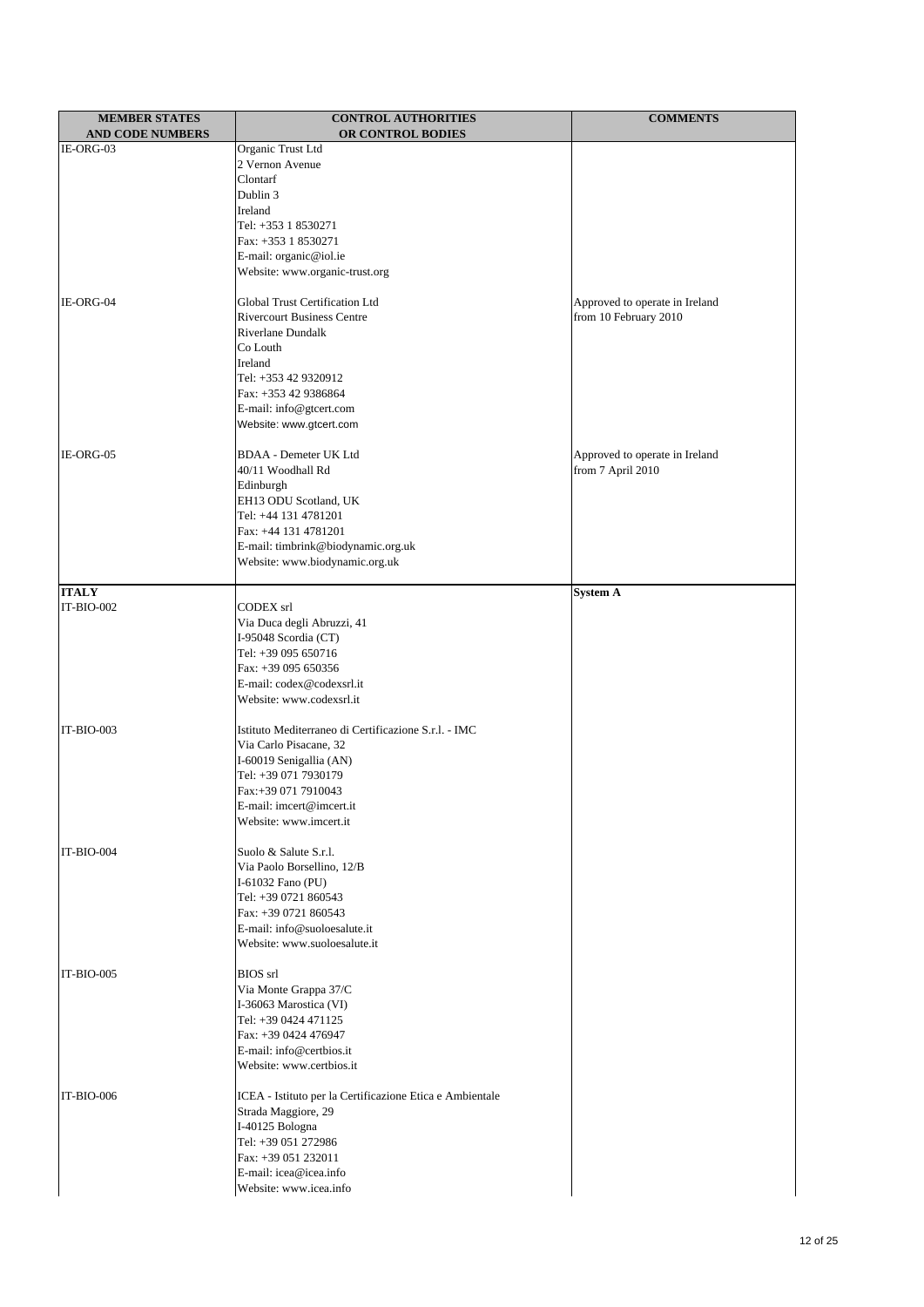| <b>MEMBER STATES</b>    | <b>CONTROL AUTHORITIES</b>                       | <b>COMMENTS</b> |
|-------------------------|--------------------------------------------------|-----------------|
| <b>AND CODE NUMBERS</b> | OR CONTROL BODIES                                |                 |
| IT-BIO-007              | <b>Bioagricert</b> srl                           |                 |
|                         | Via dei Macabraccia, 8                           |                 |
|                         | I-40033 Casalecchio Di Reno (BO)                 |                 |
|                         | Tel: +39 051562158                               |                 |
|                         | Fax: +39 051564294                               |                 |
|                         | E-mail: info@bioagricert.org                     |                 |
|                         | Website: www.bioagricert.org                     |                 |
|                         |                                                  |                 |
| <b>IT-BIO-008</b>       | EcoGruppo Italia S.r.l.                          |                 |
|                         | Via Pietro Mascagni 79<br>I-95129 Catania        |                 |
|                         | Tel: +39 095 7470006/7465353                     |                 |
|                         | Fax: +39 095 7465342                             |                 |
|                         | E-mail: info@ecogruppoitalia.it                  |                 |
|                         | Website: www.ecogruppoitalia.it                  |                 |
|                         |                                                  |                 |
| IT-BIO-009              | CCPB S.r.l.                                      |                 |
|                         | via Jacopo Barozzi 8                             |                 |
|                         | I-40126 Bologna                                  |                 |
|                         | Tel: +39 051 6089811<br>Fax: +39 051 254842      |                 |
|                         | E-mail: ccpb@ccpb.it                             |                 |
|                         | Website: www.ccpb.it                             |                 |
|                         |                                                  |                 |
| <b>IT-BIO-010</b>       | BIOZOO srl                                       |                 |
|                         | Via Chironi 9                                    |                 |
|                         | I-07100 SASSARI                                  |                 |
|                         | Tel: +39 079 276537                              |                 |
|                         | Fax: +39 079 2853527                             |                 |
|                         | E-mail: info@biozoo.it<br>Website: www.biozoo.it |                 |
|                         |                                                  |                 |
| $IT-BIO-012$            | Sidel S.p.a.                                     |                 |
|                         | via Larga, 34/2                                  |                 |
|                         | I-40138 BOLOGNA                                  |                 |
|                         | Tel: +39 051 6026611                             |                 |
|                         | Fax: +39 051 6012227                             |                 |
|                         | E-mail: sidel@sidelitalia.it                     |                 |
|                         | Website: www.sidelitalia.it                      |                 |
| $IT-BIO-013$            | ABCERT S.r.l.                                    |                 |
|                         | Via Enzenberg 38                                 |                 |
|                         | I-39018 Terlano (BZ)                             |                 |
|                         | Tel: +39 0471238042                              |                 |
|                         | Fax: +39 0471238042                              |                 |
|                         | E-mail: info@abcert.it                           |                 |
|                         | Website: www.abcert.it                           |                 |
| $IT-BIO-014$            | QCS.r.1.                                         |                 |
|                         | Villa Parigini - località Basciano               |                 |
|                         | I-53035 - Monteriggioni (SI)                     |                 |
|                         | Tel: +39 0577 327234                             |                 |
|                         | Fax: +39 0577 329907                             |                 |
|                         | E-mail: lettera@qci.it                           |                 |
|                         | Website: www.qci.it                              |                 |
| IT-BIO-001-BZ           | BIKO - Kontrollservice Tirol                     |                 |
|                         | Wilhelm-Greil-Straße 9                           |                 |
|                         | A-6020 INNSBRUCK                                 |                 |
|                         | Tel: +43 512 5929337                             |                 |
|                         | Fax: +43 512 5929212                             |                 |
|                         | E-mail: biko@lk-tirol.at                         |                 |
|                         | Website: www.kontrollservice-tirol.at            |                 |
|                         |                                                  |                 |
| IT-BIO-002-BZ           | <b>IMO</b> Gmbh                                  |                 |
|                         | Obere Laube 51/53<br>D-78462 Konstanz            |                 |
|                         | Tel: +49 (0) 7531 813010                         |                 |
|                         |                                                  |                 |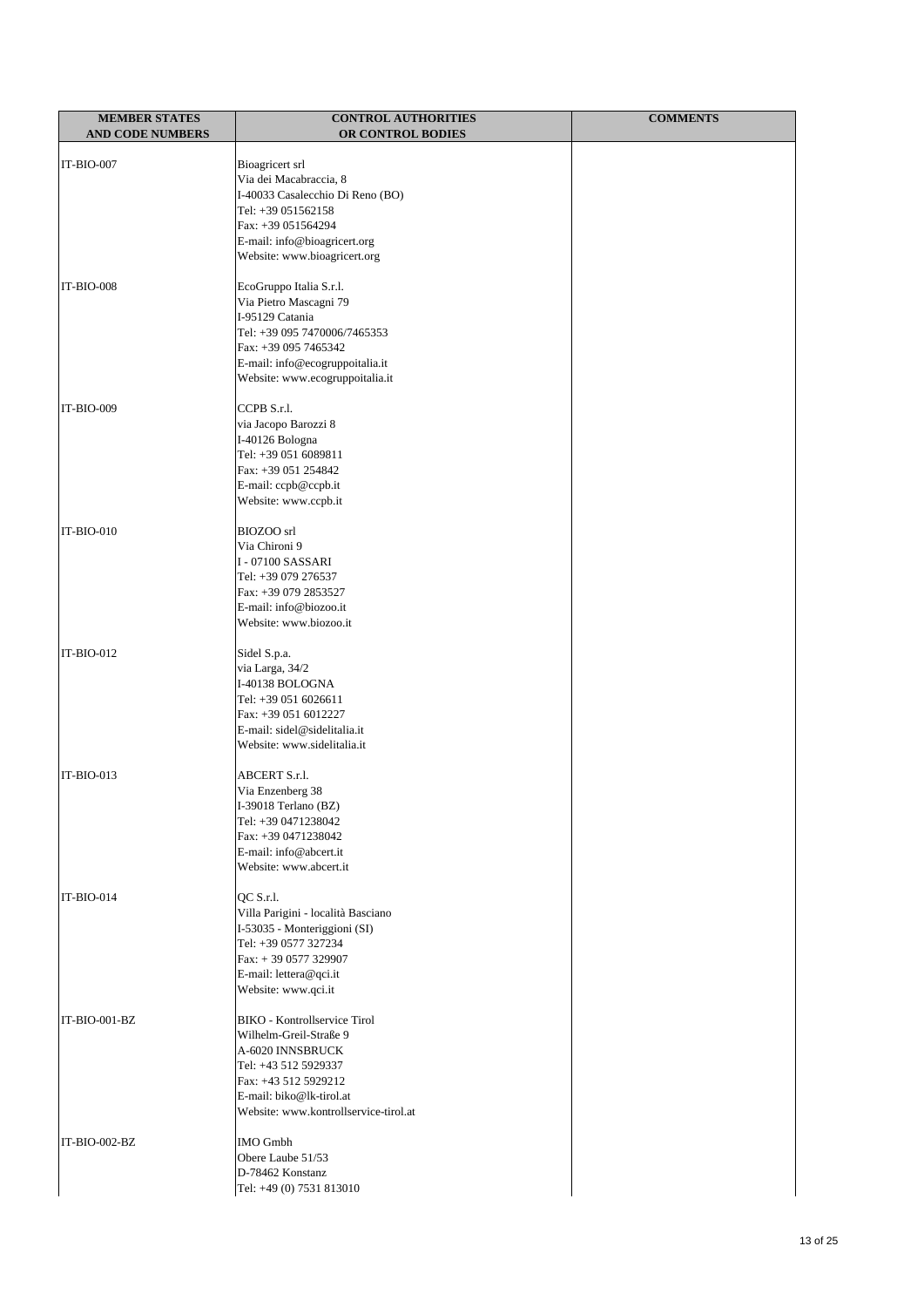| <b>MEMBER STATES</b>    | <b>CONTROL AUTHORITIES</b>                                | <b>COMMENTS</b> |
|-------------------------|-----------------------------------------------------------|-----------------|
| <b>AND CODE NUMBERS</b> | OR CONTROL BODIES                                         |                 |
|                         | Fax: +49 (0) 7531 8130129                                 |                 |
|                         | E-mail: imod@imo.ch                                       |                 |
|                         | Website: www.imo-control.net                              |                 |
|                         |                                                           |                 |
| IT-BIO-003-BZ           | O.C.& I. Gmbh -                                           |                 |
|                         | Tiergartenstr. 32                                         |                 |
|                         | D-54595 Prum                                              |                 |
|                         | Tel: +49 6551 147641                                      |                 |
|                         | Fax: +49 6551 147645                                      |                 |
|                         | E-mail: qci.koeln@qci.de                                  |                 |
|                         | Website: www.qci.de                                       |                 |
|                         |                                                           |                 |
| <b>LATVIA</b>           |                                                           | <b>System A</b> |
| LV-BIO-01               | Biedr ba "Vides kvalit te"                                |                 |
|                         | R gas iela 113                                            |                 |
|                         | Salaspils                                                 |                 |
|                         | Salaspils novads                                          |                 |
|                         | LV-2169                                                   |                 |
|                         | Tel: +371 67709090, 67709001                              |                 |
|                         | Fax: +371 67709090                                        |                 |
|                         | E-mail: eq@videskvalitate.lv                              |                 |
|                         | Website: www.videskvalitate.lv                            |                 |
|                         |                                                           |                 |
| $LV-BIO-02$             | Valsts SIA "Sertifik cijas un test šanas centrs"          |                 |
|                         | D rza iela 12, Prieku i                                   |                 |
|                         | Prieku u pagasts                                          |                 |
|                         | Prieku u novads                                           |                 |
|                         | LV-4126                                                   |                 |
|                         | Tel: +371 64130013                                        |                 |
|                         | Fax: +371 64130010                                        |                 |
|                         | E-mail: info@stc.lv                                       |                 |
|                         | Website: www.stc.lv                                       |                 |
| <b>LITHUANIA</b>        |                                                           |                 |
|                         |                                                           | <b>System B</b> |
| LT-EKO-001              | Ekoagros<br>K. Donelai io str. 33/A. Mickevi iaus str. 48 |                 |
|                         | LT-44240 Kaunas                                           |                 |
|                         | Tel: +370 37203181                                        |                 |
|                         | Fax: +370 37203182                                        |                 |
|                         | E-mail: ekoagros@ekoagros.lt                              |                 |
|                         | Website: www.ekoagros.lt                                  |                 |
|                         |                                                           |                 |
| <b>LUXEMBOURG</b>       |                                                           | <b>System C</b> |
| LU-BIO-01               | Administration des Services techniques de l'Agriculture   |                 |
|                         | (autorité compétente)                                     |                 |
|                         | Service de la protection des végétaux                     |                 |
|                         | <b>BP 1904</b>                                            |                 |
|                         | L-1019 Luxembourg                                         |                 |
|                         | Tel: +352 45 71 72 353                                    |                 |
|                         | Fax: +352 45 71 72 340                                    |                 |
|                         | E-mail: Monique.Faber@asta.etat.lu                        |                 |
|                         | Website: www.asta.etat.lu                                 |                 |
|                         |                                                           |                 |
| LU-BIO-04               | Prüfverein Verarbeitung Ökologische Landbauprodukte e.V.  |                 |
|                         | (DE-007-Öko-Kontrollstelle)                               |                 |
|                         | Bahnhofstrasse 9                                          |                 |
|                         | D-76137 Karlsruhe                                         |                 |
|                         | Tel: +49(0)721 626840-0                                   |                 |
|                         | Fax: +49(0)721 626840-22                                  |                 |
|                         | E-mail: kontakt@pruefverein.de                            |                 |
|                         | Website: www.pruefverein.de                               |                 |
|                         |                                                           |                 |
| LU-BIO-05               | Kontrollverein Ökologischer Landbau e.V.                  |                 |
|                         | (DE-022-Öko-Kontrollstelle)                               |                 |
|                         | Vorholzstraße 36                                          |                 |
|                         | D-76137 Karlsruhe                                         |                 |
|                         | Tel: +49 (0)721 35239-10                                  |                 |
|                         | Fax: +49 (0)721 35239-09                                  |                 |
|                         | E-mail: kontakt@kontrollverein.de                         |                 |
|                         |                                                           |                 |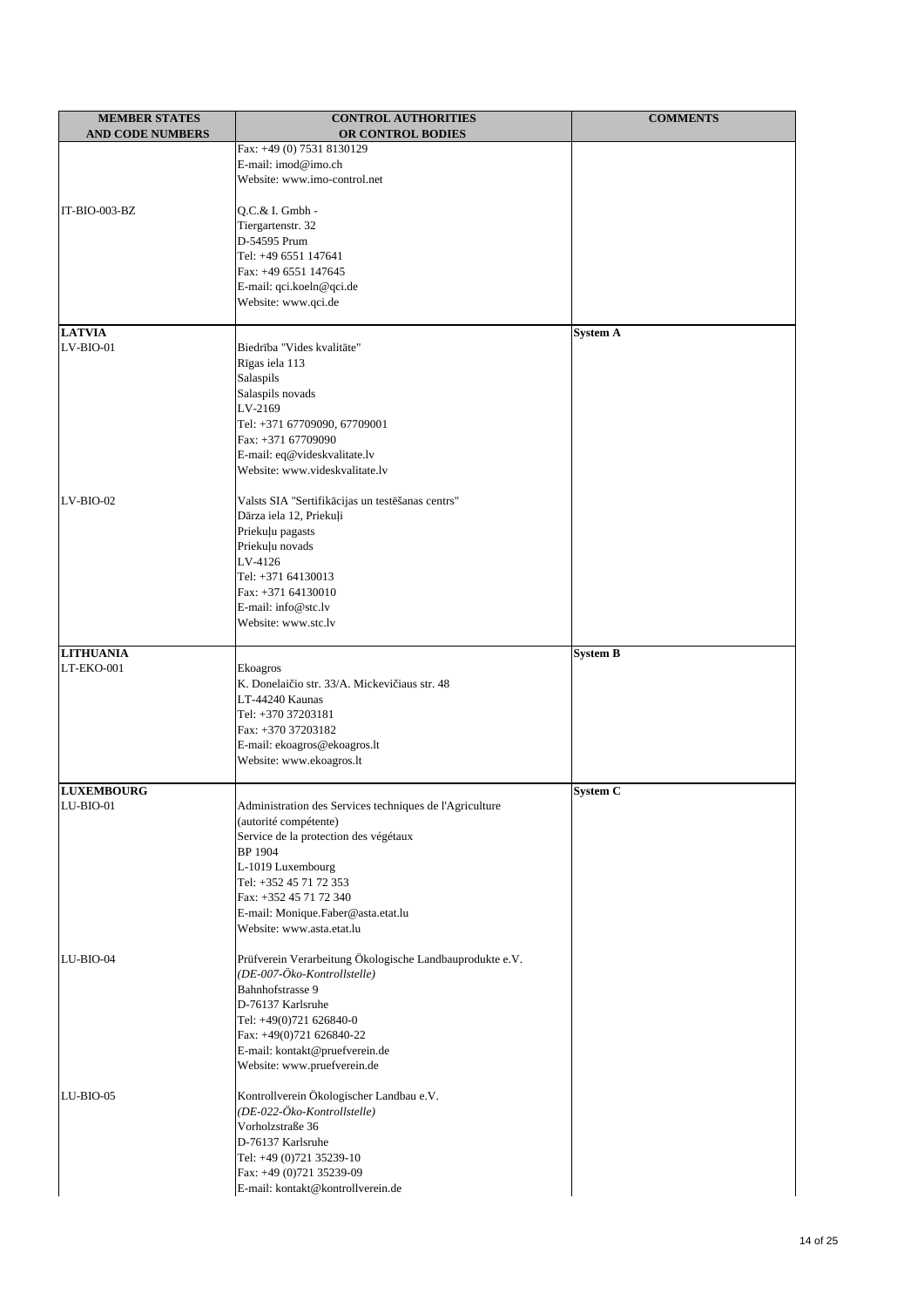| <b>MEMBER STATES</b>    | <b>CONTROL AUTHORITIES</b>                      | <b>COMMENTS</b>                       |
|-------------------------|-------------------------------------------------|---------------------------------------|
| <b>AND CODE NUMBERS</b> | OR CONTROL BODIES                               |                                       |
|                         | Website: www.kontrollverein.de                  |                                       |
|                         |                                                 |                                       |
| $LU-BIO-06$             | CERTISYS (BE-BIO-01)                            |                                       |
|                         | Siège social:                                   |                                       |
|                         | Av. de l'Escrime 85 Schermlaan                  |                                       |
|                         | B-1150 Bruxelles                                |                                       |
|                         | Bureaux:                                        |                                       |
|                         | Rue Joseph Bouché 57/3                          |                                       |
|                         | B-5310 Bolinne                                  |                                       |
|                         | Tel: +32 (0) 81 60 03 77                        |                                       |
|                         | Fax: +32 (0) 81 60 03 13                        |                                       |
|                         | E-mail: info@certisys.eu                        |                                       |
|                         | Website: www.certisys.eu                        |                                       |
|                         |                                                 |                                       |
| <b>MALTA</b>            |                                                 | <b>System C</b>                       |
| MT-ORG-01               | Malta Standards Authority                       |                                       |
|                         | 2nd Floor, Evans Building                       |                                       |
|                         | Merchants' Street                               |                                       |
|                         | Valletta                                        |                                       |
|                         | Tel: +356 21242420                              |                                       |
|                         | $Fax: + 35621242406$                            |                                       |
|                         | E-mail: francis.e.farrugia@msa.org.mt           |                                       |
|                         | Website: www.msa.org.mt                         |                                       |
|                         |                                                 |                                       |
| MT-ORG-02               | <b>BIOZOO</b>                                   |                                       |
|                         | Via Chironi 9                                   |                                       |
|                         | 07100 Sassari                                   |                                       |
|                         | Tel: +39 079 276537                             |                                       |
|                         | Fax: +39 178 2247626                            |                                       |
|                         | E-mail: info@biozoo.org                         |                                       |
|                         | Website: www.biozoo.org                         |                                       |
|                         |                                                 |                                       |
| <b>NETHERLANDS</b>      |                                                 | <b>System B</b>                       |
| NL-BIO-01               | <b>Stichting Skal</b>                           |                                       |
|                         | Postbus 384                                     |                                       |
|                         | NL-8000 AJ Zwolle                               |                                       |
|                         | Tel: +31 38 4268181                             |                                       |
|                         | Fax: +31 38 4268182                             |                                       |
|                         | E-mail: info@skal.nl                            |                                       |
|                         | Website: www.skal.nl                            |                                       |
|                         |                                                 |                                       |
| <b>POLAND</b>           |                                                 | <b>System C</b>                       |
| PL-EKO-01               | EKOGWARANCJA PTRE Sp. z o.o.                    | Not accredited for aquaculture animal |
|                         | 21-008 Tomaszowice                              | production and seaweed                |
|                         | D browica 185 P                                 |                                       |
|                         | Tel.: +48 (0)81 501 68 30, 501 68 31, 501 68 32 |                                       |
|                         | Tel. Kom.: 695 510 001                          |                                       |
|                         | Fax: +48 (0)81 501 68 49                        |                                       |
|                         |                                                 |                                       |
|                         | E-mail: biuro@ekogwarancja.pl                   |                                       |
|                         | Website: www.ekogwarancja.pl                    |                                       |
|                         |                                                 |                                       |
| PL-EKO-02               | PNG Sp. z o.o.                                  | Not accredited for aquaculture animal |
|                         | 26-065 Piekoszów                                | production and seaweed                |
|                         | Zaj czków                                       |                                       |
|                         | Tel.: +48 (0)41 306 40 00                       |                                       |
|                         | Tel. Kom.: 60 737 36 95, 60 972 55 91           |                                       |
|                         | Fax: +48 (0)41 306 48 13                        |                                       |
|                         | E-mail: png@ecofarm.pl                          |                                       |
|                         | Website: www.png.ecofarm.pl                     |                                       |
|                         |                                                 |                                       |
| PL-EKO-03               | COBICO Sp. z o.o.                               | Not accredited for aquaculture animal |
|                         | 31-559 Kraków                                   | production and seaweed                |
|                         | ul. Grzegórzecka 77                             |                                       |
|                         | Tel.: +48 (0)12 632 35 71 / 630 90 90           |                                       |
|                         | Fax: +48 (0)12 416 36 46                        |                                       |
|                         | E-mail: cobico@cobico.pl                        |                                       |
|                         | Website: www.cobico.pl                          |                                       |
|                         |                                                 |                                       |
| PL-EKO-04               | BIOEKSPERT Sp. z o.o.                           | Not accredited for aquaculture animal |
|                         |                                                 |                                       |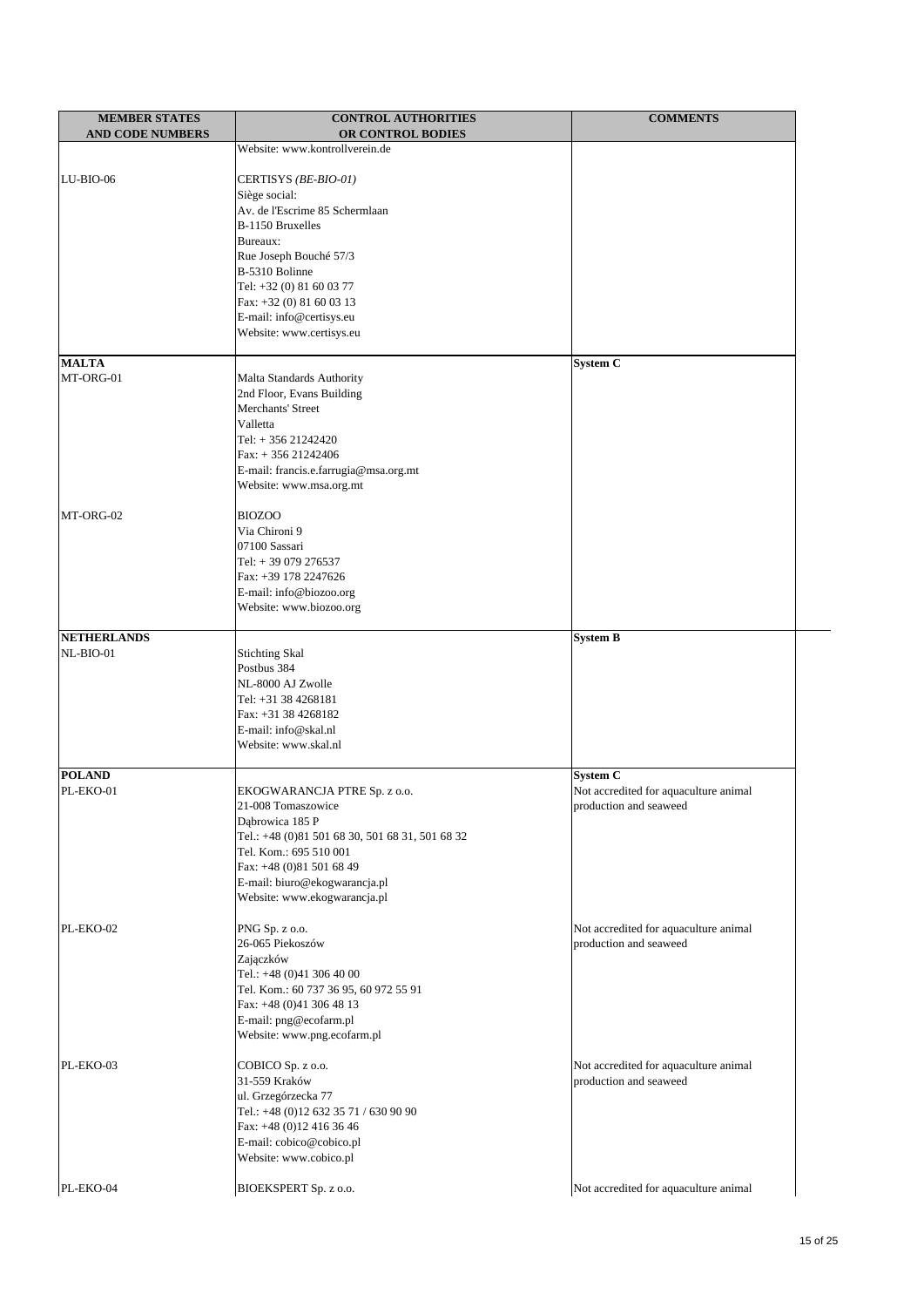| <b>MEMBER STATES</b>    | <b>CONTROL AUTHORITIES</b>                                        | <b>COMMENTS</b>                                                                   |
|-------------------------|-------------------------------------------------------------------|-----------------------------------------------------------------------------------|
| <b>AND CODE NUMBERS</b> | <b>OR CONTROL BODIES</b>                                          |                                                                                   |
|                         | 00-621 Warszawa                                                   | production and seaweed                                                            |
|                         | ul. Boya ele skiego 6/34<br>Tel.: +48 (0)22 499 53 66 / 825 10 78 |                                                                                   |
|                         | Fax: +48 (0)22 825 18 12 / 499 53 67                              |                                                                                   |
|                         | Tel/Fax: +48 (0)23 679 70 90                                      |                                                                                   |
|                         | E-mail: bioekspert@bioekspert.waw.pl                              |                                                                                   |
|                         | Website: www.bioekspert.waw.pl                                    |                                                                                   |
| PL-EKO-05               | BIOCERT MAŁOPOLSKA Sp. z o.o.                                     | Not accredited for aquaculture animal                                             |
|                         | ul. Lubicz 25A                                                    | production and seaweed                                                            |
|                         | 31-503 Kraków                                                     |                                                                                   |
|                         | Tel.:/Fax. +48 (0)12 430 36 06                                    |                                                                                   |
|                         | Tel kom: 509 668 424                                              |                                                                                   |
|                         | E-mail: sekretariat@biocert.pl                                    |                                                                                   |
|                         | Website: www.biocert.pl                                           |                                                                                   |
| PL-EKO-06               | POLSKIE CENTRUM BADA I CERTYFIKACJI S.A.                          | Not accredited for aquaculture animal                                             |
|                         | 02-699 Warszawa                                                   | production and seaweed                                                            |
|                         | Ul. Kłobucka 23 A                                                 |                                                                                   |
|                         | Oddział Bada i Certyfikacji w Pile                                |                                                                                   |
|                         | ul. niadeckich 5<br>64-920 Piła                                   |                                                                                   |
|                         | Tel.: +48 (0)67 213 87 00                                         |                                                                                   |
|                         | Fax. +48 (0)67 213 83 84                                          |                                                                                   |
|                         | E-mail: pcbcpila@pcbc.pila.pl                                     |                                                                                   |
|                         | Website: www.pcbc.gov.pl                                          |                                                                                   |
| PL-EKO-07               |                                                                   | Not accredited for the collection of wild                                         |
|                         | AGRO BIO TEST Sp. z o.o.<br>ul. Nowoursynowska 166                | plants and parts thereof, growing naturally                                       |
|                         | 02-787 Warszawa                                                   | in natural areas, forests and agricultural                                        |
|                         | Tel.: +48 (0)22 847 87 39                                         | areas. Not accredited for aquaculture                                             |
|                         | Fax: +48 (0)22 593 16 00                                          | animal production and seaweed                                                     |
|                         | E-mail: agro.bio.test@agrobiotest.pl                              |                                                                                   |
|                         | Website: www.agrobiotest.pl                                       |                                                                                   |
| PL-EKO-08               | TÜV RHEINLAND POLSKA Sp. z o.o.                                   | Not accredited for aquaculture animal                                             |
|                         | 02-146 Warszawa                                                   | production and seaweed                                                            |
|                         | Ul. 17 Stycznia 56                                                |                                                                                   |
|                         | Tel.: +48 (0)22 846 79 99 / +48 (0)22 846 51 63                   |                                                                                   |
|                         | Fax: +48 (0)22 868 37 42                                          |                                                                                   |
|                         | E-mail: post@pl.tuv.com<br>Website: www.tuv.pl                    |                                                                                   |
|                         |                                                                   |                                                                                   |
| PL-EKO-09               | CENTRUM JAKO CI AGROEKO Sp. z o.o.                                | Not accredited for aquaculture animal                                             |
|                         | $05-126$ Niepor t                                                 | production and seaweed                                                            |
|                         | ul. Ba ki 2<br>Tel.: +48 (0)695 599 886/ +48 (0) 668 410 227      |                                                                                   |
|                         | Fax: +48 (0) 22 486 44 15                                         |                                                                                   |
|                         | E-mail: sekretariat@agroeko.com.pl                                |                                                                                   |
|                         | Website: www.agroeko.com.pl                                       |                                                                                   |
|                         |                                                                   |                                                                                   |
| PL-EKO-10               | SGS POLSKA Sp. z o.o.<br>01-233 Warszawa                          | Not accredited for: aquaculture animal<br>production and seaweed, bees production |
|                         | Ul. Bema 83                                                       |                                                                                   |
|                         | Tel: +48 (0)22 329 22 22/ +48 (0)22 329 22 03                     |                                                                                   |
|                         | Fax: +48 (0)22 329 22 20                                          |                                                                                   |
|                         | E-mail: sgs.poland@sgs.com / eko@sgs.com                          |                                                                                   |
|                         | Website: www.pl.sgs.com                                           |                                                                                   |
| PL-EKO-11               | CONTROL UNION POLAND Sp. z o.o.                                   | Not accredited for: aquaculture animal                                            |
|                         | 70-535 Szczecin                                                   | production and seaweed, bees production,                                          |
|                         | Ul. Wielka Odrza ska 31/2                                         | processing of organic products, feed                                              |
|                         | Tel: $+48(0)226402850$                                            | production and yeast                                                              |
|                         | Tel kom.: 508 250 205<br>Fax: $+48$ (0)22 640 28 51               |                                                                                   |
|                         | E-mail: rolnictwo.ekologiczne@controlunion.com                    |                                                                                   |
|                         | Website: www.controlunion.com                                     |                                                                                   |
|                         |                                                                   |                                                                                   |
| <b>PORTUGAL</b>         |                                                                   | System A                                                                          |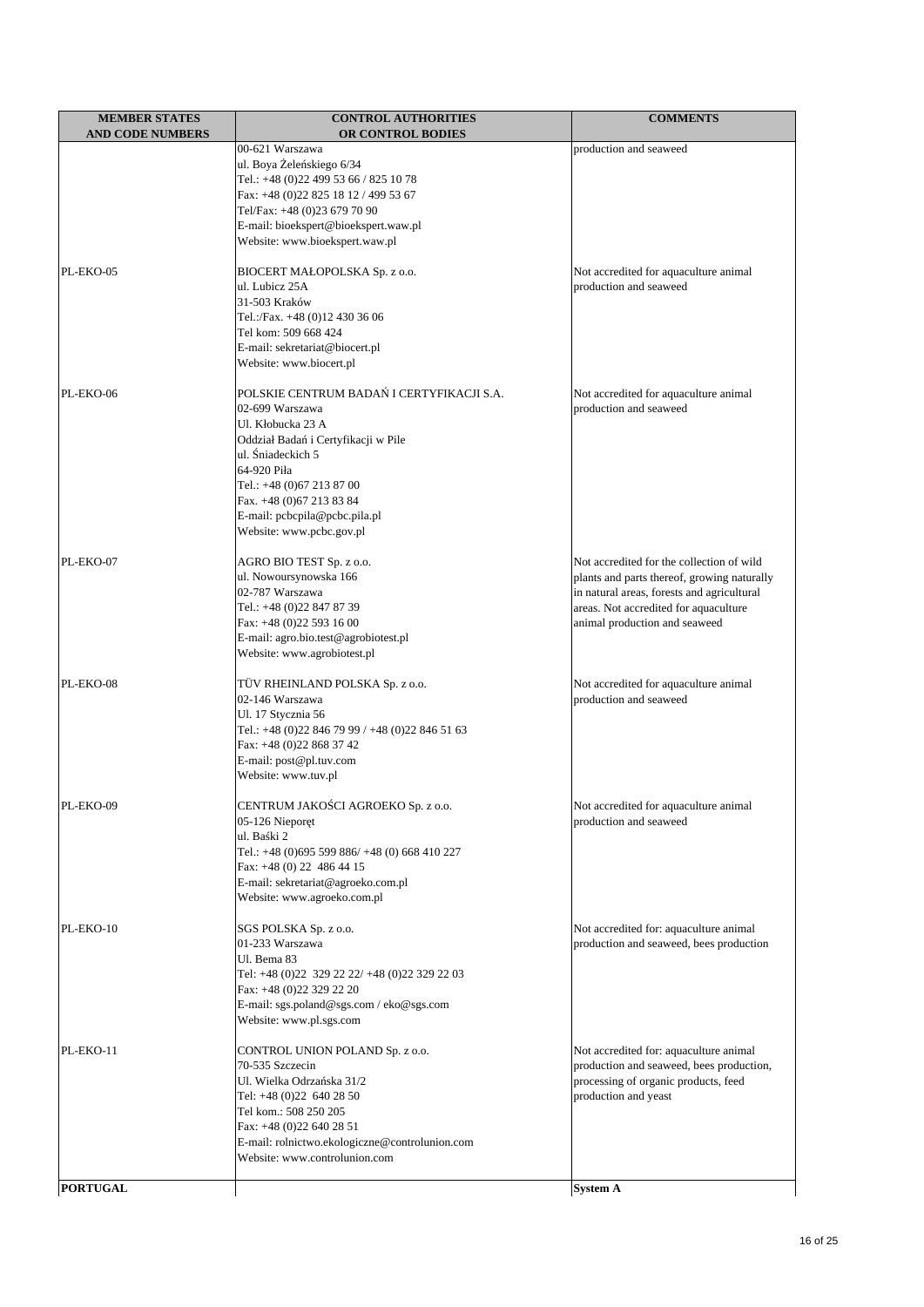| <b>MEMBER STATES</b>                | <b>CONTROL AUTHORITIES</b>                                        | <b>COMMENTS</b> |
|-------------------------------------|-------------------------------------------------------------------|-----------------|
| <b>AND CODE NUMBERS</b>             | OR CONTROL BODIES                                                 |                 |
| PT-BIO-02                           | ECOCERT PORTUGAL, Unipessoal Lda                                  |                 |
|                                     | Rua Alexandre Herculano, 68 - 1° Esq.                             |                 |
|                                     | 2520-273 Peniche                                                  |                 |
|                                     | Tel: +351 262 785117<br>Fax: +351 262 787171                      |                 |
|                                     | E-mail: ecocert@mail.telepac.pt                                   |                 |
|                                     | Website: www.ecocert.pt                                           |                 |
| PT-BIO-03                           | SATIVA, DESENVOLVIMENTO RURAL, Lda                                |                 |
|                                     | Rua Robalo Gouveia, nº 1 - 1                                      |                 |
|                                     | 1900-392 Lisboa                                                   |                 |
|                                     | Tel: +351 21 799 11 00                                            |                 |
|                                     | Fax: +351 21 799 11 19                                            |                 |
|                                     | E-mail: sativa@sativa.pt                                          |                 |
|                                     | Website: www.sativa.pt                                            |                 |
| PT-BIO-04                           | CERTIPLANET, Certificação da Agricultura, Floresta e Pescas,      |                 |
|                                     | Unipessoal, Lda                                                   |                 |
|                                     | Av. do Porto de Pesca, Lote C - 15, 1 ° C<br>$2520 - 208$ Peniche |                 |
|                                     | Tel: +351 262 789 005                                             |                 |
|                                     | Fax: +351 262 789 514                                             |                 |
|                                     | E-mail: certiplanet@sapo.pt                                       |                 |
|                                     | Website: www.certiplanet.pt                                       |                 |
| PT-BIO-05                           | CERTIS, Controlo e Certificação, Lda                              |                 |
|                                     | Rua Diana de Liz - Horta do Bispo                                 |                 |
|                                     | Apartado 320                                                      |                 |
|                                     | 7006 - 804 Évora                                                  |                 |
|                                     | Tel: +351 266 769564/5                                            |                 |
|                                     | Fax: +351 266769566                                               |                 |
|                                     | E-mail: certis@certis.pt<br>Website: www.certis.pt                |                 |
| PT-BIO-06                           | AGRICERT - Certificação de Produtos Alimentares, Lda              |                 |
|                                     | Urbanização Villas Aqueduto                                       |                 |
|                                     | Rua Alfredo Mirante, nº 1, R/c Esq.                               |                 |
|                                     | 7350-153 Elvas                                                    |                 |
|                                     | Tel: +351 268 625 026                                             |                 |
|                                     | Fax: +351 268 626 546                                             |                 |
|                                     | E-mail: agricert@agricert.pt<br>Website: www.agricert.pt          |                 |
|                                     |                                                                   |                 |
| PT-BIO-08                           | CODIMACO - Certificação e Qualidade, Lda                          |                 |
|                                     | Pátio do Município, nº 1, 3º Dtº<br>2550 - 118 Cadaval            |                 |
|                                     | Tel: +351 262 691 155                                             |                 |
|                                     | Fax: +351 262 695 095                                             |                 |
|                                     | E-mail: codimaco@codimaco.pt                                      |                 |
|                                     | Website: www.codimaco.pt                                          |                 |
| PT-BIO-09                           | SGS Portugal - Sociedade Geral de Superintendência, S A           |                 |
|                                     | Pólo Tecnológico de Lisboa, Lote 6, Pisos 0 e 1                   |                 |
|                                     | 1600-546 Lisboa                                                   |                 |
|                                     | Tel.: +351 217 104 200                                            |                 |
|                                     | Fax: +351 217 157 520                                             |                 |
|                                     | E-mail: sgs.portugal@sgs.com<br>Website: www.pt.sgs.com           |                 |
|                                     |                                                                   |                 |
| <b>ROMANIA</b><br><b>RO-ECO-001</b> | BCS ÖKO-GARANTIE ROMANIA S.R.L                                    | <b>System A</b> |
|                                     | Strada Mihai Eminescu nr.19, ap.2B                                |                 |
|                                     | 540037, Oras Targu Mures                                          |                 |
|                                     | Judet Mures                                                       |                 |
|                                     | Tel: +40 265250846                                                |                 |
|                                     | Fax: +40 265250846                                                |                 |
|                                     | E-mail: bcs-romania@clicknet.ro                                   |                 |
|                                     | Website: www.bcs-oeco.com                                         |                 |
|                                     |                                                                   |                 |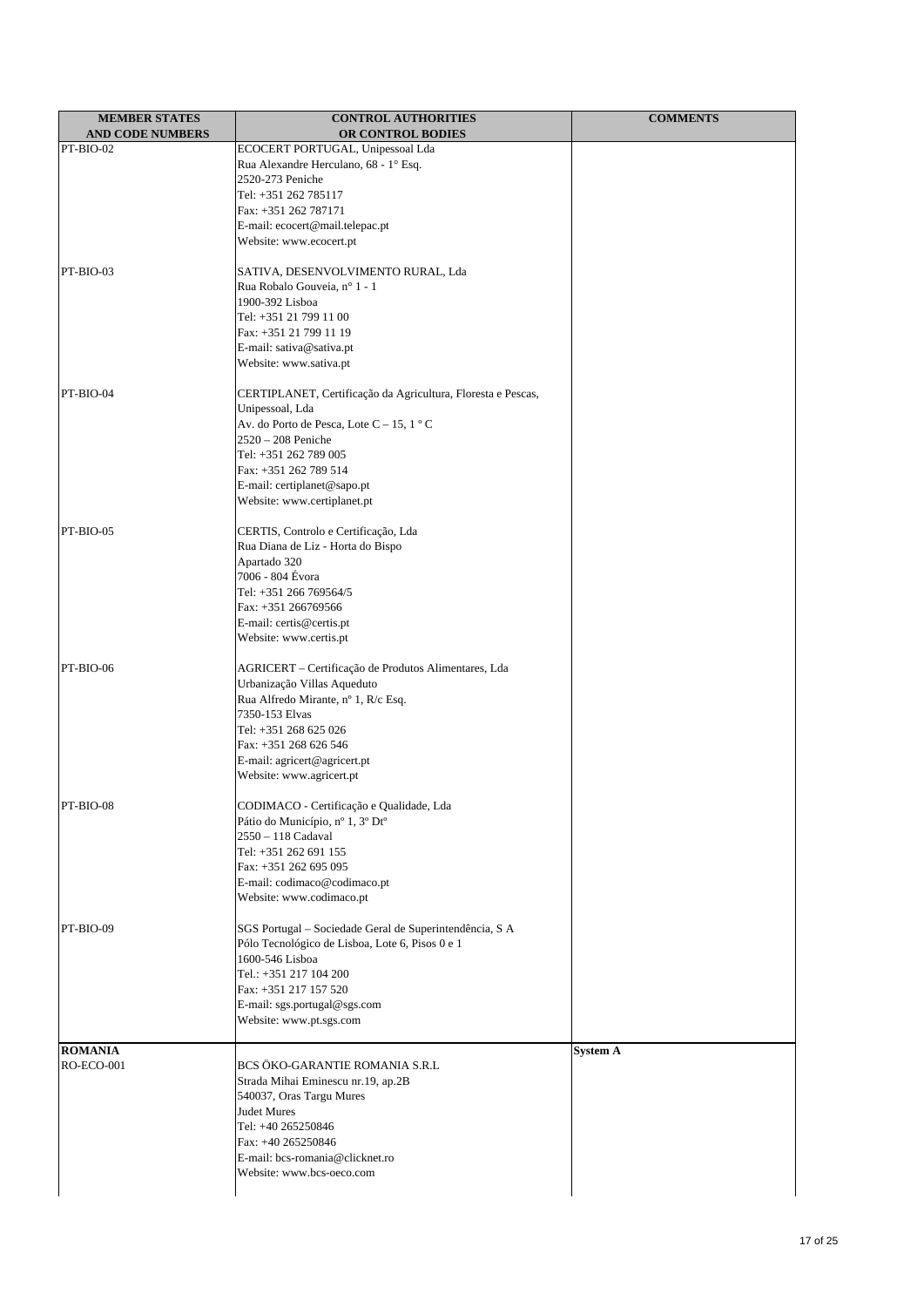| <b>OR CONTROL BODIES</b><br><b>AND CODE NUMBERS</b><br>QC&I S.R.L<br><b>RO-ECO-002</b><br>Strada Franz Listz nr.I, ap.IA<br>300081, Oras Timisoara<br>Judet Timis<br>Tel: +40 256241562<br>Fax: +40 256241562<br>E-mail: victor_scorodeti@yahoo.com<br>Website: www.qci.de<br><b>RO-ECO-003</b><br>SUOLO e SALUTE S.R.L<br>Strada Nicolae Balcescu nr. 5, sc. G, ap. 9<br>600052, Oras Bacau<br>Judet Bacau<br>Tel: +40 334101217<br>Fax: +40 334101218<br>E-mail: danielciubotaru@yahoo.com, office@suoloesalute.ro<br>Website: www.suoloesalute.it<br><b>RO-ECO-005</b><br>ICEA ROMANIA S.R.L<br>Strada Dacia nr. 16<br>907300, Oras Valu lui Traian<br>Judet Constanta<br>Tel: +40 241230015<br>Fax: +40 241230015<br>E-mail: icearomania@yahoo.com<br><b>RO-ECO-007</b><br><b>S.C ECOCERT S.R.L</b><br>Strada Poet Sihleanu Alexandru Zamfir, nr. 10, sector 3<br>030657, Oras Bucuresti<br>Tel: +40 213212011 |
|--------------------------------------------------------------------------------------------------------------------------------------------------------------------------------------------------------------------------------------------------------------------------------------------------------------------------------------------------------------------------------------------------------------------------------------------------------------------------------------------------------------------------------------------------------------------------------------------------------------------------------------------------------------------------------------------------------------------------------------------------------------------------------------------------------------------------------------------------------------------------------------------------------------------|
|                                                                                                                                                                                                                                                                                                                                                                                                                                                                                                                                                                                                                                                                                                                                                                                                                                                                                                                    |
|                                                                                                                                                                                                                                                                                                                                                                                                                                                                                                                                                                                                                                                                                                                                                                                                                                                                                                                    |
|                                                                                                                                                                                                                                                                                                                                                                                                                                                                                                                                                                                                                                                                                                                                                                                                                                                                                                                    |
|                                                                                                                                                                                                                                                                                                                                                                                                                                                                                                                                                                                                                                                                                                                                                                                                                                                                                                                    |
|                                                                                                                                                                                                                                                                                                                                                                                                                                                                                                                                                                                                                                                                                                                                                                                                                                                                                                                    |
|                                                                                                                                                                                                                                                                                                                                                                                                                                                                                                                                                                                                                                                                                                                                                                                                                                                                                                                    |
|                                                                                                                                                                                                                                                                                                                                                                                                                                                                                                                                                                                                                                                                                                                                                                                                                                                                                                                    |
|                                                                                                                                                                                                                                                                                                                                                                                                                                                                                                                                                                                                                                                                                                                                                                                                                                                                                                                    |
|                                                                                                                                                                                                                                                                                                                                                                                                                                                                                                                                                                                                                                                                                                                                                                                                                                                                                                                    |
|                                                                                                                                                                                                                                                                                                                                                                                                                                                                                                                                                                                                                                                                                                                                                                                                                                                                                                                    |
|                                                                                                                                                                                                                                                                                                                                                                                                                                                                                                                                                                                                                                                                                                                                                                                                                                                                                                                    |
|                                                                                                                                                                                                                                                                                                                                                                                                                                                                                                                                                                                                                                                                                                                                                                                                                                                                                                                    |
|                                                                                                                                                                                                                                                                                                                                                                                                                                                                                                                                                                                                                                                                                                                                                                                                                                                                                                                    |
|                                                                                                                                                                                                                                                                                                                                                                                                                                                                                                                                                                                                                                                                                                                                                                                                                                                                                                                    |
|                                                                                                                                                                                                                                                                                                                                                                                                                                                                                                                                                                                                                                                                                                                                                                                                                                                                                                                    |
|                                                                                                                                                                                                                                                                                                                                                                                                                                                                                                                                                                                                                                                                                                                                                                                                                                                                                                                    |
|                                                                                                                                                                                                                                                                                                                                                                                                                                                                                                                                                                                                                                                                                                                                                                                                                                                                                                                    |
|                                                                                                                                                                                                                                                                                                                                                                                                                                                                                                                                                                                                                                                                                                                                                                                                                                                                                                                    |
|                                                                                                                                                                                                                                                                                                                                                                                                                                                                                                                                                                                                                                                                                                                                                                                                                                                                                                                    |
|                                                                                                                                                                                                                                                                                                                                                                                                                                                                                                                                                                                                                                                                                                                                                                                                                                                                                                                    |
|                                                                                                                                                                                                                                                                                                                                                                                                                                                                                                                                                                                                                                                                                                                                                                                                                                                                                                                    |
|                                                                                                                                                                                                                                                                                                                                                                                                                                                                                                                                                                                                                                                                                                                                                                                                                                                                                                                    |
|                                                                                                                                                                                                                                                                                                                                                                                                                                                                                                                                                                                                                                                                                                                                                                                                                                                                                                                    |
|                                                                                                                                                                                                                                                                                                                                                                                                                                                                                                                                                                                                                                                                                                                                                                                                                                                                                                                    |
|                                                                                                                                                                                                                                                                                                                                                                                                                                                                                                                                                                                                                                                                                                                                                                                                                                                                                                                    |
|                                                                                                                                                                                                                                                                                                                                                                                                                                                                                                                                                                                                                                                                                                                                                                                                                                                                                                                    |
|                                                                                                                                                                                                                                                                                                                                                                                                                                                                                                                                                                                                                                                                                                                                                                                                                                                                                                                    |
|                                                                                                                                                                                                                                                                                                                                                                                                                                                                                                                                                                                                                                                                                                                                                                                                                                                                                                                    |
| Fax: +40 213212058                                                                                                                                                                                                                                                                                                                                                                                                                                                                                                                                                                                                                                                                                                                                                                                                                                                                                                 |
| E-mail: office.romania@ecocert.com                                                                                                                                                                                                                                                                                                                                                                                                                                                                                                                                                                                                                                                                                                                                                                                                                                                                                 |
| Website: www.ecocert.com                                                                                                                                                                                                                                                                                                                                                                                                                                                                                                                                                                                                                                                                                                                                                                                                                                                                                           |
|                                                                                                                                                                                                                                                                                                                                                                                                                                                                                                                                                                                                                                                                                                                                                                                                                                                                                                                    |
| <b>RO-ECO-008</b><br>S.C ECOINSPECT S.R.L ROMANIA                                                                                                                                                                                                                                                                                                                                                                                                                                                                                                                                                                                                                                                                                                                                                                                                                                                                  |
| Strada Horia, nr. 75, ap.5                                                                                                                                                                                                                                                                                                                                                                                                                                                                                                                                                                                                                                                                                                                                                                                                                                                                                         |
| 400202, Oras Cluj Napoca<br>Judet Cluj                                                                                                                                                                                                                                                                                                                                                                                                                                                                                                                                                                                                                                                                                                                                                                                                                                                                             |
| Tel: +40 264536324                                                                                                                                                                                                                                                                                                                                                                                                                                                                                                                                                                                                                                                                                                                                                                                                                                                                                                 |
| Fax: +40 264432088                                                                                                                                                                                                                                                                                                                                                                                                                                                                                                                                                                                                                                                                                                                                                                                                                                                                                                 |
| E-mail: ecoinspect@gmail.com                                                                                                                                                                                                                                                                                                                                                                                                                                                                                                                                                                                                                                                                                                                                                                                                                                                                                       |
| Website: www.ecoinspect.ro                                                                                                                                                                                                                                                                                                                                                                                                                                                                                                                                                                                                                                                                                                                                                                                                                                                                                         |
|                                                                                                                                                                                                                                                                                                                                                                                                                                                                                                                                                                                                                                                                                                                                                                                                                                                                                                                    |
| <b>RO-ECO-009</b><br>BIOS S.R.L ITALIA SUCURSALA ROMANIA                                                                                                                                                                                                                                                                                                                                                                                                                                                                                                                                                                                                                                                                                                                                                                                                                                                           |
| Strada Calea Victoriei, nr.95, ap.20, sect.1                                                                                                                                                                                                                                                                                                                                                                                                                                                                                                                                                                                                                                                                                                                                                                                                                                                                       |
| 010458, Oras Bucuresti<br>Tel/Fax: +40 213270005                                                                                                                                                                                                                                                                                                                                                                                                                                                                                                                                                                                                                                                                                                                                                                                                                                                                   |
| Tel: +40 720 538530                                                                                                                                                                                                                                                                                                                                                                                                                                                                                                                                                                                                                                                                                                                                                                                                                                                                                                |
| E-mail: o.atomei@certbios.it                                                                                                                                                                                                                                                                                                                                                                                                                                                                                                                                                                                                                                                                                                                                                                                                                                                                                       |
| Website: www.certbios.ro                                                                                                                                                                                                                                                                                                                                                                                                                                                                                                                                                                                                                                                                                                                                                                                                                                                                                           |
|                                                                                                                                                                                                                                                                                                                                                                                                                                                                                                                                                                                                                                                                                                                                                                                                                                                                                                                    |
| <b>RO-ECO-010</b><br>LACON PRIVATE INSTITUTE FOR QUALITY ASSURANCE                                                                                                                                                                                                                                                                                                                                                                                                                                                                                                                                                                                                                                                                                                                                                                                                                                                 |
| AND CERTIFICATION OF ORGANICALLY PRODUCED                                                                                                                                                                                                                                                                                                                                                                                                                                                                                                                                                                                                                                                                                                                                                                                                                                                                          |
| FOODSTUFFS SRL, GERMANIA, SUCURSALA BUCURESTI                                                                                                                                                                                                                                                                                                                                                                                                                                                                                                                                                                                                                                                                                                                                                                                                                                                                      |
| Strada Stanjeneilor, nr. 1, bl. 54, sc B, ap 57, sector 4                                                                                                                                                                                                                                                                                                                                                                                                                                                                                                                                                                                                                                                                                                                                                                                                                                                          |
| 060801, Oras Bucuresti<br>Tel/Fax: +40 216340691                                                                                                                                                                                                                                                                                                                                                                                                                                                                                                                                                                                                                                                                                                                                                                                                                                                                   |
| E-mail: marianaexpert@yahoo.com                                                                                                                                                                                                                                                                                                                                                                                                                                                                                                                                                                                                                                                                                                                                                                                                                                                                                    |
| Website: www.lacon-institut.com                                                                                                                                                                                                                                                                                                                                                                                                                                                                                                                                                                                                                                                                                                                                                                                                                                                                                    |
|                                                                                                                                                                                                                                                                                                                                                                                                                                                                                                                                                                                                                                                                                                                                                                                                                                                                                                                    |
| RO-ECO-013<br>S.C IMO CONTROL SRL ROMANIA                                                                                                                                                                                                                                                                                                                                                                                                                                                                                                                                                                                                                                                                                                                                                                                                                                                                          |
| Strada Crizantemelor, nr. 7, ap. 51                                                                                                                                                                                                                                                                                                                                                                                                                                                                                                                                                                                                                                                                                                                                                                                                                                                                                |
| 545400, Oras Sighisoara                                                                                                                                                                                                                                                                                                                                                                                                                                                                                                                                                                                                                                                                                                                                                                                                                                                                                            |
| Judet Mures                                                                                                                                                                                                                                                                                                                                                                                                                                                                                                                                                                                                                                                                                                                                                                                                                                                                                                        |
| Tel: +40 744825809                                                                                                                                                                                                                                                                                                                                                                                                                                                                                                                                                                                                                                                                                                                                                                                                                                                                                                 |
| E-mail: paparazvand@yahoo.com<br>Website: www.imo.ch                                                                                                                                                                                                                                                                                                                                                                                                                                                                                                                                                                                                                                                                                                                                                                                                                                                               |
|                                                                                                                                                                                                                                                                                                                                                                                                                                                                                                                                                                                                                                                                                                                                                                                                                                                                                                                    |
| RO-ECO-014<br>CERES HAPPURG GMBH SUCURSALA IERNUT ROMANIA                                                                                                                                                                                                                                                                                                                                                                                                                                                                                                                                                                                                                                                                                                                                                                                                                                                          |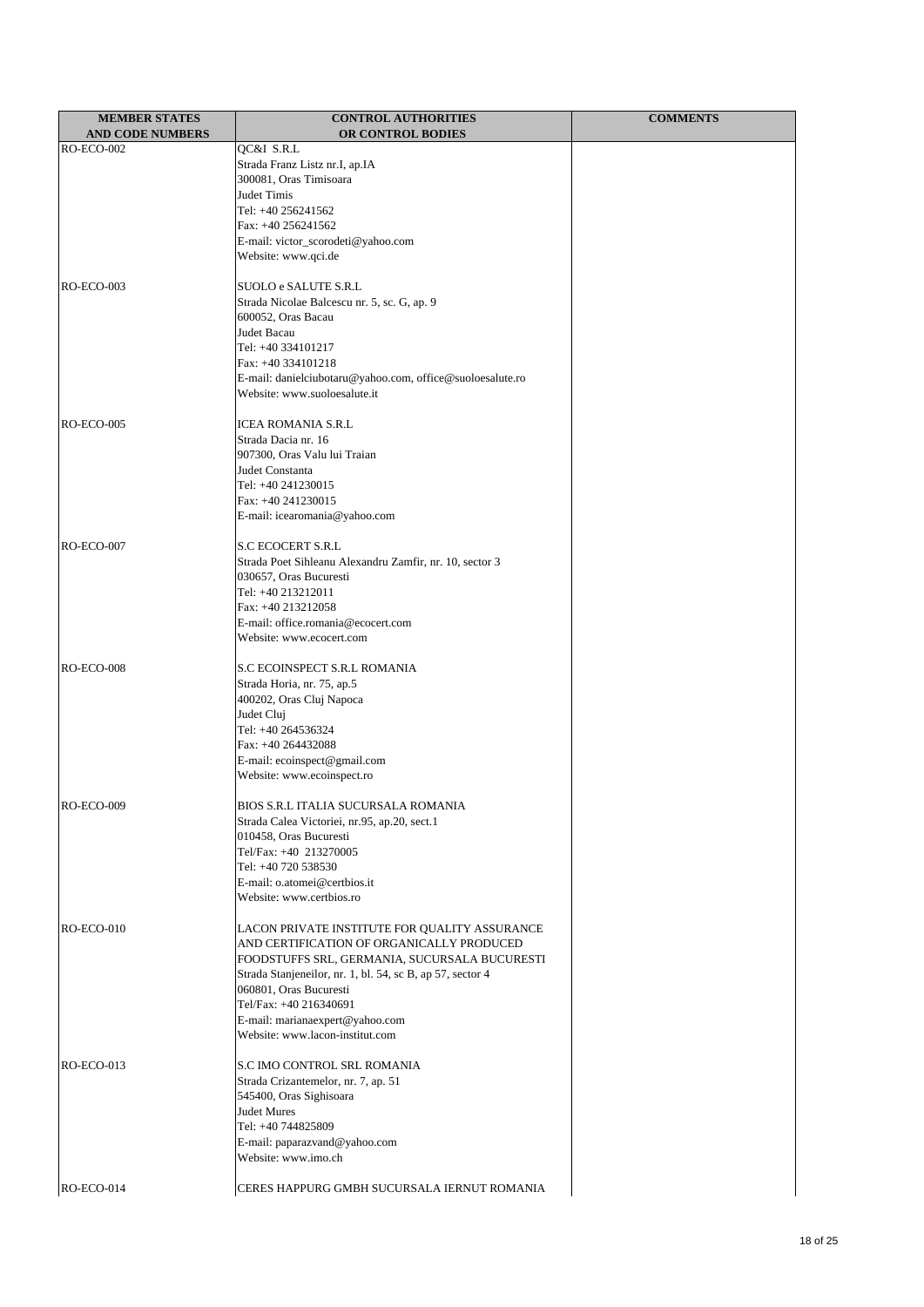| <b>MEMBER STATES</b>    | <b>CONTROL AUTHORITIES</b>                                                                 | <b>COMMENTS</b> |
|-------------------------|--------------------------------------------------------------------------------------------|-----------------|
| <b>AND CODE NUMBERS</b> | OR CONTROL BODIES                                                                          |                 |
|                         | Strada 1 dec.1918, bl. 3, sc. A, ap. 5                                                     |                 |
|                         | 545100, Oras Iernut                                                                        |                 |
|                         | Judet Mures<br>Tel: +40 740591529                                                          |                 |
|                         | E-mail: ameliarachita@yahoo.com                                                            |                 |
|                         | Website: www.ceres-cert.com                                                                |                 |
|                         |                                                                                            |                 |
| <b>RO-ECO-015</b>       | AGRECO R.F GÖDERZ GMBH GERMANIA                                                            |                 |
|                         | SUCURSALA ROMANIA                                                                          |                 |
|                         | Strada Magurii, nr. 4, bloc 33, sc.C ap.16                                                 |                 |
|                         | 100473, Oras Ploiesti                                                                      |                 |
|                         | Judet Prahova                                                                              |                 |
|                         | Tel: +40 722561819                                                                         |                 |
|                         | Fax: +40 344814459                                                                         |                 |
|                         | E-mail:info@agrecogmbh.de<br>Website: www.agrecogmbh.de                                    |                 |
|                         |                                                                                            |                 |
| $RO-ECO-016$            | BIOAGRICERT ITALIA SRL SUCURSALA ROMANIA                                                   |                 |
|                         | Strada Oancea nr.36, Bloc D1, Sc.A, et.2, ap.8, cam.1                                      |                 |
|                         | 020894, Oras Iasi                                                                          |                 |
|                         | Tel: +40 745790276                                                                         |                 |
|                         | E-mail: romania@bioagricert.org                                                            |                 |
|                         | Website: www.bioagricert.org                                                               |                 |
|                         |                                                                                            |                 |
| RO-ECO-017              | CERTIFICATION SERVICES INTERNATIONAL CSI                                                   |                 |
|                         | GMBH GERMANIA SUCURSALA ROMANIA                                                            |                 |
|                         | Strada Reconstructiei nr.6, Bloc 28, Sc.2, etaj 1, ap 50, sect.3<br>010458, Oras Bucuresti |                 |
|                         | Tel: +40 216475983                                                                         |                 |
|                         | Fax: +40 318165568                                                                         |                 |
|                         | E-mail: beeswoborders@yahoo.com                                                            |                 |
|                         |                                                                                            |                 |
| RO-ECO-18               | AUSTRIA BIO GARANTIE S.R.L                                                                 |                 |
|                         | SUCURSALA ROMANIA                                                                          |                 |
|                         | Strada B-dul. Eroilor nr.118, Bloc D, Sc.2, Ap.38                                          |                 |
|                         | 077190 Oras Voluntari<br>Jud.Ilfov                                                         |                 |
|                         | Tel: +40 725521234                                                                         |                 |
|                         | Fax: +40 318171136                                                                         |                 |
|                         | E-mail: abgromania@gmail.com, d.dragomir@abg.at                                            |                 |
|                         | Website: www.abgro.com                                                                     |                 |
|                         |                                                                                            |                 |
| RO-ECO-19               | ECOGRUPPO - SUCURSALA BUCURESTI A                                                          |                 |
|                         | ECOCERT ITALIA SRL                                                                         |                 |
|                         | Strada Calea Plevnei, Nr.90, Bloc 10 F, Sc.1, et.9, ap.41, Sect.1                          |                 |
|                         | 010236 Oras Bucuresti<br>Tel: +40 021 6373811                                              |                 |
|                         | E-mail: info@ecogruppo.ro                                                                  |                 |
|                         |                                                                                            |                 |
| <b>RO-ECO-020</b>       | <b>BIOZOO SRL</b>                                                                          |                 |
|                         | Str. Radulescu Drumea, nr.21, parter, ap.1, camera nr.8                                    |                 |
|                         | 040336 Oras Bucuresti                                                                      |                 |
|                         | Tel: +40 213304440                                                                         |                 |
|                         | Fax: +40 213304441                                                                         |                 |
|                         | E-mail: office@biozoo.ro<br>Website: www.biozoo.it                                         |                 |
|                         |                                                                                            |                 |
| RO-ECO-021              | <b>CERTROM SRL</b>                                                                         |                 |
|                         | Str. Atomistilor nr.111                                                                    |                 |
|                         | 077125 Oras Magurele                                                                       |                 |
|                         | Judet Ilfov                                                                                |                 |
|                         | Tel: +40 214102589                                                                         |                 |
|                         | Fax: +40 214102588                                                                         |                 |
|                         | E-mail: office@certrom.ro                                                                  |                 |
|                         | Website: www.certrom.ro                                                                    |                 |
| <b>SLOVAKIA</b>         |                                                                                            | <b>System A</b> |
| <b>SK-BIO-002</b>       | Naturalis SK s.r.o.                                                                        |                 |
|                         | Björnsonova 14                                                                             |                 |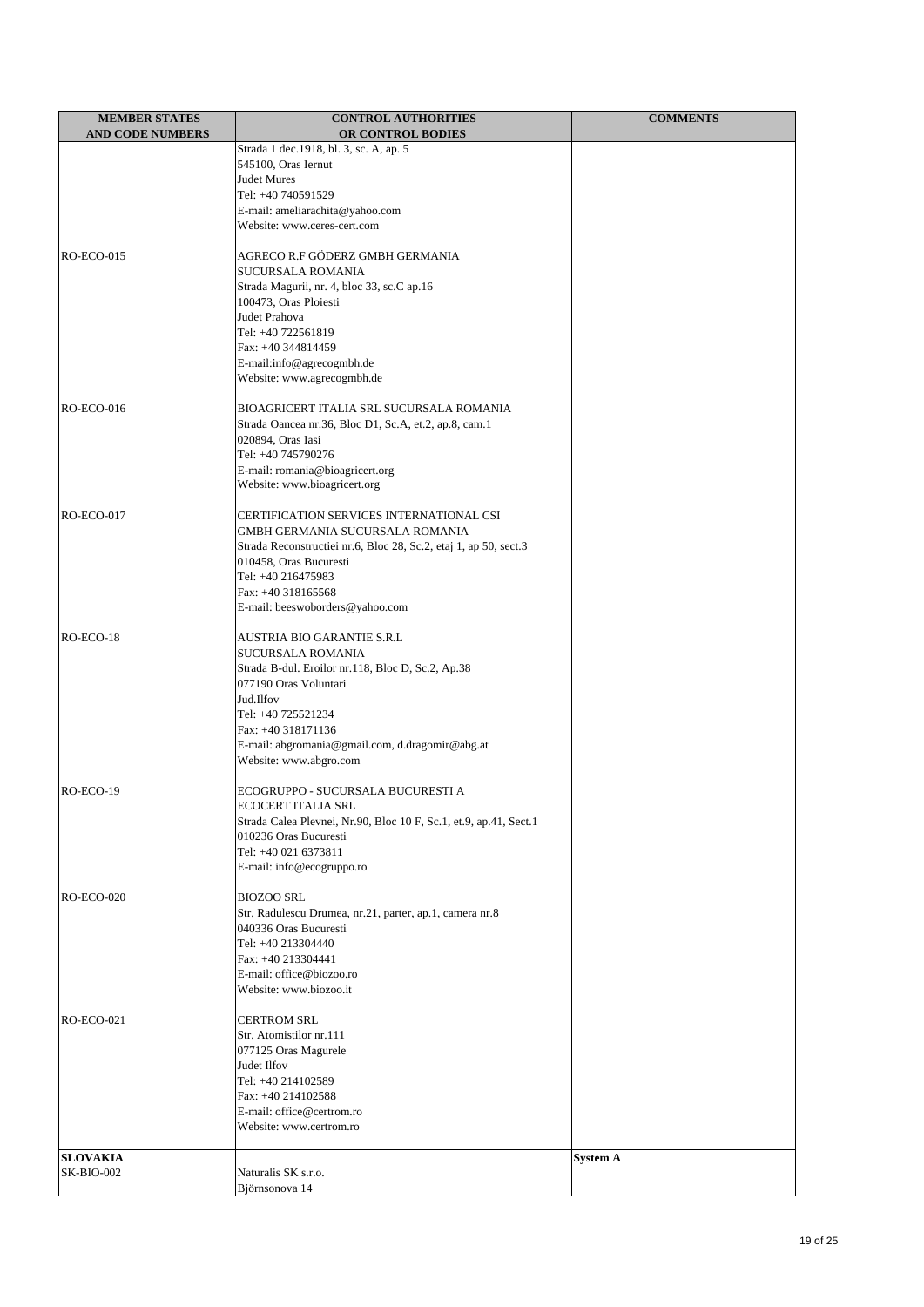| <b>MEMBER STATES</b>          | <b>CONTROL AUTHORITIES</b>                                                                         | <b>COMMENTS</b>           |
|-------------------------------|----------------------------------------------------------------------------------------------------|---------------------------|
| <b>AND CODE NUMBERS</b>       | OR CONTROL BODIES                                                                                  |                           |
|                               | SK-811 05 Bratislava                                                                               |                           |
|                               | Tel: +421 2 52 62 66 61-2                                                                          |                           |
|                               | Fax: +421 2 52 62 66 63                                                                            |                           |
|                               | E-mail: kontrola@naturalis.sk, certo@naturalis.sk<br>Website: www.naturalis.sk, www.naturalissk.sk |                           |
|                               |                                                                                                    |                           |
| <b>SLOVENIA</b>               |                                                                                                    | <b>System A</b>           |
| <b>SI-EKO-001</b>             | Institute of Inspection and Certification in Agriculture                                           |                           |
|                               | and Forestry (Institute KON - CERT)                                                                |                           |
|                               | Vinarska ulica 14                                                                                  |                           |
|                               | SI-2000 Maribor                                                                                    |                           |
|                               | Tel: +386 2 228 49 31/32/33<br>Fax: +386 2 251 94 82                                               |                           |
|                               | E-mail: info@kon-cert.si                                                                           |                           |
|                               | Website: www.kon-cert.si                                                                           |                           |
|                               |                                                                                                    |                           |
| <b>SI-EKO-002</b>             | Institute for Inspection and Certification                                                         |                           |
|                               | of University of Maribor (IKC)                                                                     |                           |
|                               | Pivola 8                                                                                           |                           |
|                               | SI - 2311 Hoce<br>Tel: +386 2 613 08 31/32                                                         |                           |
|                               | Fax: +386 2 613 08 33                                                                              |                           |
|                               | E-mail: Polonca.repic@uni-mb.si                                                                    |                           |
|                               | Website: www.ikc-um.si                                                                             |                           |
|                               |                                                                                                    |                           |
| <b>SI-EKO-003</b>             | Bureau Veritas d.o.o.                                                                              |                           |
|                               | Linhartova cesta 49A                                                                               |                           |
|                               | SI-1000 Ljubljana<br>Tel: +386 1 475 76 61                                                         |                           |
|                               | Fax: +386 1 475 76 07                                                                              |                           |
|                               | E-mail: Marko.Majer@si.bureauveritas.com                                                           |                           |
|                               | E-mail: info@si.bureauveritas.com                                                                  |                           |
|                               | Website: www.bureauveritas.si                                                                      |                           |
|                               |                                                                                                    |                           |
| <b>SPAIN</b><br>ES-ECO-001-AN | SERVICIO DE CERTIFICACIÓN CAAE, S.L.                                                               | <b>System C</b><br>AN, CM |
| ES-ECO-001-CM                 | C/Emilio Lemos, 2                                                                                  |                           |
|                               | Edificio Torre Este, planta 6a Módulo 603                                                          |                           |
|                               | E-41020 Sevilla                                                                                    |                           |
|                               | Tel: +34 955 024 150, +34 902 521 555                                                              |                           |
|                               | Fax: +34 955 024 158                                                                               |                           |
|                               | E-mail: certi@caae.es<br>Website: www.caae.es                                                      |                           |
|                               |                                                                                                    |                           |
|                               | Delegación en Castilla La Mancha:                                                                  |                           |
|                               | C/ Pedro Muñoz, 1, Planta 2, Edificio CEEI                                                         |                           |
|                               | E-13005 CIUDAD REAL                                                                                |                           |
|                               | Tel: 34 926 200 339                                                                                |                           |
|                               | Fax: 34 926 212 012                                                                                |                           |
|                               | E-mail: certi@caae.es<br>Website: www.caae.es                                                      |                           |
|                               |                                                                                                    |                           |
| ES-ECO-002-AN                 | SOHISCERT S.A.                                                                                     | AN, AR, CM                |
| ES-ECO-002-AR                 | Finca La Cañada - Ctra Sevilla-Utrera Km 20.8                                                      |                           |
| ES-ECO-002-CM                 | Apdo. Correos 349                                                                                  |                           |
|                               | E-41710 Utrera (Sevilla)                                                                           |                           |
|                               | Tel: +34 955 86 80 51<br>Fax: +34 955 86 81 37                                                     |                           |
|                               | E-mail: sohiscert@sohiscert.com                                                                    |                           |
|                               | Website: www.sohiscert.com                                                                         |                           |
|                               |                                                                                                    |                           |
|                               | Delegación en Castilla La Mancha:                                                                  |                           |
|                               | $C/$ Italia, 113                                                                                   |                           |
|                               | E-45005 TOLEDO<br>Tel: +34 925 280 468                                                             |                           |
|                               | Fax: +34 925 280 222                                                                               |                           |
|                               | E-mail: castillalamancha@sohiscert.com                                                             |                           |
|                               | Website: www.sohiscert.com                                                                         |                           |
|                               |                                                                                                    |                           |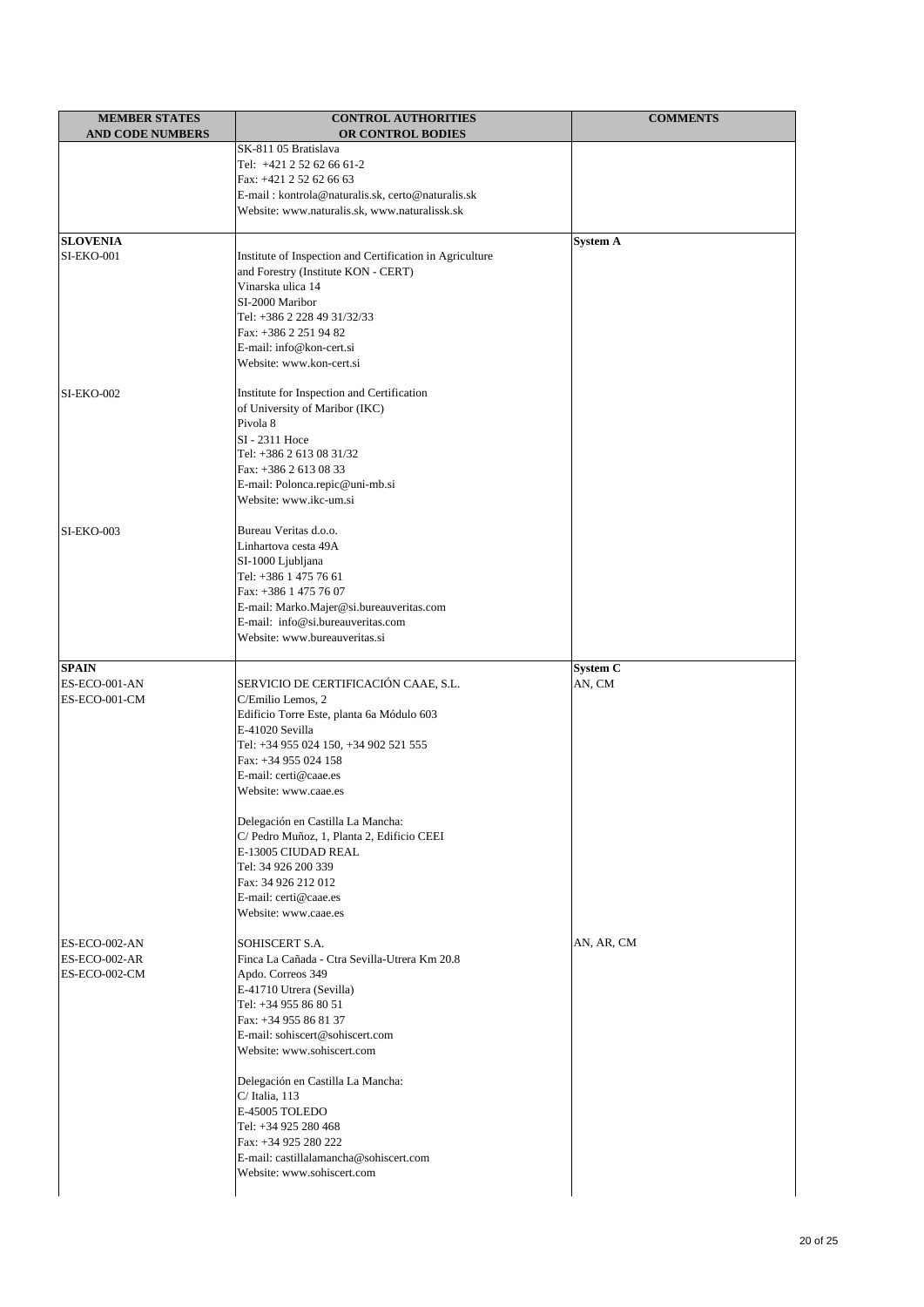| <b>MEMBER STATES</b>    | <b>CONTROL AUTHORITIES</b>                                         | <b>COMMENTS</b> |
|-------------------------|--------------------------------------------------------------------|-----------------|
| <b>AND CODE NUMBERS</b> | OR CONTROL BODIES                                                  |                 |
| ES-ECO-003-AN           | AGROCOLOR, S.L.                                                    | AN              |
|                         | Ctra. de Ronda, nº11<br>E-04004 Almeria                            |                 |
|                         | Tel: +34 950 280 380                                               |                 |
|                         | Fax: +34 950 281 331                                               |                 |
|                         | E-mail: agrocolor@agrocolor.es                                     |                 |
|                         | Website: www.agrocolor.es                                          |                 |
|                         |                                                                    |                 |
| ES-ECO-004-AN           | LGAI TECHNOLÓGICAL CENTER, S.A.                                    | AN, AR          |
| ES-ECO-004-AR           | Parque Empresarial de Las Mercedes                                 |                 |
|                         | C/ Campezo nº 1, Edificio 3, 1ª planta                             |                 |
|                         | E-28022 Madrid                                                     |                 |
|                         | Tel: +34 91 208 0800 / +34 912 756 312                             |                 |
|                         | Fax: +34 912 080 803                                               |                 |
|                         | E-mail: certiagroalimentario@appluscorp.com, imanas@appluscorp.com |                 |
|                         | Website: www.appluscorp.com                                        |                 |
|                         |                                                                    |                 |
| ES-ECO-005-AN           | CERES (Certificacion of Enviromental Standards GmbH)               | AN, AR          |
| ES-ECO-005-AR           | $C/$ Serrano, 91, $2^{\circ}$                                      |                 |
|                         | E-28006 Madrid                                                     |                 |
|                         | Tel: +34 915 630 171                                               |                 |
|                         | Fax: +34 915 637 335                                               |                 |
|                         | E-mail: ceres-iberica@gmail.com<br>Website: www.ceres-cert.com     |                 |
|                         |                                                                    |                 |
|                         | Delegación en Aragón:                                              |                 |
|                         | C/Francisco Vitoria 9, 1º A                                        |                 |
|                         | 50006 ZARAGOZA                                                     |                 |
|                         | Tel: +34 976 223 640                                               |                 |
|                         | Fax: +34 976 234 794                                               |                 |
|                         | E-mail: ceres-iberica@gmail.com                                    |                 |
|                         | Website: www.ceres-cert.com                                        |                 |
| ES-ECO-006-AR           | Comité Aragones de Agricultura Ecológica                           | AR              |
|                         | Edificio Centrorigen                                               |                 |
|                         | Ctra. Cogullada, 65 - Mercazaragoza                                |                 |
|                         | E-50014 Zaragoza                                                   |                 |
|                         | Tel: +34 976.47.57.78                                              |                 |
|                         | Fax: +34 976.47.58.17                                              |                 |
|                         | E-mail: caaearagon@caaearagon.com                                  |                 |
|                         | Website: www.caaearagon.com                                        |                 |
| ES-ECO-007-AR           | BCS Öko-Garantie GmbH.                                             | AR              |
|                         | Cimbernstrasse, 21                                                 |                 |
|                         | D-90402 Nürnberg - Alemania                                        |                 |
|                         | Tel: +49 911 424 391 / +34 679 983 598                             |                 |
|                         | Fax: +49 911 424 391                                               |                 |
|                         | E-mail: fischer@bcs-oeko.de/esanchez@canricastell.net              |                 |
|                         |                                                                    |                 |
| ES-ECO-008-AR           | CERTIAL, S.L.                                                      | AR              |
|                         | Polígono Los Leones, Nave 63<br>50298-PINSEQUE (Zaragorza)         |                 |
|                         | Tel: +34-97-6656919                                                |                 |
|                         | Fax: +34-97-6656823                                                |                 |
|                         | E-mail: info@certial.com                                           |                 |
|                         | Website: www.certial.com                                           |                 |
|                         |                                                                    |                 |
| ES-ECO-009-AR           | Instituto de Ecomercado, S.L. (IMO)                                | AR              |
|                         | C/ Venezuela, 17 3°                                                |                 |
|                         | 36203-VIGO (Pontevedra)                                            |                 |
|                         | Tel/Fax: +34 986 473 115                                           |                 |
|                         | E-mail: imo-spain@imo.ch<br>Website: www.imo.ch                    |                 |
|                         |                                                                    |                 |
| ES-ECO-010-AR           | AMBICERT, S.L.                                                     | AR              |
|                         | Pl. Fra Bernadí, 26                                                |                 |
|                         | 08560 MANLLEU (BARCELONA)                                          |                 |
|                         | Tel: +34 938 515 430                                               |                 |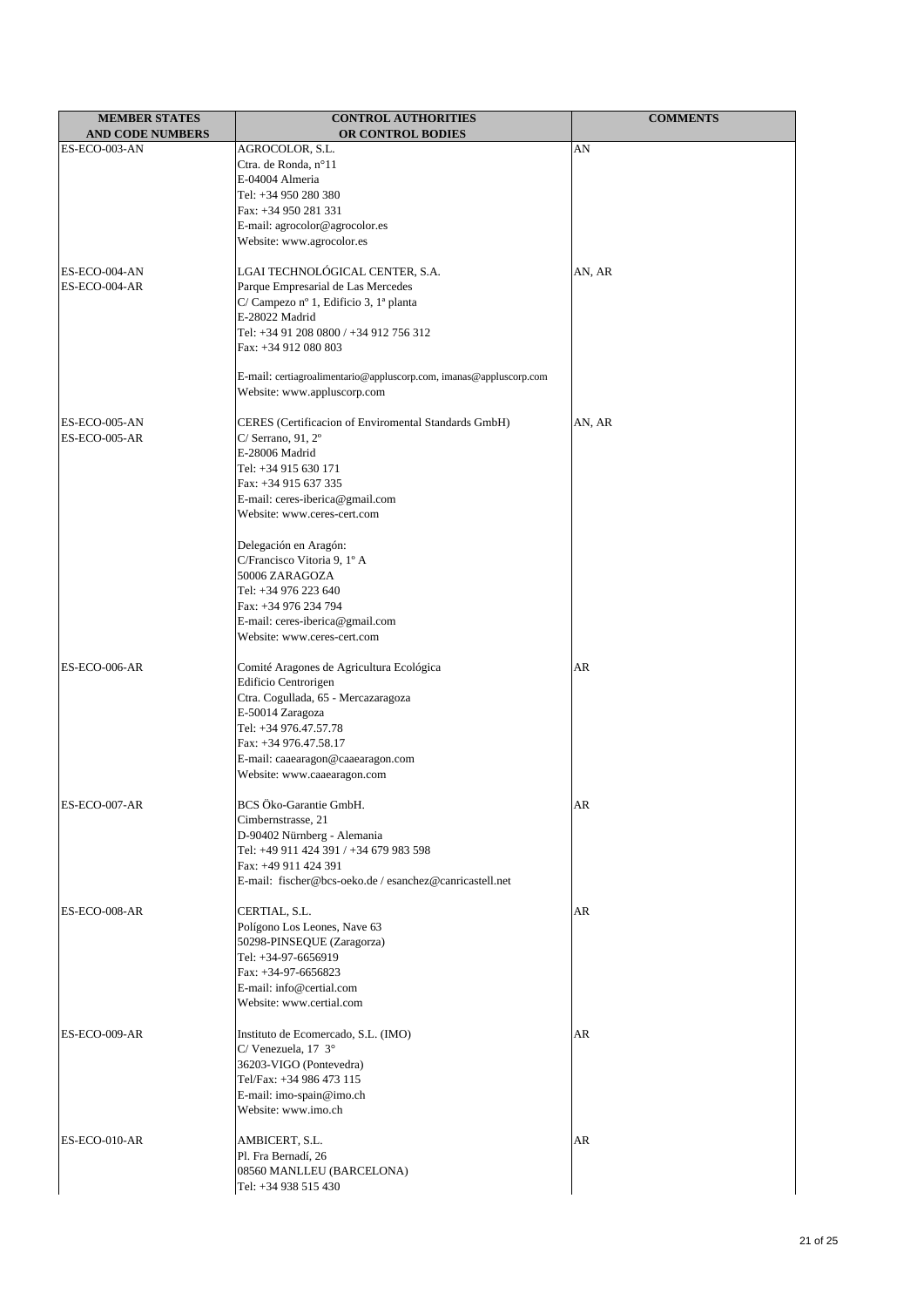| <b>MEMBER STATES</b>    | <b>CONTROL AUTHORITIES</b>                                                           | <b>COMMENTS</b> |
|-------------------------|--------------------------------------------------------------------------------------|-----------------|
| <b>AND CODE NUMBERS</b> | <b>OR CONTROL BODIES</b>                                                             |                 |
|                         | Fax: +34 938 515 431                                                                 |                 |
|                         | E-mail: info@ambicert.com                                                            |                 |
| ES-ECO-011-AR           | <b>GRUPOTEC</b>                                                                      | AR              |
|                         | C/ Clariana 36, Pta. 7                                                               |                 |
|                         | E-46021 VALENCIA                                                                     |                 |
|                         | Tel: +34 963391890                                                                   |                 |
|                         | Fax: +34 963608293                                                                   |                 |
|                         | E-mail: inspeccionma@grupotec-ima.com                                                |                 |
| ES-ECO-012-AS           | Consejo de la Producción Agraria Ecológica                                           | AS              |
|                         | del Principado de Asturias                                                           |                 |
|                         | Avda. Prudencio González, 81                                                         |                 |
|                         | E-33424 Posada de Llanera (Asturias)                                                 |                 |
|                         | Tel: +34 98 577 35 58                                                                |                 |
|                         | Fax: +34 98 577 22 05<br>E-mail: copae@copaeastur.org                                |                 |
|                         | Website: www.copaeastur.org                                                          |                 |
|                         |                                                                                      |                 |
| ES-ECO-013-IB           | Consejo Balear de la Producción Agraria Ecológica                                    | <b>IB</b>       |
|                         | C/ Selleters, 25 (Edif. Centro BIT)                                                  |                 |
|                         | E-073003 INCA (Mallorca)                                                             |                 |
|                         | Tel: +34 971 88 70 14                                                                |                 |
|                         | Fax: +34 971 88 70 08<br>E-mail: info@cbpae.org                                      |                 |
|                         | Website: www.cbpae.org                                                               |                 |
|                         |                                                                                      |                 |
| ES-ECO-014-IC           | Instituto Canario de Calidad Agroalimentaria (ICCA)                                  | IC              |
|                         | c/ Jesús Hernánez Guzmán 2, planta C                                                 |                 |
|                         | Polígono Industrial El Mazorazgo<br>E-38110 Santa Cruz de Tenerife                   |                 |
|                         | Tel: +34 922 237 338/-339/-333                                                       |                 |
|                         | Fax: +34 922 237 292/-334                                                            |                 |
|                         | E-mail: mmhergar@gobiernodecanarias.org                                              |                 |
|                         | Website: www.gobiernodecanarias.org/agricultura/icca                                 |                 |
| ES-ECO-015-CN           | Consejo Regulador de la Agricultura Ecologica de Cantabria                           | <b>CN</b>       |
|                         | C/Héroes Dos de Mayo, 27                                                             |                 |
|                         | E-39600 Muriedas-Camargo (Cantabria)                                                 |                 |
|                         | Tel: +34 942 26 98 55                                                                |                 |
|                         | Fax: +34 942 26 98 56                                                                |                 |
|                         | E-mail: odeca@odeca.es / craecn@odeca.es                                             |                 |
| ES-ECO-016-CL           | Consejo de Agricultura Ecológica de Castilla y León                                  | CL              |
|                         | C/Pio del Rio Hortega, 1, 5º A                                                       |                 |
|                         | E-47014 Valladolid                                                                   |                 |
|                         | Tel: +34 983/34 38 55                                                                |                 |
|                         | Fax: +34 983/34 26 40                                                                |                 |
|                         | E-mail: caecyl@nemo.es                                                               |                 |
| ES-ECO-017-CM           | ECOAGROCONTROL, S.L.                                                                 | CM, AN          |
| ES-EC0-017-AN           | C/ Carlos VII, 9, C/Humilladero 41, 1°C                                              |                 |
|                         | 13630 Socuéllamos (Ciudad Real)                                                      |                 |
|                         | Tel: +34 926 53 26 28                                                                |                 |
|                         | Fax: +34 926 53 90 64                                                                |                 |
|                         | E-mail: tecnico@ecoagrocontrol.com,                                                  |                 |
|                         | calidadecoagrocontrol@gmail.com<br>Website: www.ecoagrocontrol.com                   |                 |
|                         |                                                                                      |                 |
| ES-ECO-019-CT           | Consejo Catalán de la Producción Agraria Ecológica                                   | <b>CT</b>       |
|                         | Avinguda Meridiana, 38                                                               |                 |
|                         | E-08018 Barcelona                                                                    |                 |
|                         | Tel: +34 935 524 790<br>Fax: +34 935 524 791                                         |                 |
|                         | E-mail: ccpae.darp@gencat.cat                                                        |                 |
|                         | Website: www.ccpae.org                                                               |                 |
|                         |                                                                                      |                 |
| ES-ECO-020-CV           | Comité de Agricultura Ecológica de la Comunidad Valenciana<br>Camí de la Marjal, s/n | CV              |
|                         |                                                                                      |                 |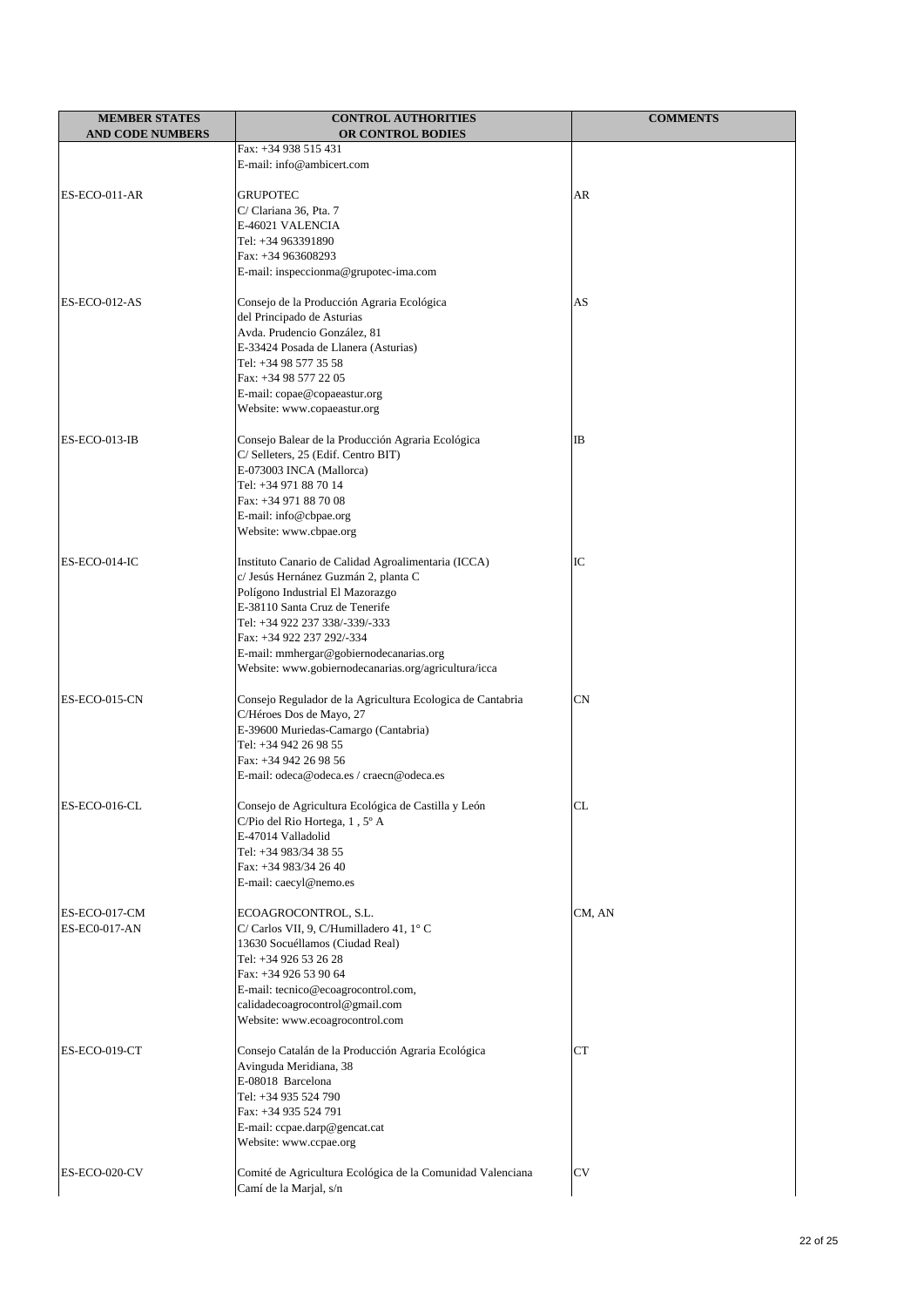| <b>MEMBER STATES</b>    | <b>CONTROL AUTHORITIES</b>                                                                     | <b>COMMENTS</b> |
|-------------------------|------------------------------------------------------------------------------------------------|-----------------|
| <b>AND CODE NUMBERS</b> | OR CONTROL BODIES                                                                              |                 |
|                         | E-46470 Albal (Valencia)                                                                       |                 |
|                         | Tel: +34 961 22 05 60                                                                          |                 |
|                         | Fax: +34 961 22 05 61                                                                          |                 |
|                         | E-mail: caecv@caecv.com<br>Website: www.caecv.com                                              |                 |
|                         |                                                                                                |                 |
| ES-ECO-021-EX           | Dirección General de Explotaciones Agrarias y Calidad                                          | EX              |
|                         | Alimentaria - Consejería de Agricultura y Dessarrollo Rural                                    |                 |
|                         | Avda. Portugal, s/n.                                                                           |                 |
|                         | E-06800 Mérida (Badajoz)                                                                       |                 |
|                         | Tel: +34 924 002 275/ 924 002 341                                                              |                 |
|                         | Fax: +34 924 002 126                                                                           |                 |
|                         | E-mail: produccion.agraria@adr.juntaex.es                                                      |                 |
|                         | Website: www.juntaex.es                                                                        |                 |
| ES-ECO-022-GA           | Consejo Regulador de la Agricultura Ecologica de Galicia                                       | GA              |
|                         | <b>Edificio Multiusos</b>                                                                      |                 |
|                         | C/Circunvalación, s/n.                                                                         |                 |
|                         | Apdo de Correos 55                                                                             |                 |
|                         | E-27400 Monforte de Lemos (Lugo)                                                               |                 |
|                         | Tel: +34 982 40 53 00                                                                          |                 |
|                         | Fax: +34 982 41 65 30                                                                          |                 |
|                         | E-mail: craega@craega.es                                                                       |                 |
|                         | Website: www.craega.es                                                                         |                 |
| ES-ECO-023-MA           | Comité de Agricultura Ecologica                                                                | <b>MA</b>       |
|                         | de la Comunidad de Madrid                                                                      |                 |
|                         | Ronda de Atocha, 7 (local)                                                                     |                 |
|                         | E-28012 Madrid                                                                                 |                 |
|                         | Tel: +34 91 506 38 30                                                                          |                 |
|                         | Fax: +34 91 468 27 03                                                                          |                 |
|                         | E-mail: agricultura.eco@caem.es                                                                |                 |
|                         | Website: www.caem.es                                                                           |                 |
| ES-ECO-024-MU           | Consejo de Agricultura Ecológica de la Región de Murcia                                        | MU              |
|                         | Avda. del Río Segura, 7                                                                        |                 |
|                         | E-30002 Murcia                                                                                 |                 |
|                         | Tel: +34 968 35 54 88                                                                          |                 |
|                         | Fax: +34 968 22 33 07                                                                          |                 |
|                         | E-mail: caermurcia@caermurcia.com                                                              |                 |
|                         | Website: www.caermurcia.com                                                                    |                 |
| ES-ECO-025-NA           |                                                                                                | NA              |
|                         | Consejo de la Producción Agraria Ecologica de Navarra<br>Avda. San Jorge, 81 entreplanta dcha. |                 |
|                         | E-31012 Pamplona - Iruña                                                                       |                 |
|                         | Tel: +34 948-17 83 32 / 948-25 67 37                                                           |                 |
|                         | Fax: +34 948-25 15 33                                                                          |                 |
|                         | E-mail: cpaen@cpaen.org                                                                        |                 |
|                         | Website: www.cpaen.org                                                                         |                 |
|                         |                                                                                                |                 |
| ES-ECO-026-VAS          | Consejo de Agricultura y Alimentación Ecológica de Euskadi<br>Anboto Kalea 4                   | <b>VAS</b>      |
|                         | E-48340 Amorebieta - Etxano (BIZKAIA)                                                          |                 |
|                         | Tel: +34 902 540 165                                                                           |                 |
|                         | Fax: +34 902 540 165                                                                           |                 |
|                         | E-mail: info@eneek.org                                                                         |                 |
|                         | Website: www.eneek.org                                                                         |                 |
|                         |                                                                                                |                 |
| ES-ECO-027-RI           | Dirección General de Calidad, Investigación y Desarrollo Rural                                 | RI              |
|                         | Consejería de Agricultura, Ganadería y Desarrollo Rural<br>Avda. de la Paz, 8-10               |                 |
|                         | E-26071 Logroño (La Rioja)                                                                     |                 |
|                         | Tel: +34 941 29 16 00                                                                          |                 |
|                         | Fax: +34 941 29 16 02                                                                          |                 |
|                         | E-mail: seccionproduccion.compatible.agri@larioja.org                                          |                 |
|                         | Website: www.larioja.org/agricultura                                                           |                 |
|                         |                                                                                                |                 |
| ES-ECO-028-CM           | CERTIFOOD, S.L                                                                                 | <b>CM</b>       |
|                         | C/Cristobal Bordiú, 35, 4a planta, oficina 409-415                                             |                 |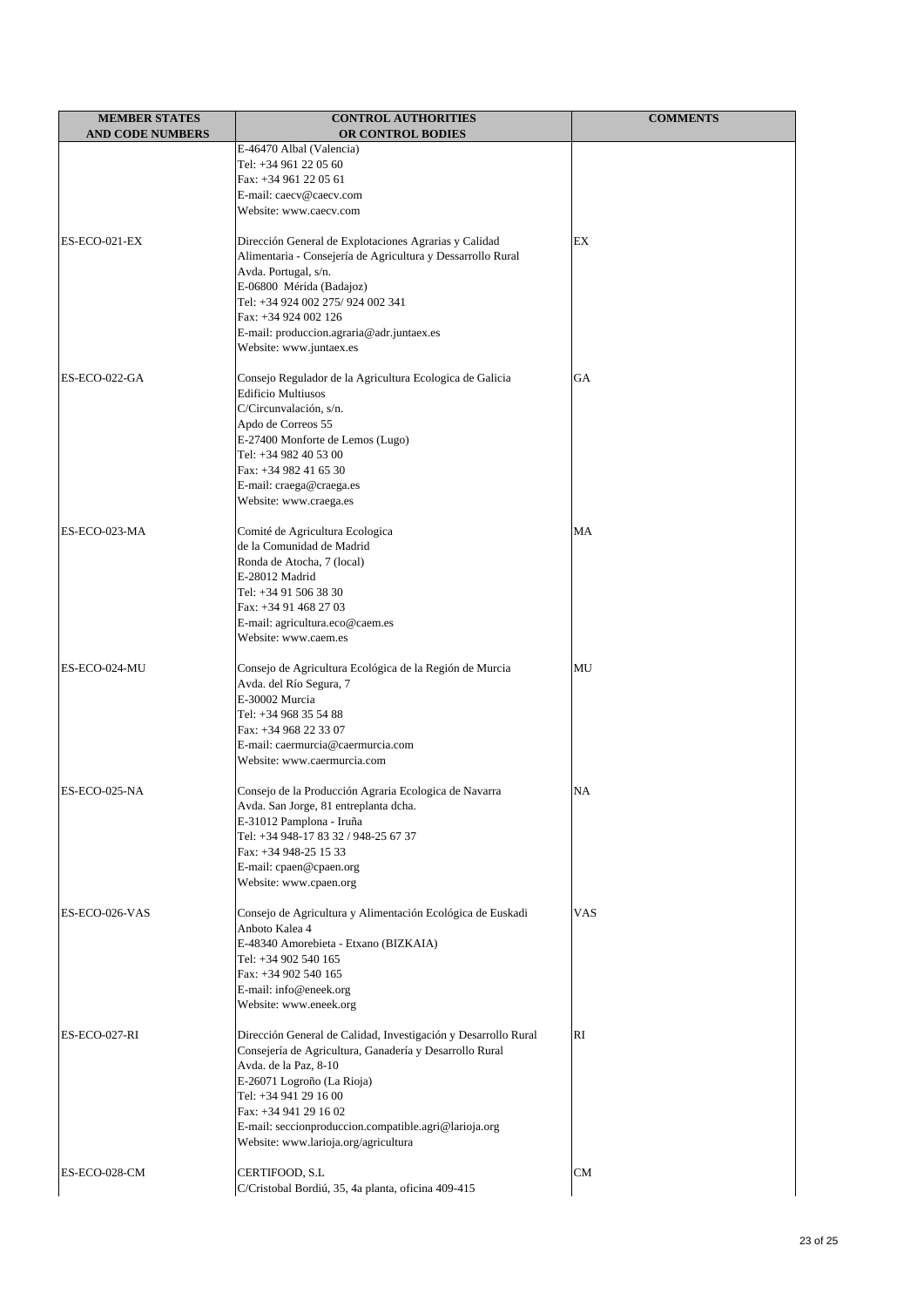| <b>MEMBER STATES</b>    | <b>CONTROL AUTHORITIES</b>                                        | <b>COMMENTS</b>                    |
|-------------------------|-------------------------------------------------------------------|------------------------------------|
| <b>AND CODE NUMBERS</b> | OR CONTROL BODIES                                                 |                                    |
|                         | 28003 Madrid                                                      |                                    |
|                         | Tel: +34 917 450 014<br>Fax: +34 915 792 476                      |                                    |
|                         | E-mail: certifood@certifood.org                                   |                                    |
|                         | Website: www.certifood.org                                        |                                    |
|                         |                                                                   |                                    |
| <b>SWEDEN</b>           |                                                                   | <b>System A</b>                    |
| SE-EKO-01               | Kiwa Aranea                                                       |                                    |
|                         | <b>Box 1940</b>                                                   |                                    |
|                         | SE-751 49 Uppsala<br>Tel: +46 18 17 00 00                         |                                    |
|                         | Fax: $+4618100366$                                                |                                    |
|                         | E-mail: info@kiwa.se                                              |                                    |
|                         | Website: www.kiwaaranea.se                                        |                                    |
|                         |                                                                   |                                    |
| SE-EKO-03               | <b>SMAK AB</b><br><b>Box 42</b>                                   | Except collection of wild plants   |
|                         | SE-230 53 Alnarp                                                  |                                    |
|                         | Tel: +46 40 46 00 72                                              |                                    |
|                         | Fax: $+4640463372$                                                |                                    |
|                         | E-mail: certifiering@smak.se                                      |                                    |
|                         | Website: www.smak.se                                              |                                    |
| SE-EKO-04               | HS Certifiering AB                                                | Except slaughter and collection of |
|                         | Flottiljvägen 18                                                  | wild plants                        |
|                         | SE-392 41 Kalmar                                                  |                                    |
|                         | Tel: +46 480 156 70                                               |                                    |
|                         | Fax: +46 480 290 46                                               |                                    |
|                         | E-mail: info@hscertifiering.se                                    |                                    |
|                         | Website: www.hscertifiering.se                                    |                                    |
| SE-EKO-05               | Valiguard AB                                                      | Only production of processed food  |
|                         | Box 5609                                                          | and import                         |
|                         | SE 114 86 Stockholm                                               |                                    |
|                         | Tel: +46 8 20 01 42                                               |                                    |
|                         | Fax: +46 8 411 83 35                                              |                                    |
|                         | E mail: henrik.wallin@saiglobal.com<br>Website: www.valiguard.com |                                    |
|                         |                                                                   |                                    |
| <b>UNITED KINGDOM</b>   |                                                                   | <b>System A</b>                    |
| GB-ORG-02               | Organic Farmers and Growers Ltd                                   |                                    |
|                         | The Old Estate Yard                                               |                                    |
|                         | Shrewsbury Road<br>Albrighton Shrewsbury                          |                                    |
|                         | Shropshire                                                        |                                    |
|                         | UK-SY43AG                                                         |                                    |
|                         | Tel: +44 (0)1939 291800                                           |                                    |
|                         | E-mail: info@organicfarmers.org.uk                                |                                    |
|                         | Website: www.organicfarmers.org.uk                                |                                    |
| GB-ORG-03               | Scottish Organic Producers Association                            |                                    |
|                         | Scottish Food Quality Certification (SFQC)                        |                                    |
|                         | 10th Avenue                                                       |                                    |
|                         | Royal Highland Centre                                             |                                    |
|                         | Ingliston                                                         |                                    |
|                         | Edinburgh<br>UK-EH28 8NF                                          |                                    |
|                         | Tel: +44 (0)131 333 0940                                          |                                    |
|                         | E-mail: sopa@sfqc.co.uk                                           |                                    |
|                         | Website:www.sopa.org.uk                                           |                                    |
|                         |                                                                   |                                    |
| GB-ORG-04               | Organic Food Federation<br>31 Turbine Way                         |                                    |
|                         | Eco Tech Business Park                                            |                                    |
|                         | Swaffham                                                          |                                    |
|                         | Norfolk                                                           |                                    |
|                         | UK-PE377XD                                                        |                                    |
|                         | Tel: +44 (0)1760 720444                                           |                                    |
|                         | E-mail: info@orgfoodfed.com                                       |                                    |